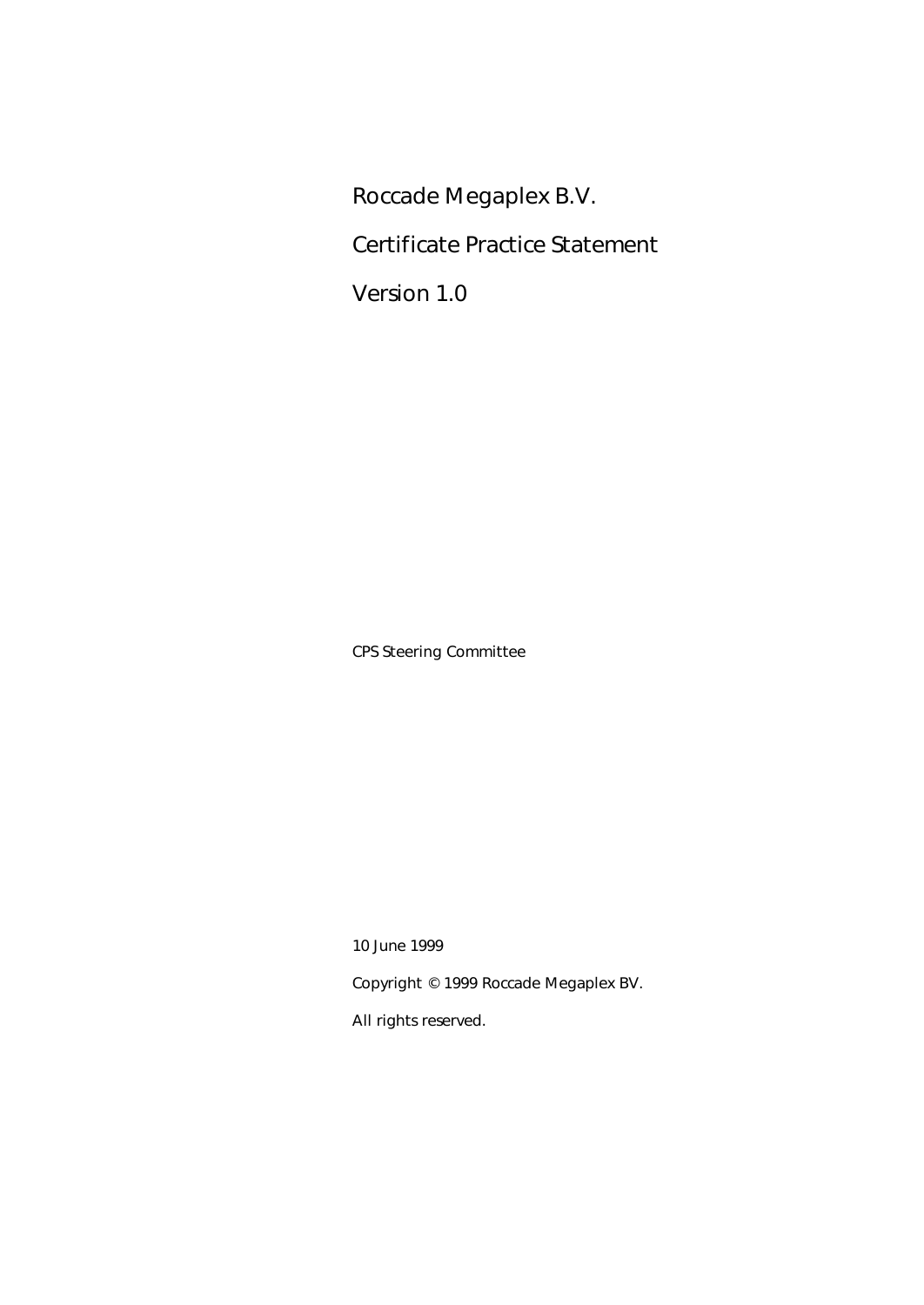| Roccade CPS |  |
|-------------|--|

Copyright © 1999 Roccade Megaplex BV. All rights reserved.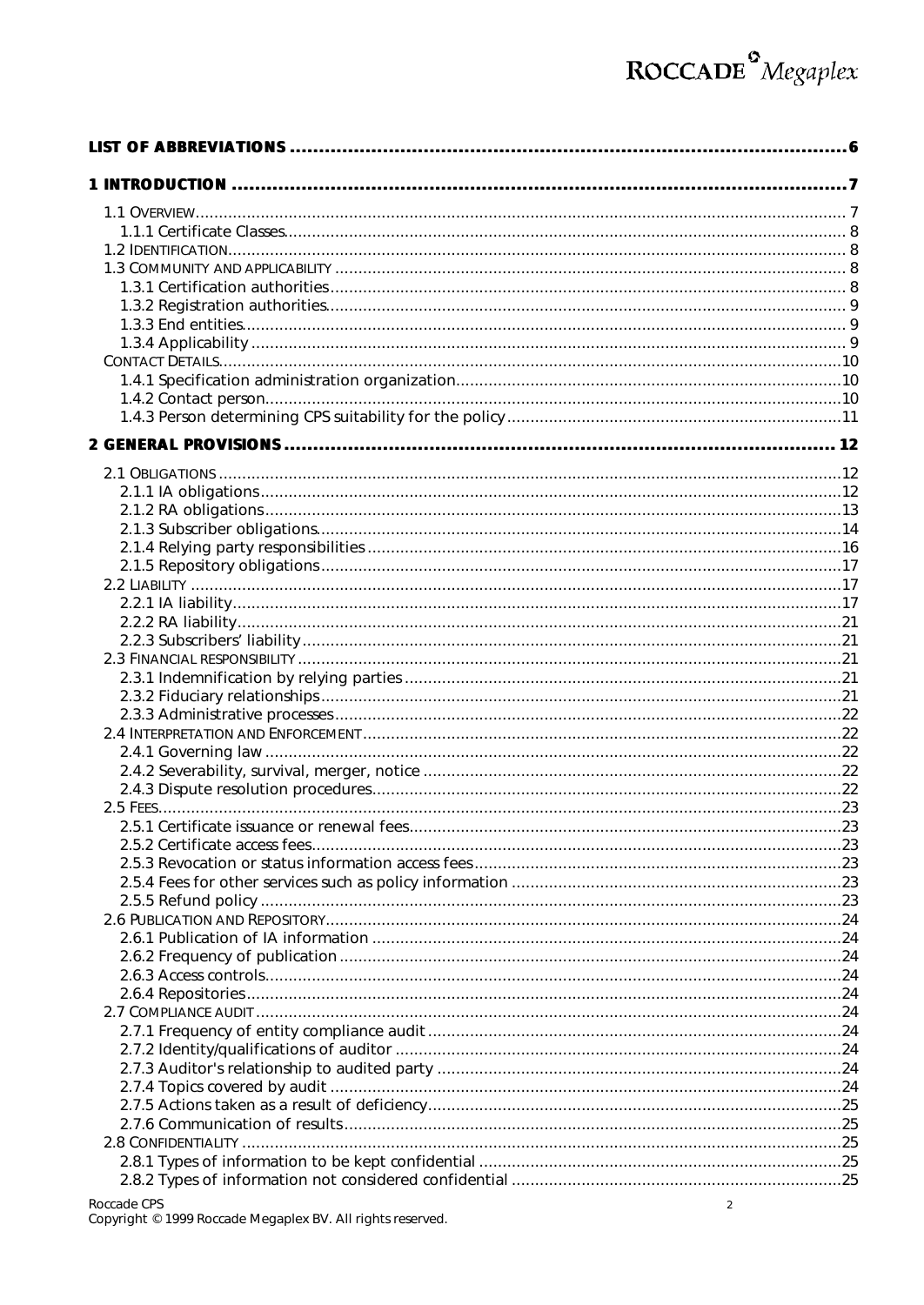| 4.4.14 Checking requirements for other forms of revocation advertisements37 |  |
|-----------------------------------------------------------------------------|--|
|                                                                             |  |
|                                                                             |  |
|                                                                             |  |
|                                                                             |  |
|                                                                             |  |
|                                                                             |  |
|                                                                             |  |
|                                                                             |  |
|                                                                             |  |
|                                                                             |  |
|                                                                             |  |
|                                                                             |  |
|                                                                             |  |

Roccade CPS<br>Copyright © 1999 Roccade Megaplex BV. All rights reserved.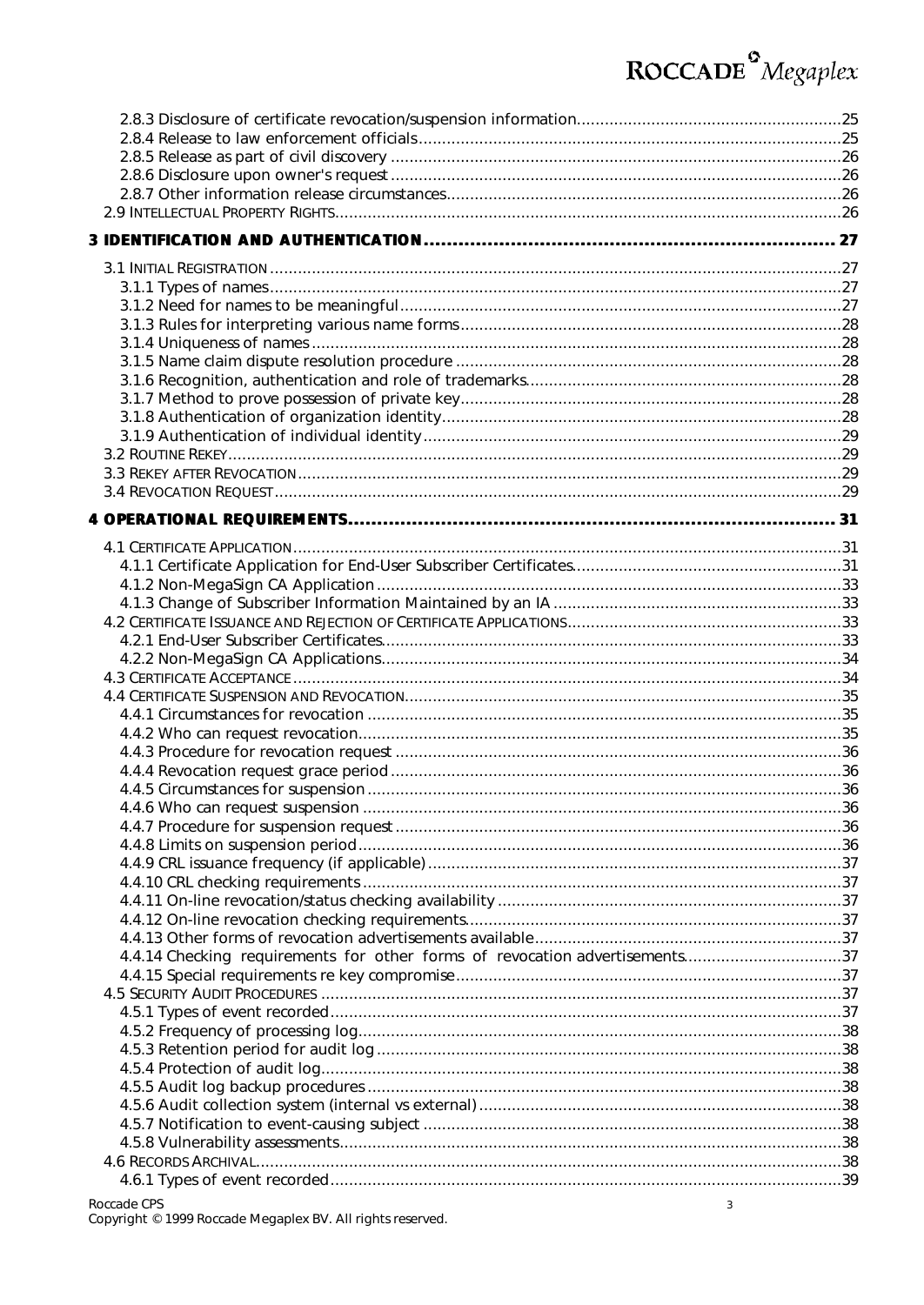| 5.3.1 Background, qualifications, experience, and clearance requirements44 |  |
|----------------------------------------------------------------------------|--|
|                                                                            |  |
|                                                                            |  |
|                                                                            |  |
|                                                                            |  |
|                                                                            |  |
|                                                                            |  |
|                                                                            |  |
|                                                                            |  |
|                                                                            |  |
|                                                                            |  |
|                                                                            |  |
|                                                                            |  |
|                                                                            |  |
|                                                                            |  |
|                                                                            |  |
|                                                                            |  |
|                                                                            |  |
|                                                                            |  |
|                                                                            |  |
|                                                                            |  |
|                                                                            |  |
|                                                                            |  |
|                                                                            |  |
| Roccade CPS                                                                |  |
| 4                                                                          |  |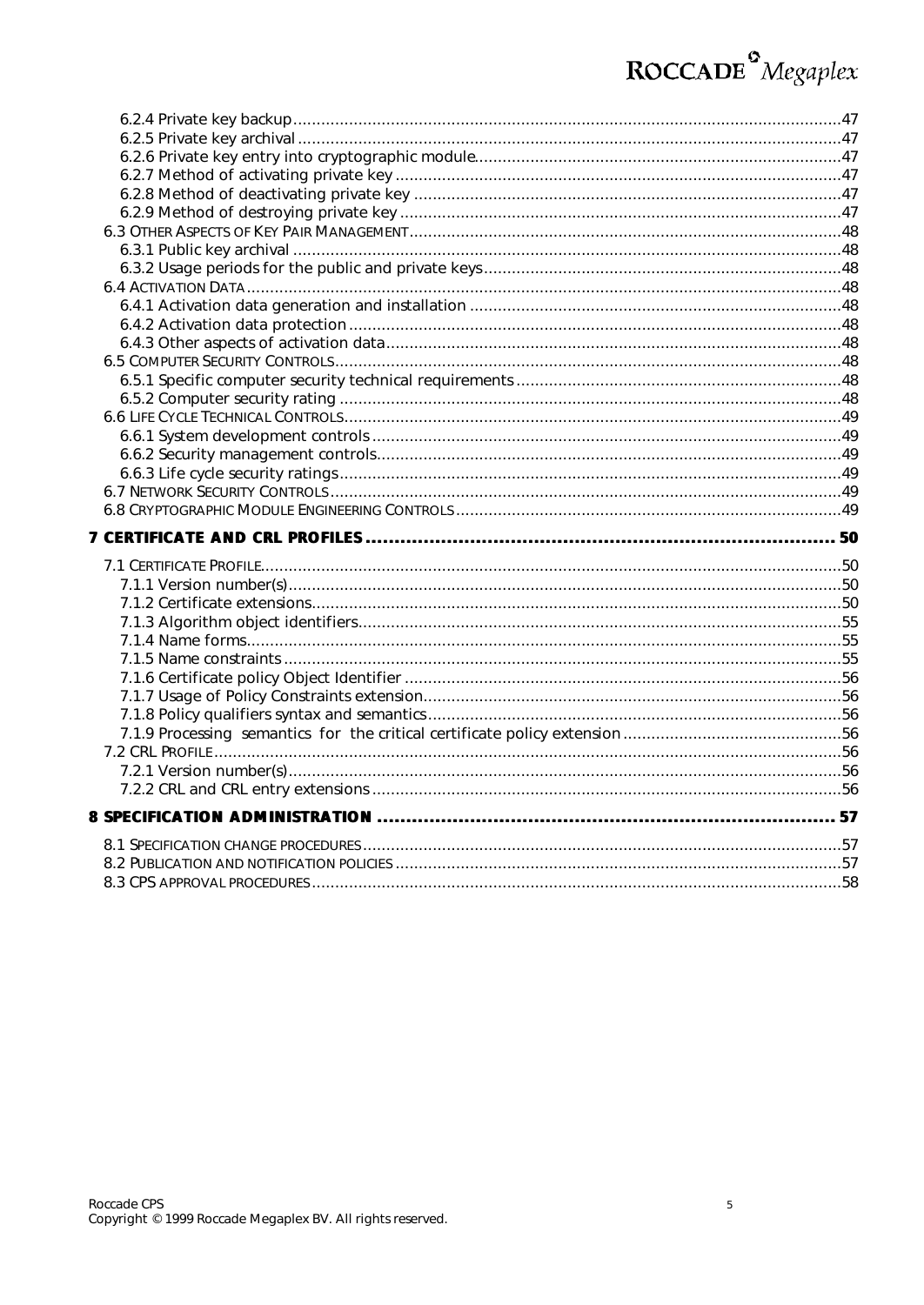### List of abbreviations

| CA           | <b>Certification Authority</b>          |
|--------------|-----------------------------------------|
| СK           | Common Key                              |
| <b>CPS</b>   | <b>Certification Practice Statement</b> |
| <b>CRL</b>   | <b>Certificate Revocation List</b>      |
| <b>CSR</b>   | Certificate Signing Request             |
| <b>DAM</b>   | Draft amendment (to an ISO              |
|              | standard)                               |
| FIPS         | <b>Federal Information Processing</b>   |
|              | Standard                                |
| <b>FTP</b>   | File Transfer Protocol                  |
| <b>GMT</b>   | Greenwich Mean Time                     |
| <b>HTTP</b>  | <b>Hypertext Transfer Protocol</b>      |
| <b>HTTPS</b> | Hypertext Transfer Protocol with        |
|              | SSL                                     |
| ١A           | <b>Issuing Authority</b>                |
| LRA          | Local Registration Authority            |
| LRAA         | Local Registration Authority            |
|              | Administrator                           |
| NSI          | Nonverified Subscriber                  |
|              | Information                             |
| <b>PCA</b>   | Primary Certification Authority         |
| PIN          | Personal Identification Number          |
| <b>PKCS</b>  | Public Key Cryptography                 |
|              | Standards                               |
| PKI          | Public Key Infrastructure               |
| <b>RDN</b>   | Relative Distinguished Name             |
| <b>RSA</b>   | a cryptographic system (see             |
|              | definitions)                            |
| <b>SET</b>   | Secure Electronic Transaction           |
| S/MIME       | Secure Multipurpose Internet            |
|              | <b>Mail Extensions</b>                  |
| SSL          | Secure Sockets Layer                    |
| <b>URL</b>   | Uniform Resource Locator                |
| VDPE         | VeriSign Distinguished Panel of         |
|              | <b>Experts</b>                          |
| MR           | MegaSign Root                           |
| MSP          | MegaSign Security Procedures            |
| WWW or Web   | World Wide Web                          |
| X.509        | the ITU-T standard for certificates     |
|              | and their corresponding                 |
|              | authentication framework                |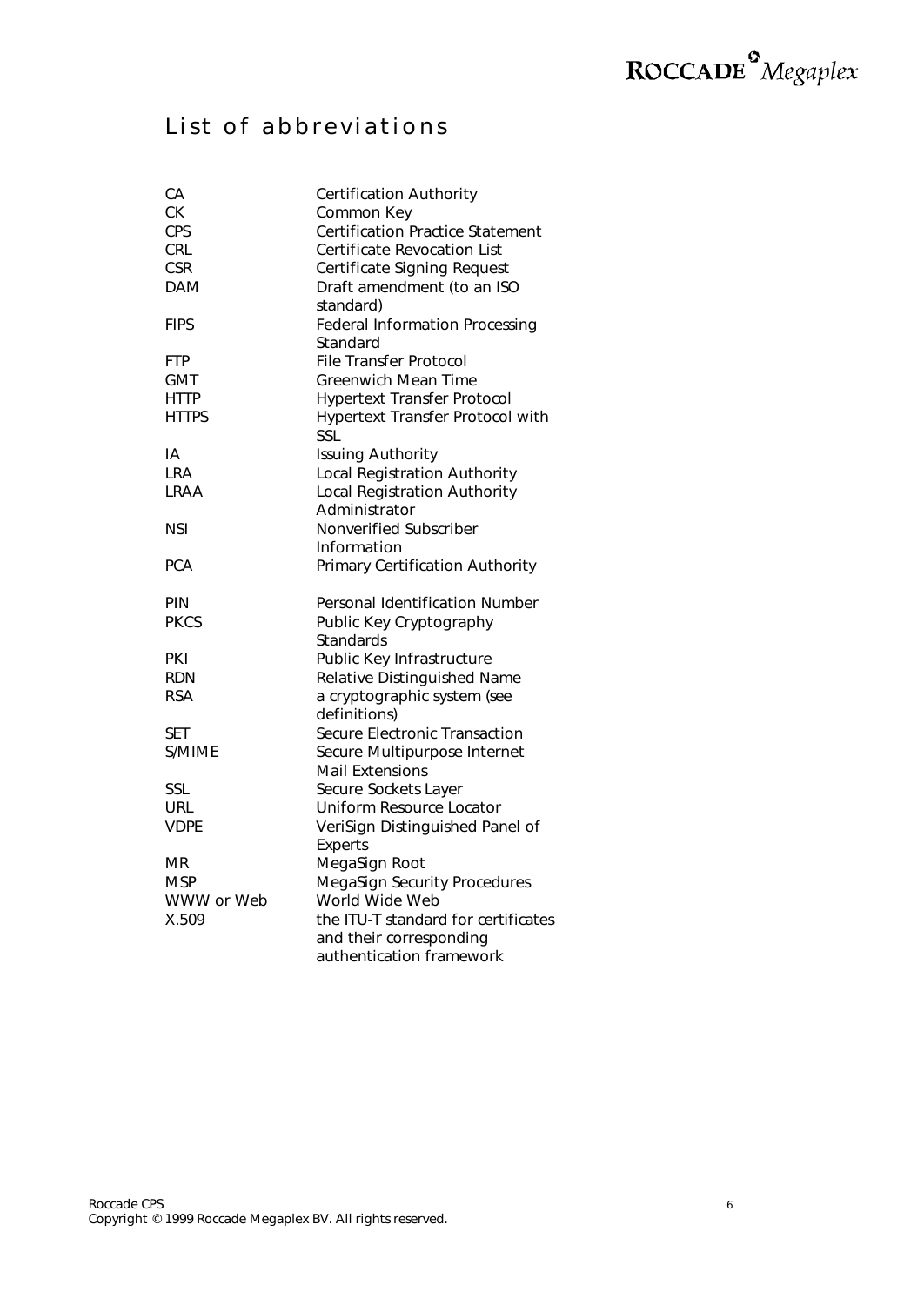### 1 Introduction

#### **1.1 Overview**

#### **a) Summary**

This MegaSign Certification Practice Statement (CPS), as well as the associated Certificate Policies (CPs), presents the practices that MegaSign (which is part of Roccade Megaplex), its Issuing authorities (IAs), and authorized non-MegaSign employ in issuing and managing certificates and in maintaining a certificatebased Public Key Infrastructure (PKI) It details and controls the certification process, from establishing IAs, commencing IA and repository operations, to enrolling subscribers. The MegaSign Certification Services (MCS) provides for issuing, managing, using, suspending, revoking, and renewing of certificates.

The CPS, as well as the associated CPs, is intended to legally bind and provide notice to all parties that create, use, and validate certificates within the context of the MCS. As such, the CPS plays a central role in governing the MCS.

This CPS governs only a portion of the complement of services offered by MegaSign. Other MegaSign services may neither require nor invoke a hierarchy of IAs. The MCS will inevitably evolve to accommodate other structures in response to market demand. This CPS, as well as the associated CP's, is periodically updated to reflect new services and to improve the MCS infrastructure in general (See CPS § 8.1.).

#### **b) Structure of the CPS and CPs**

The MegaSign CPS is a statement of the practices which any MegaSign IA employs in issuing certificates. The framework used for describing the whole set of practices is compliant with the PKIX-4 standard of the IETF. Currently there are three different classes of certificates representing different levels of trustworthiness described in a specific CP. The certificate classes also refer to the different application of the certificate. For MegaSign CPs see the MegaSign repository (http://www.megasign.nl/repository).

Each class of certificate is characterized by a different level of the following properties:

- confirmation of identity (such as through personal presence or investigation),
- IA private key protection (and assurance of appropriate use),
- certificate applicant and subscriber private key protection, and operational controls.

While the certificates (and MegaSign's supporting products and services) possess many other properties, those certificates provide a framework for distinguishing some of their aspects that affect their relative trust.

#### **c) Customer service assistance, education, and training**

This CPS assumes that the reader is generally familiar with digital signatures, PKIs, and MCS. If not, we advise some training in the use of public key techniques before the reader applies for a certificate. Educational and training information is accessible from MegaSign at http://www.megasign.nl/repository.

ALL MCS APPLICANTS AND SUBSCRIBERS ACKNOWLEDGE THAT (i) THEY HAVE BEEN ADVISED TO RECEIVE PROPER TRAINING IN THE USE OF PUBLIC KEY TECHNIQUES PRIOR TO APPLYING FOR A CERTIFICATE AND THAT (ii) DOCUMENTATION, TRAINING, AND EDUCATION ABOUT DIGITAL SIGNATURES, CERTIFICATES, PKI, AND THE MCS ARE AVAILABLE FROM MEGASIGN.

#### **d) Additional services**

Certificates generated by VeriSign in the USA, will have an extended warranty protection under the NetSure<sup>SM</sup> Protection Plan to subscribers obtaining certificates on or after its effective date. The NetSure<sup>SM</sup> Protection Plan is available in the VeriSign repository at

Roccade CPS 7 **https://www.verisign.com/repository/netsure**. For further information, see the FAQ regarding the NetSureSM Protection Plan at **https://www.verisign.com/repository/netsure\_faq.**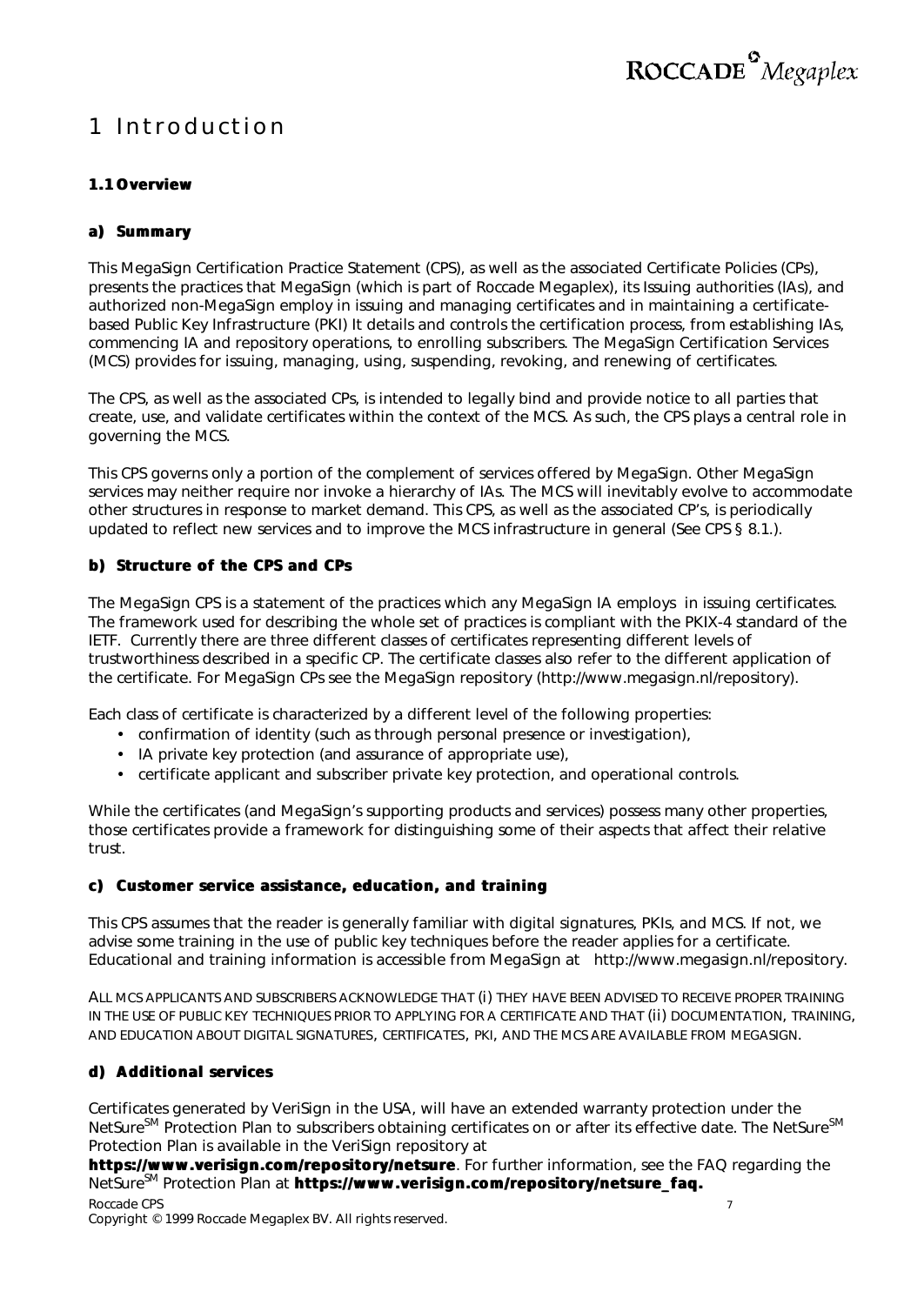

In the near future MegaSign will provide a comparable protection plan for certificates generated in The Netherlands.

#### **e) Test certificates**

Test certificates may be issued for authorized testing purposes only. Test certificates are issued from the MegaSign/VeriSign Test CA, which is independent of the MegaSign and VeriSign CPS. It is controlled by the specific CPS. See applicable repository for details. Only authorized persons may use test certificates. Note: The information contained within a test certificate shall be considered non-verified subscriber information (NSI).

#### *1.1.1 Certificate Classes*

#### 1.1.1.1 Class 2 certificates

Class 2 certificates are currently issued to individuals only. Class 2 certificates confirm that the application information provided by the subscriber does not conflict with information in well-recognized consumer databases. In addition, using VeriSign OnSite, MegaSign's enterprise customers may take on the role of a non-MegaSign organizational local registration authority (LRA) in order to approve (or disapprove) the issuance of Class 2 certificates to its own employees and other affiliated individuals (for individual certificates) or organizations (for server certificates). Validation is based on checking appropriate internal documentation (such as human resources (HR) employee and independent contractor rolls).

#### 1.1.1.2 Class 3 certificates

Class 3 Certificates are issued to individuals and organizations.

#### 1.1.1.2.1 Class 3 individual certificates

Class 3 certificates provide important assurances of the identity of individual subscribers by requiring their personal (physical) appearance before a Class 3 LRA or its delegate. Another type of Class 3 individual certificate is the "Class 3 LRAA certificate." It is issued for authorized LRAA purposes only, exclusively to certain approved LRA Administrators (LRAAs) employed by non-MegaSign organizational LRAs. The LRAA must be authorized by the applicable LRA (via authenticated record) as a prerequisite to LRAA certificate approval.

#### 1.1.1.2.2 Class 3 organizational certificates

Class 3 certificates can provide assurances of the existence and name of various public- and private-sector organizations (such as government agencies and corporations).

#### **1.2 Identification**

Certification Practice Statement Name:

Roccade MegaSign Certification Practice Statement version 1.0

#### **Object Identifier**:

Roccade MegaSign CPS: 0.3.2062.9.Roccade MegaSign (6).CPS(0).Version(1)

#### **1.3 Community and applicability**

The MegaSign CPS has been designed to provide a statement of the practices that IAs within the MegaSign infrastructure employ in issuing certificates. The applicability of the certificates issued by IAs in accordance with this CPS will be documented in the associated CPs.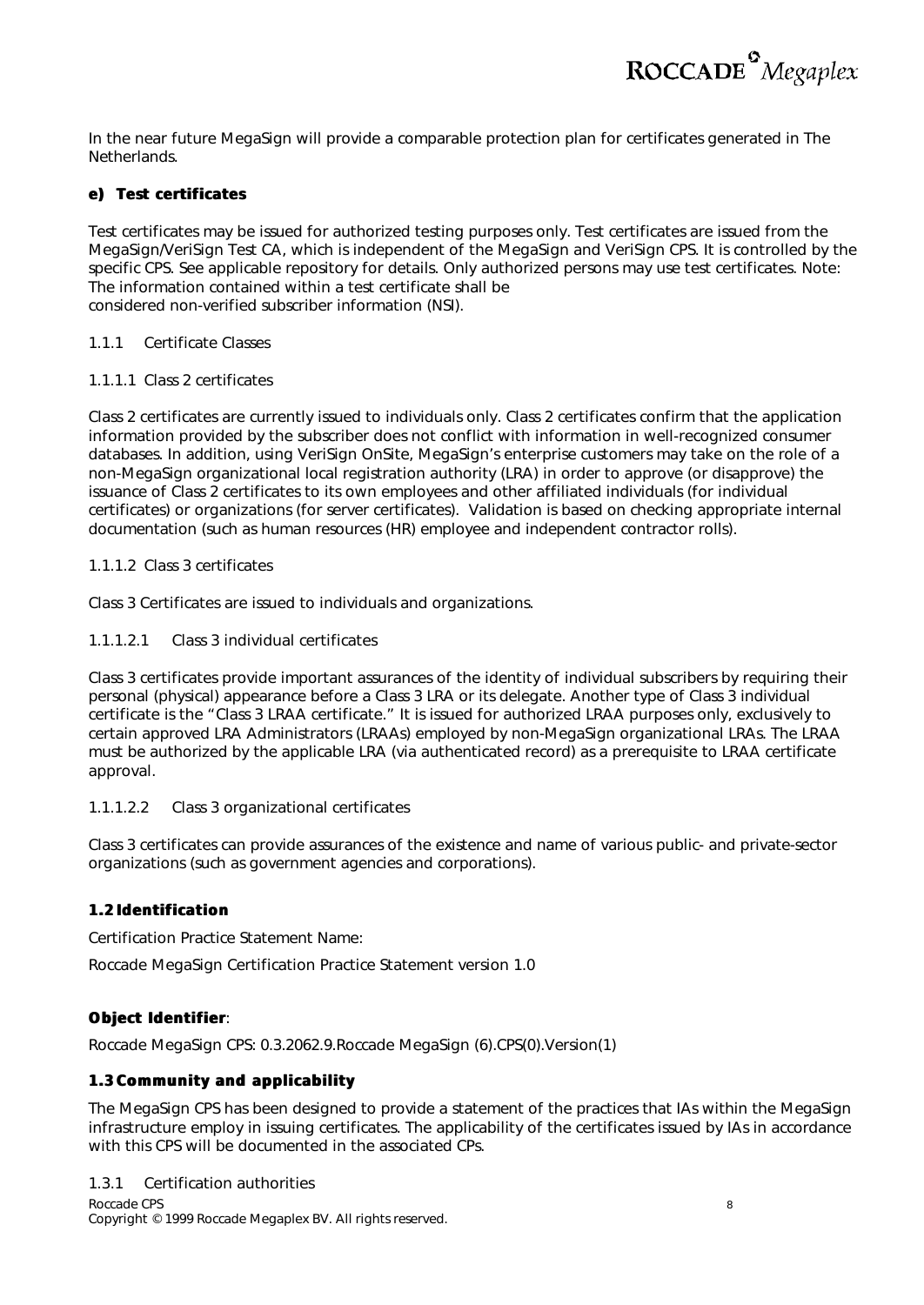In accordance with the provisions of the MegaSign CPS, the following IAs can be distinguished within the MegaSign Certification Services (MCS).

#### *1.3.2 Registration authorities*

In accordance with the provisions of this CPS, the following Registration Authorities (RA) can be distinguished within the MegaSign infrastructure:

- MegaSign
- MegaSign authorized (L)RA's.
- MegaSign customers using Onsite service (LRA's)

Local registration authorities (LRAs) are entities that evaluate and approve or reject certificate applications. LRAs also have the authority to approve the revocation (or where authorized, suspension) of certificates. LRAs may employ LRA Administrators LRAAs) to perform the work of the LRA. LRAs operate on behalf of and (within the context of the CPS) under the exclusive authority of a single IA (the VR, PCA or CA that actually issues the certificates). An IA may have more than one LRA.

Non-MegaSign organizational LRAs are MegaSign OnSite customer LRAs not affiliated with MegaSign that are authorized to approve the issuance and revocation of certificates to affiliated individuals within the LRA's organization. For example, a company may become a non-MegaSign organizational LRA in order to approve (or disapprove) the issuance of certificates to its own employees and other affiliated individuals and may not approve the issuance of certificates to the general public.

Certificates issued by non-MegaSign organizational LRAs may only be issued to individuals whose affiliation with the LRA is ascertainable by the LRAA via appropriate internal documentation (such as human resources (HR) employee and independent contractor rolls). All certificates issued as a result of a non-MegaSign organizational LRA's approval of a certificate application shall contain a distinguished name that states the affiliation of its subject. Non-MegaSign organizational LRAs are exclusively responsible for approving or not approving certificate applications. Consequently, VeriSign, MegaSign, and IAs disclaim all such responsibility.

#### *1.3.3 End entities*

In accordance with the corresponding CP, subscribers that are the subject of the issued certificates may be:

- any natural person which can be uniquely identified by a valid proof of identity. Please see applicable CP for details.
- any legal person which can be uniquely identified.
- any other object (e.g. server) that can be uniquely identified.

#### *1.3.4 Applicability*

#### **a) Suitable applications**

An overview of certificate applications is shown in the table below. See the applicable CP for details.

ROCCADE<sup>°</sup>Megaplex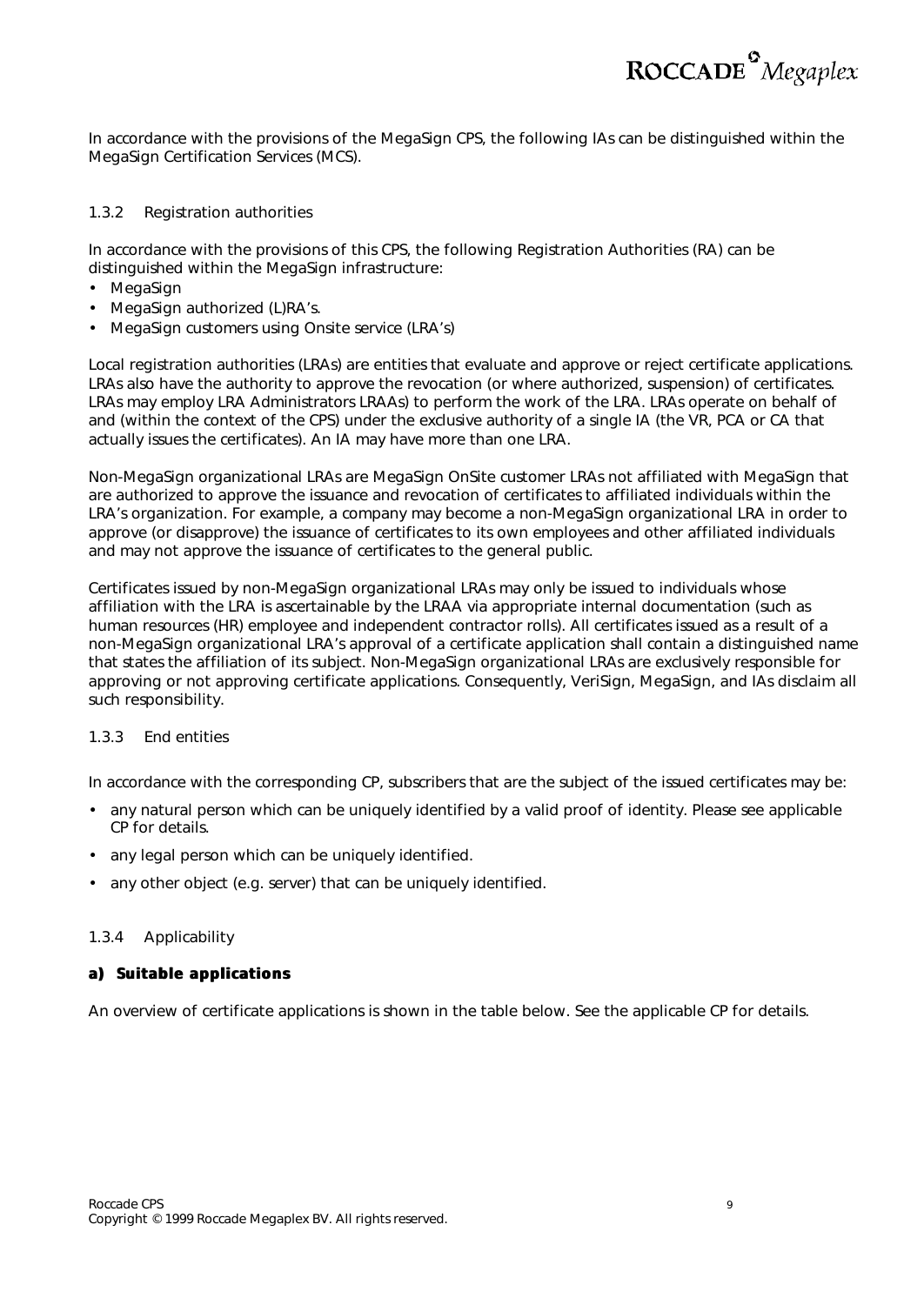|                              | <b>SUMMARY OF</b><br><b>CONFIRMATION</b><br>OF IDENTITY                                                                                                                                                                                    | <b>IA PRIVATE</b><br><b>KFY</b><br><b>PROTECTION</b> | <b>CERTIFICATE</b><br><b>APPLICANT AND</b><br><b>SUBSCRIBER PRIVATE</b><br><b>KEY PROTECTION</b>            | <b>APPLICATIONS</b><br><b>IMPLEMENTED OR</b><br><b>CONTEMPLATED BY</b><br><b>USERS -SEE CPS</b><br>§ 1.1.1(A) DISCLAIMER<br>& § 5.                                                                                                                                |
|------------------------------|--------------------------------------------------------------------------------------------------------------------------------------------------------------------------------------------------------------------------------------------|------------------------------------------------------|-------------------------------------------------------------------------------------------------------------|-------------------------------------------------------------------------------------------------------------------------------------------------------------------------------------------------------------------------------------------------------------------|
| <b>CLASS</b><br>$\mathbf{2}$ | Automated<br>unambiguous<br>name and E-<br>mail address<br>search, plus<br>automated<br>enrollment<br>information<br>check plus<br>automated<br>address check                                                                              | PCA & CA:<br>trustworthy<br>hardware                 | Encryption<br>software (PIN<br>protected)<br>required                                                       | Individual and intra-<br>and inter-company E-<br>mail, on-line<br>subscriptions,<br>password<br>replacement, and<br>software validation                                                                                                                           |
| <b>CLASS</b><br>3            | Automated<br>unambiguous<br>name and E-<br>mail address<br>search, plus<br>personal<br>presence & ID<br>documents<br>plus Class 2<br>automated ID<br>check for<br>individuals;<br>business<br>records (or<br>filings) for<br>organizations | PCA & CA:<br>trustworthy<br>hardware                 | Encryption<br>software (PIN<br>protected)<br>required;<br>hardware token<br>recommended<br>but not required | E-banking, corp.<br>database access,<br>personal banking,<br>membership-based<br>on-line services,<br>content integrity<br>services, E-commerce<br>server, software<br>validation;<br>authentication of<br>LRAAs; and strong<br>encryption for<br>certain servers |

#### **b) Approved applications**

Only the applications suitable for a particular certificate will be approved. See the above table and applicable CP.

#### **c) Prohibited applications**

It is prohibited to use certificates issued in accordance with this CPS for another purpose than as defined for that certificate type in the list of suitable applications. The set of rules set forth in the applicable CP also applies.

#### **Contact Details**

#### *1.4.1 Specification administration organization*

This CPS is administered by MegaSign. CPS administration is done in accordance with chapter 8 of this CPS.

#### *1.4.2 Contact person*

All requests and comments concerning this CPS can be addressed to: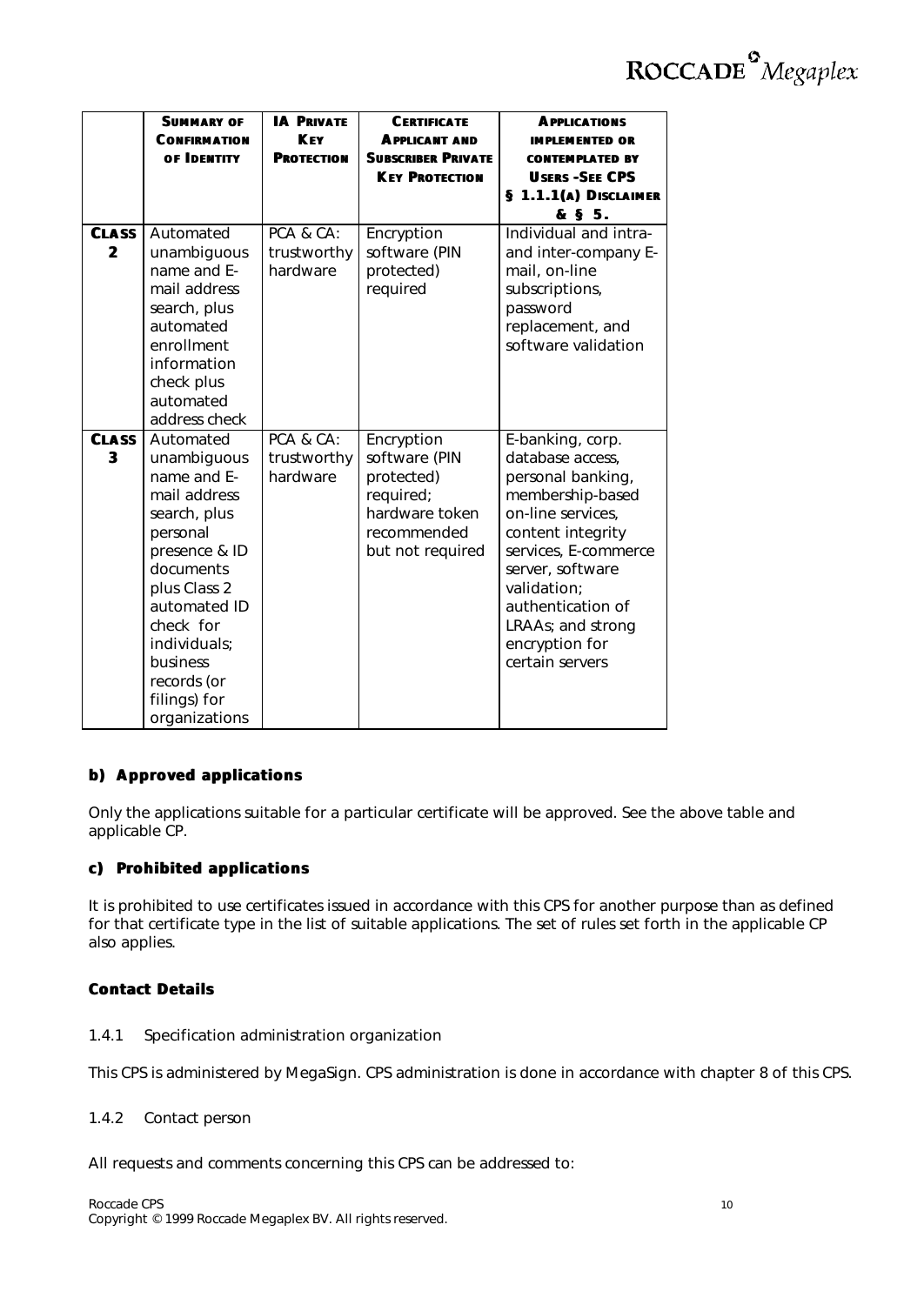

Roccade Megaplex BV attn: MegaSign CPS Board PO Box 9105 7300 HN APELDOORN

http://www.MegaSign.nl E-mail: digitalidcentre@megaplex.nl Tel: +31(0)55 577 8432 Fax: +31(0)55 577 8810

MegaSign is a service of Roccade Megaplex B.V.

#### *1.4.3 Person determining CPS suitability for the policy*

- a) The MegaSign CPS Board is responsible for determining the customer policy suitability for the MegaSign/VTN CPS and this has to be approved by the association of Worldwide VeriSign-affiliates (VTN Members). An independent IT-auditor will audit this approval worldwide for each VTN member.
- b) The MegaSign CPS Board is responsible for determining and issuing the CPS. The CPS Board is also responsible for determining different CPs and their suitability to CPS. The CPS board is responsible for authorizing CAs to issue certificates under a particular MegaSign CP.
- c) The MegaSign CPS Board is responsible for initiating audits as stated in section 2.7.1.
- d) To contact the MegaSign CPS Board, please use the contact information as stated in section 1.4.2.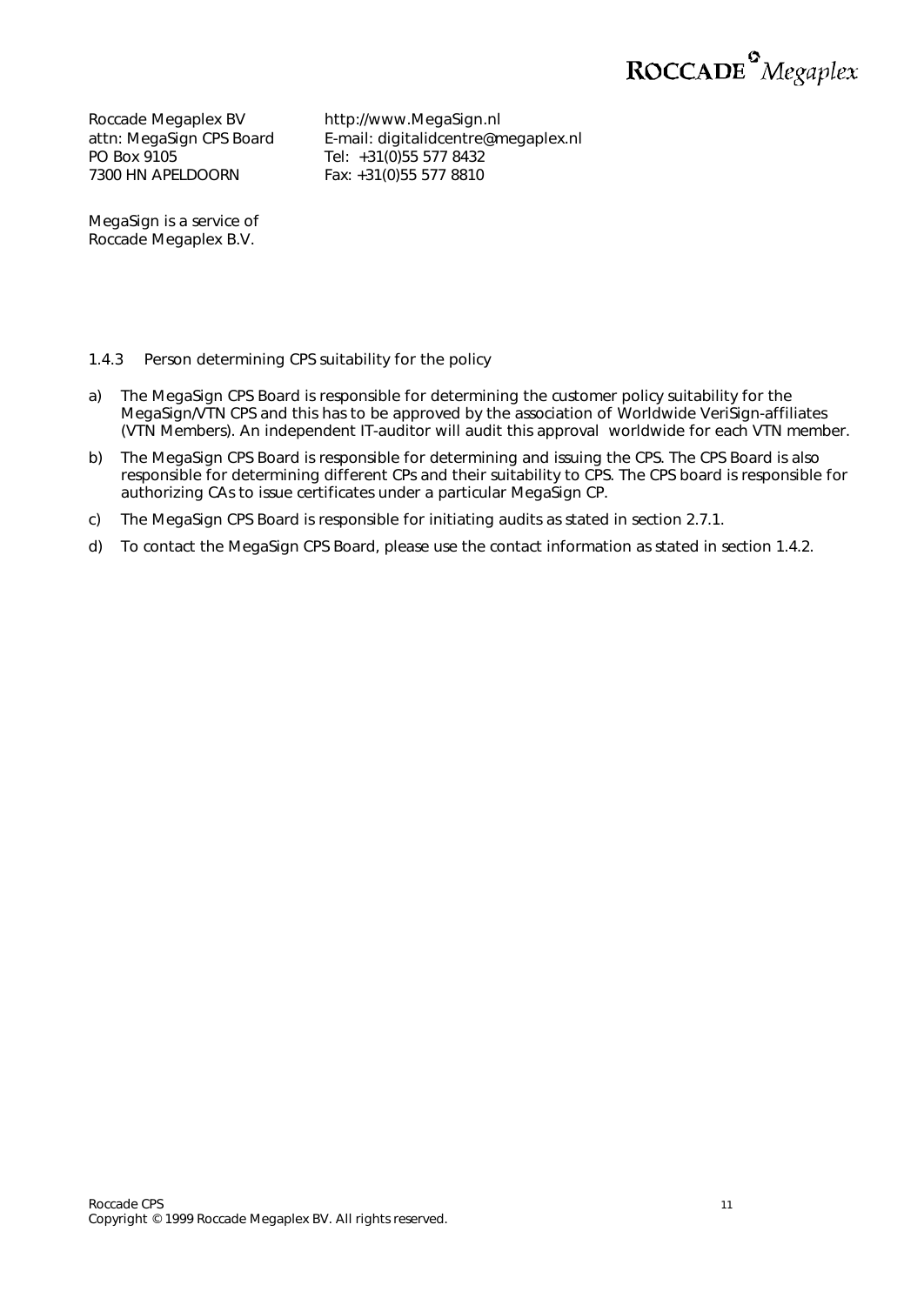### 2 General provisions

#### **2.1 Obligations**

This CPS section defines the obligations of the IA, RA, LRA, subscriber, relying party and repository. Additional obligations may be defined in the applicable CPs and in ancillary agreements.

#### *2.1.1 IA obligations*

The following are the obligations of any IA within the MegaSign infrastructure:

#### **a) Compliance with CPS, CPs and ancillary agreements**

The IA is obliged to comply with all provisions in this CPS, in applicable CPs and in applicable ancillary agreements in performing its services [hereinafter defined as 'applicable provisions']. IAs shall utilize only trustworthy systems in performing their respective services. For purposes of this CPS, "**TRUSTWORTHY SYSTEM"** means computer hardware, software, and procedures that are reasonably secure from intrusion and misuse; provide a reasonable level of availability, reliability, and correct operation; are reasonably suited to performing their intended functions; and enforce the applicable security policy. A trustworthy system is not necessarily a "trusted system" as recognized in classified government nomenclature.

#### **b) Notification of certificate issuance - to subscriber**

The IA is obliged to notify the subscriber who is the subject of the certificate upon issuance of the certificate.

#### **c) Notification of certificate issuance - to others**

The IA is obliged to notify other parties than the subscriber of the certificate issuance by publishing the certificate in the MegaSign repository.

#### **d) Notification of certificate revocation - to subscriber**

The IA is obliged to notify the subscriber who is the subject of the certificate of the certificate revocation. Section 4.4 of this CPS is likewise applicable.

#### **e) Notification of certificate revocation - to others**

If a certificate is revoked the IA is obliged to notify other parties by publishing the certificate in the CRL. Section 4.4 of this CPS is likewise applicable.

#### **f) IAs private key protection**

Any IA within the MegaSign infrastructure is obliged to protect its private key as well as the activation data providing access to this key. Section 6.2 of this CPS is likewise applicable.

#### **g) Restriction on IAs private key use**

Any IA within the MegaSign infrastructure is obliged to use its private key only for issuing certificates and CRLs in accordance with the applicable provisions.

#### **h) Privacy**

#### *Non-MegaSign IA*

Any non-MegaSign IA is obliged to collect and process personal data in accordance with applicable data protection legislation and regulations. The non-MegaSign IA is responsible for the processing of the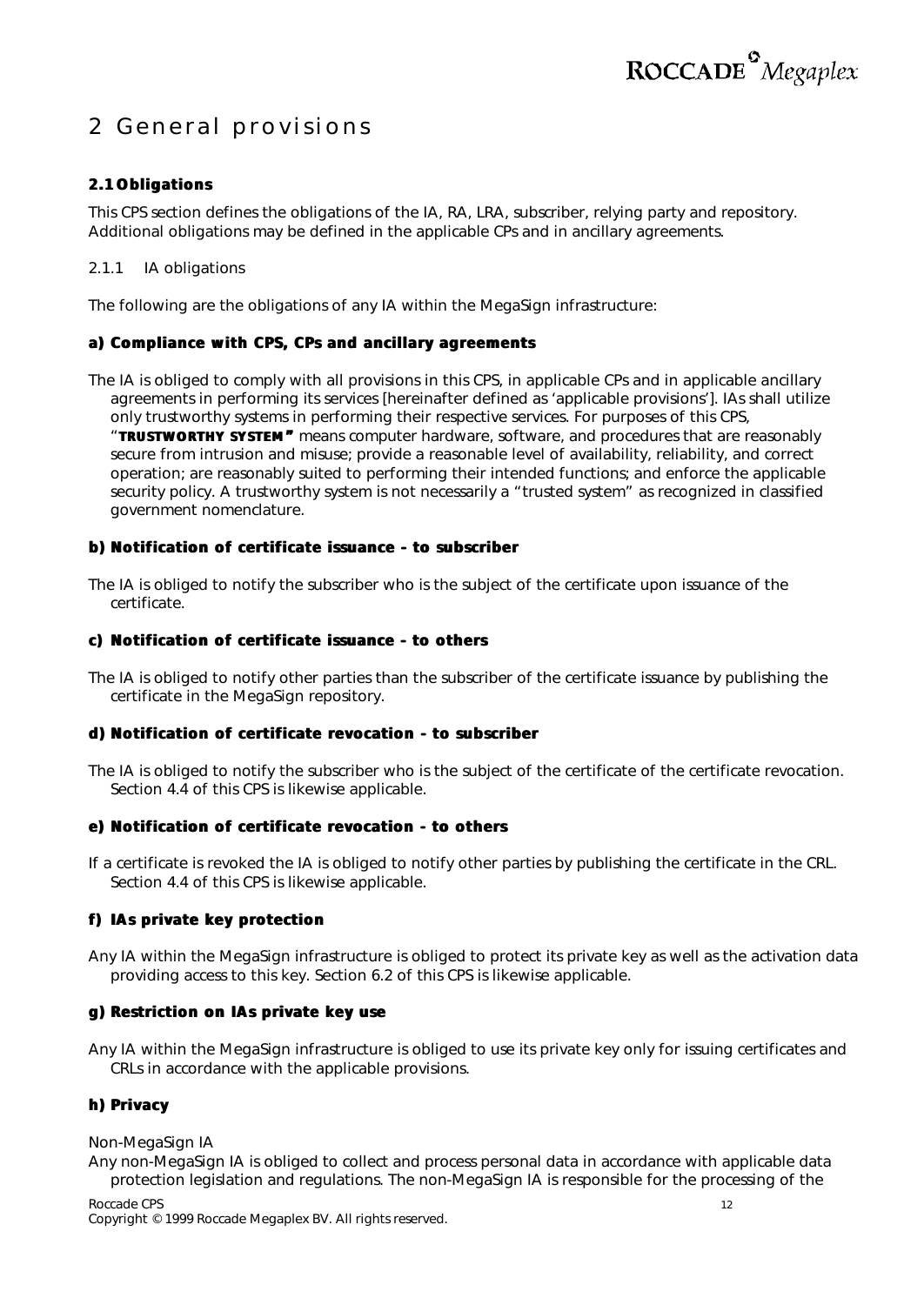

personal data of the subscribers.

*MegaSign IA*

Roccade Megaplex B.V. is responsible ('houder' within the meaning of the Wet persoonsregistraties and 'verantwoordelijke' within the meaning of the Wet bescherming persoonsgegevens) for the processing by MegaSign IAs of the personal data of the subscribers as defined in section 1.3.1 of this CPS. MegaSign IAs process the personal data of these subscribers in accordance with the Wet persoonsregistraties and, in the future, in accordance with the Wet bescherming persoonsgegevens. The Dutch Data Protection Authority (Registratiekamer) has been notified regarding the collection of personal data by MegaSign. The goal for which the personal data of the subscribers are collected is stated in this notification. Subscribers can contact Roccade Megaplex B.V. at the address specified in section 1.4.2 in order to gain access to his/her personal data and make use of his/her right to correct data.

#### **i) Misrepresentation in certificate**

- The information that was submitted by subscriber/applicant during certificate application is considered to be error free. If subscriber can provide evidence that misrepresentations of certificate content are imputable to the IA that issued the certificate, the IA is obliged to correct this within *one working day* by providing a new certificate.
- j) Any further liability concerning misrepresentations of certificate content is explicitly excluded.

#### *2.1.2 RA obligations*

The following are the obligations of any RA within the MegaSign infrastructure. These obligations also apply to any IA within the MegaSign infrastructure which is also a RA.

#### **a) Compliance with CPS, CPs and ancillary agreements**

The RA is obliged to comply with the applicable provisions in performing its services. RAs shall utilize only trustworthy systems in performing their respective services.

#### **b) Application validation and accuracy of representations**

The RA is obliged to perform the necessary application validation procedures and accurately represent the application information that is provided by the applicant/subscriber during the application procedure to the IA, in accordance with applicable provisions.

#### **c) Maintain certificate application information**

The RA is obliged to keep supporting evidence for any certificate request made to an IA (e.g., certificate request forms) in accordance with applicable provisions. The information provided by the applicant/subscriber in the certificate request that is not included in the certificate will be kept confidential by the RA.

#### **d) Privacy**

#### *Delegated MegaSign RAs*

RAs within the MegaSign infrastructure are obliged to collect and processes personal data in accordance with applicable data protection legislation and regulations. The delegated MegaSign RA is responsible for the processing of the personal data of the subscribers.

#### *MegaSign RA*

Roccade Megaplex B.V. is responsible ('houder' within the meaning of the Wet persoonsregistraties and 'verantwoordelijke' within the meaning of the Wet bescherming persoonsgegevens) for the processing by MegaSign RAs of the personal data of the subscribers as defined in section 1.3.1 of this CPS. MegaSign RAs process the personal data of these subscribers in accordance with the Wet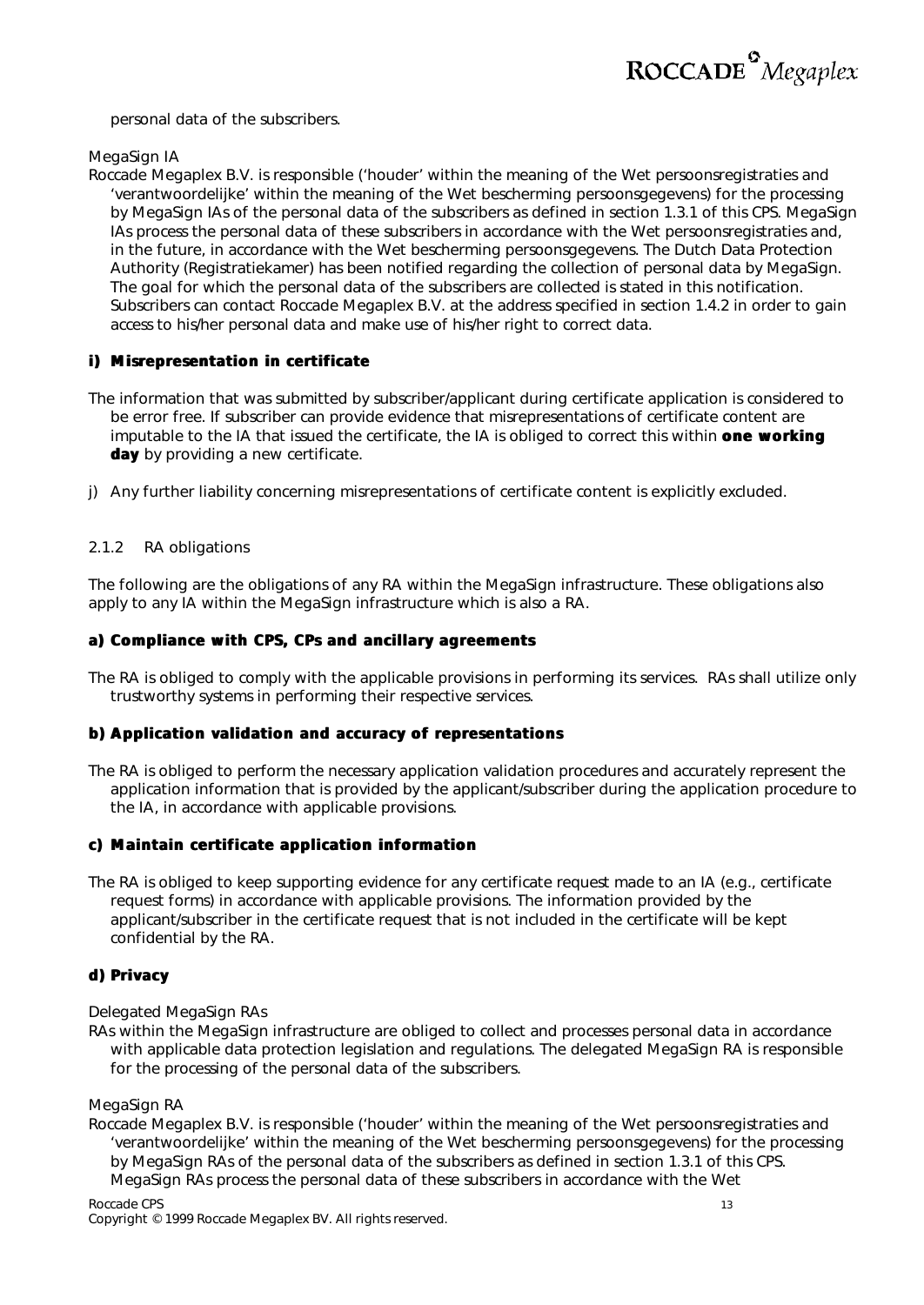ROCCADE<sup>°</sup>Megaplex

persoonsregistraties and, in the future, in accordance with the Wet bescherming persoonsgegevens. The Dutch Data Protection Authority (Registratiekamer) has been notified regarding the collection of personal data by MegaSign. The goal for which the personal data of the subscribers are collected is stated in this notification. Subscribers can contact Roccade Megaplex B.V. at the address specified in section 1.4.2 in order to gain access to his/her personal data and make use of his/her right to correct data.

#### **e) RAs private key protection**

Any RA within the MegaSign infrastructure is obliged to protect its private key as well as the activation data providing access to this key. Section 6.2 of this CPS is likewise applicable.

#### **f) Notification of IA upon private key compromise**

RAs are obliged to notify the IA that issued the certificate upon compromise of their private key or the activation data providing access to this key. The notification is done by submitting a revocation request in accordance with section 4.4 immediately after discovery of the compromise.

Upon compromise of any private key within the MegaSign infrastructure - or the activation data providing access to this key - RAs are obliged to notify the IA that issued the certificate.

#### **g) Restriction on RA private key use**

Any RA within the MegaSign infrastructure is obliged not to use its private key than for signing and/or decrypting data in accordance with the applicable provisions.

#### *2.1.3 Subscriber obligations*

The following are the obligations of any subscriber within the MegaSign infrastructure:

#### **a) Accuracy of representations in certificate applications**

Subscribers shall provide accurate information in their certificate applications and in other communications with the LRA, RA and IA, in accordance with the applicable provisions.

#### **b) Subscriber's private key protection**

- Subscriber is exclusively responsible for protecting his, her or its private key against compromise. Therefor the subscriber is obliged to protect the private key as well as the activation data providing access to this key at all times against loss, theft, disclosure to any other party, modification, unauthorized use, or any other compromise, in accordance with applicable provisions.
- Subscriber guarantees that the private key that corresponds with the public key in the certificate has not been compromised during the period from key-pair generation until certificate application.
- Private key compromise as described in the two above-mentioned paragraphs give immediate cause for a notification of IA upon private key compromise as described in the first paragraph of section 2.1.3 sub c.

#### **c) Notification of IA upon private key compromise**

- Subscribers are obliged to notify the IA that issued the certificate upon compromise of their private key or the activation data providing access to this key. The notification is done by submitting a revocation request in accordance with section 4.4 immediately after discovery of the compromise.
- Upon compromise of any private key within the MegaSign infrastructure or the activation data providing access to this key - subscribers are obliged to notify the IA that issued the certificate.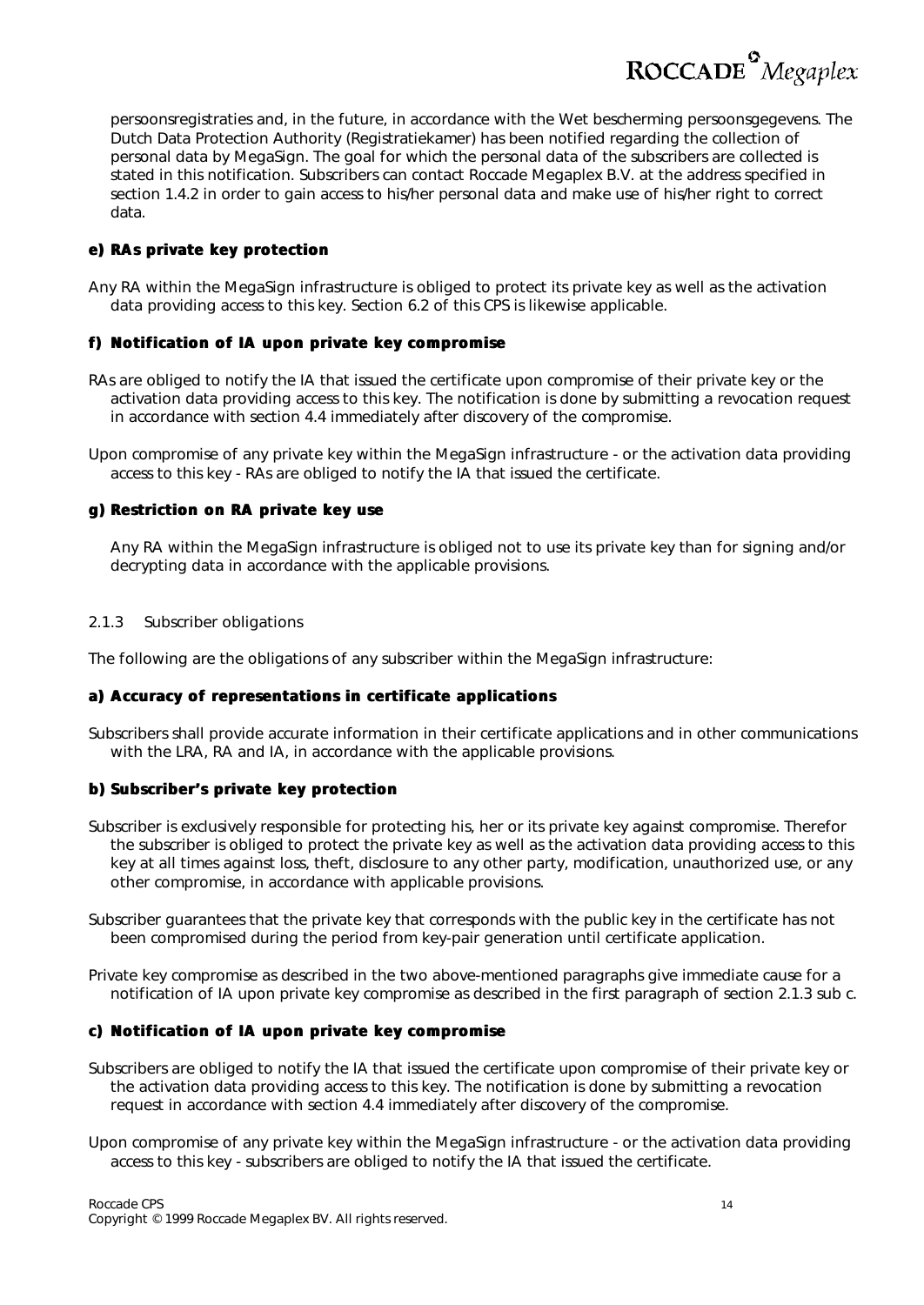

#### **d) Notification of IA upon any change of certificate content**

The subscribers are obliged to notify the IA that issued their certificates upon any change in the content of their certificates by sending the IA a certificate revocation request immediately after change of the certificate content, in accordance with section 4.4 of this CPS. for notifying the IA that issued the certificate upon compromise of the private key or the activation data providing access to this key.

#### **e) Quality of the VTN/MegaSign Certification Services**

Subscribers shall not undertake any action that can negatively effect the quality of the technical implementation of the VTN/MegaSign Certification Services, including but not limited to the reliability and the integrity of these Certification Services.

#### **f) Restrictions on private key and certificate use**

Subscribers may only use the private key for purposes that correspond with the specific certificate-usage as defined for the different classes of certificates in section 1.3.4 of this CPS and the applicable CP.

#### **g) Indemnification by subscribers**

Subscribers shall indemnify MegaSign against all claims by third parties, by whatever name such claims may be known, caused by utilization of certificates inconsistent with section 1.3.4 of this CPS and/or the applicable CP.

#### **h) Verification correctness certificate information**

Subscribers are obliged to verify whether the information in the issued certificate corresponds with the information that was submitted by the applicant/subscriber during certificate application.

- By using the certificate the subscriber acknowledges that the information in the certificate of the subscriber is correct and complete.
- In case the issued certificate contains misrepresentations the subscriber is obliged to immediately inform the IA that issued the certificate by submitting a certificate revocation request, in accordance with section 4.4 of this CPS.

#### **i) Uniqueness public key**

The applicant/subscriber guarantees that the public key is not, and will never be, submitted in a certificate request more than once.

#### **j) Notification of IA upon private key compromise**

Subscribers are responsible for notifying the IA that issued the certificate upon compromise of the private key or the activation data providing access to this key.

#### **k) Damaging material**

Applicants/subscribers will not submit to any IA within the MegaSign infrastructure or the MegaSign repository or any other IA's repository any materials that contain statements that (i) are abusive, slanderous, libelous, defamatory, blasphemous, seditious, indecent, obscene, pornographic, hateful, or racially offensive, (ii) advocate illegal activity or discuss illegal activity with the intent to commit them, or (iii) otherwise violate Dutch law.

#### **l) Intellectual or industrial property rights and confidentiality notices**

Roccade CPS **15** Subscribers shall not remove from or change in the software, equipment or materials of any party within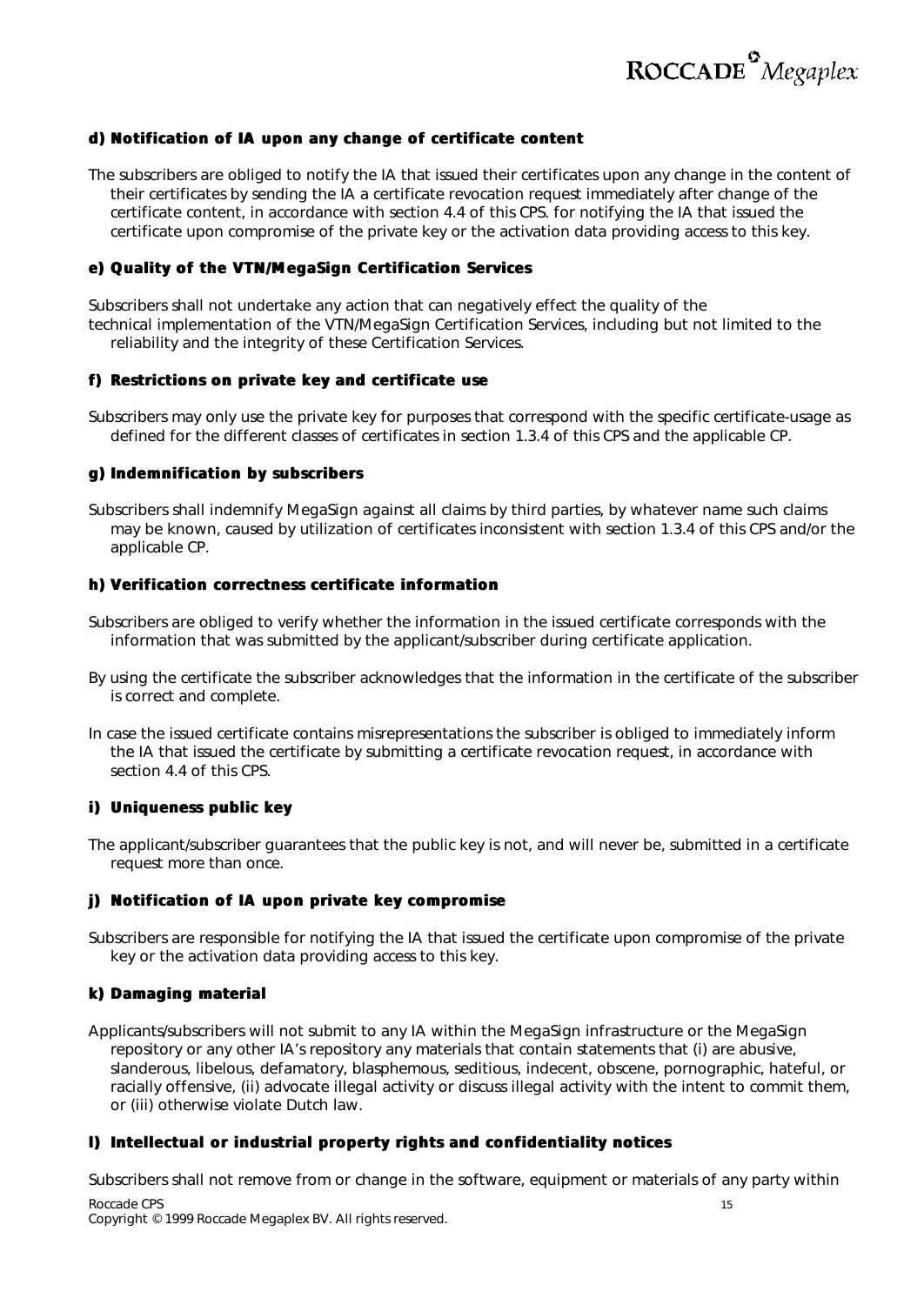ROCCADE<sup>°</sup>Megaplex

the MegaSign Certification Services any designation concerning copyrights, trademarks, tradenames or other intellectual or industrial property rights, including any indications concerning the confidential nature and secrecy of the software.

m) Certificate applicants (and, upon acceptance, subscribers) represent and warrant that their submission (to an IA) and use of a domain and distinguished name (and all other certificate application information) does not interfere with or infringe upon the rights of any third parties in any jurisdiction with respect to their trademarks, service marks, trade names, company names, or any other intellectual property right, and that they are not seeking to use the domain and distinguished names for any unlawful purpose, including, without limitation, tortuous interference with contract or prospective business advantage, unfair competition, injuring the reputation of another, and confusing or misleading a person, whether natural or incorporated. Certificate applicants (and, upon acceptance, subscribers) shall defend, indemnify, and hold their IA harmless for any loss or damage resulting from any such interference or infringement.

#### *2.1.4 Relying party responsibilities*

The following are relying party responsibilities within the MegaSign infrastructure:

#### **a) Take notice of CPS and applicable CP**

- It is the responsibility of a relying party to take notice of the content of this CPS as well as the applicable CP before relying on the content of a certificate within the MegaSign infrastructure as well as before consulting **Certificate Status Information** to gain information about the status of a certificate within the MegaSign infrastructure.
- Relying parties are deemed to have taken notice of the content of this CPS as well as the applicable CP if they rely on the content of a certificate within the MegaSign infrastructure or consult **Certificate Status Information [information in the CRL or any other means of revocation information]** to gain information about the status of a certificate within the MegaSign infrastructure.

#### **b) Use of certificates for suitable purposes**

- Prior to the use of the certificate, relying parties are responsible to independently assess and determine the suitability of a certificate for a specific purpose in a specific situation, in accordance with this CPS and the associated CP (see: section 1.3.4).
- The use of the certificate will deem the acceptance of the certificate by the relying party for a specific purpose and will impose the responsibilities on the relying party as stated in the applicable provisions, irrespective of the fact whether certificate suitability was assessed and determined.

#### **c) Checking the MegaSign (or other IA) repository for revocation or suspension**

Prior to its use, relying parties must establish a certificate chain for the certificates on which they wish to rely. Once they establish a certificate chain, they must check each certificate in the certificate for its validity. The relying party must determine if any of the certificates along the chain from the signer to an acceptable root within the MegaSign infrastructure has been revoked or suspended.

#### **d) Digital signature verification responsibilities**

- Relying parties are responsible for verifying the digital signature of a received digitally signed message and for verifying the digital signatures on all the certificates in the certificate chain.
- A relying party who is found to have acted in a manner inconsistent with these responsibilities assumes all risks with regard to it and is not entitled to any presumption that the digital signature is effective as the signature of the subscriber.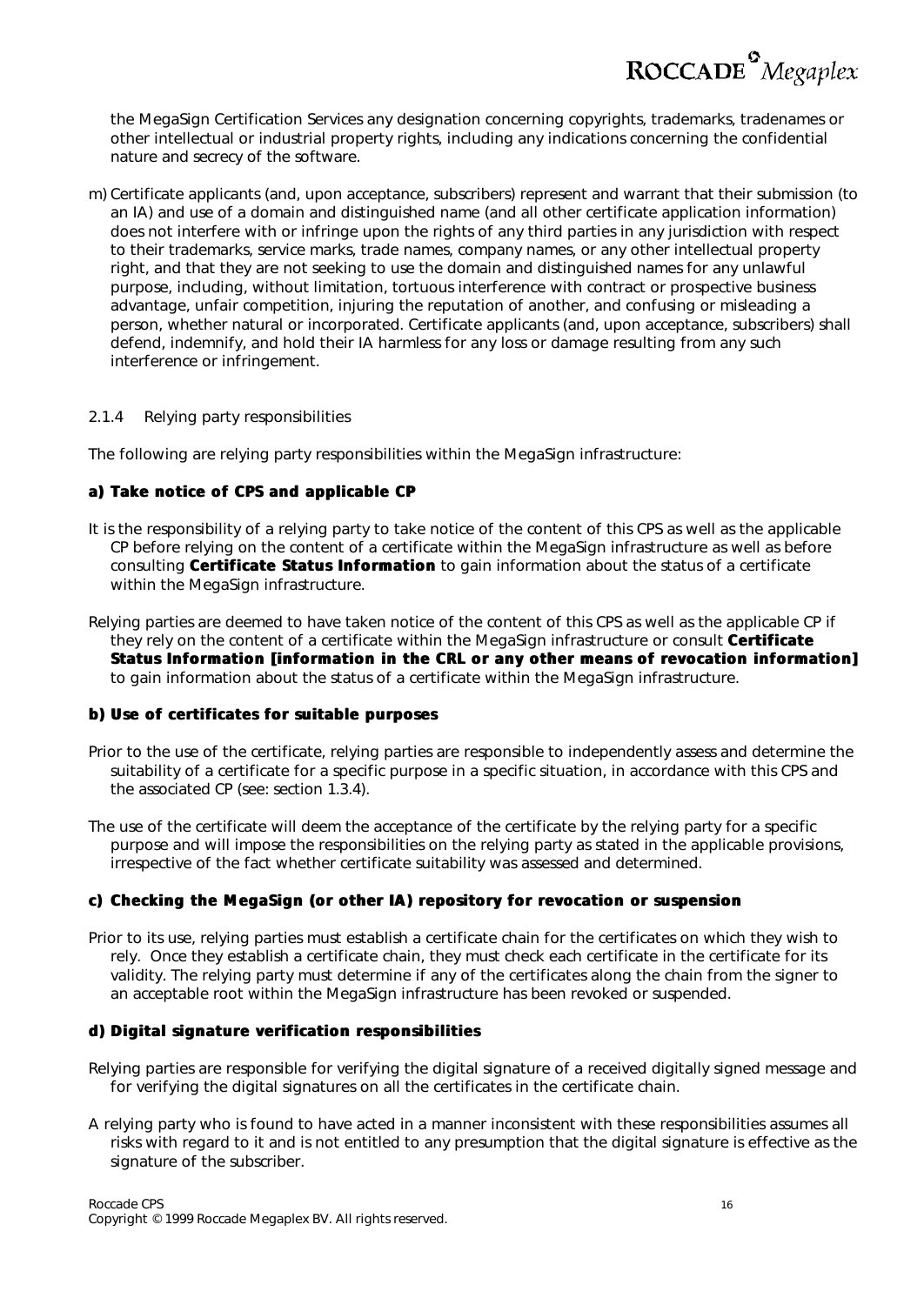

#### **e) Notification of IA upon private key compromise**

Relying parties are responsible for notifying the IA that issued the certificate upon compromise of the private key or the activation data providing access to this key.

#### **f) Damaging material**

Relying parties will not submit to any IA within the MegaSign infrastructure or the MegaSign repository or any other IA's repository materials that contain statements that (i) are abusive, slanderous, libelous, defamatory, blasphemous, seditious, indecent, obscene, pornographic, hateful, or racially offensive, (ii) advocate illegal activity or discuss illegal activity with the intent to commit them, or (iii) otherwise violate Dutch law.

#### **g) Intellectual or industrial property rights notices**

Relying parties shall not remove from or change in the software, equipment or materials of any party within the MegaSign Certification Services any designation concerning copyrights, trademarks, tradenames or other intellectual or industrial property rights, including any indications concerning the confidential nature and secrecy of the software.

#### *2.1.5 Repository obligations*

MegaSign will make use of the MegaSign repository to publish issued certificates, CRLs, the CPS, the CPs, ancillary agreements and other relevant information. The MegaSign repository shall conform to this CPS in performing its services. In addition, it shall utilize only trustworthy systems in performing its services.

#### **a) Timely publication of suspension and revocation information**

The MegaSign repository is obliged to timely publish the CRL, in accordance with section 4.4 of this CPS.

#### **b) Timely publication of amendments to the CPS and the CPs**

The MegaSign repository is obliged to act promptly to publish amendments to the CPS and the CPs for the provision of MegaSign's Certification Services, in accordance with Section 8 of this CPS.

#### **c) Timely publication of certificates**

The MegaSign repository is obliged to make certificates available after acceptation by the subscriber of the certificate. Section 4.3 of this CPS applies to certificate acceptance.

#### **d) Timely removal of certificates**

The MegaSign repository is obliged to remove certificates from the repository after the certificate validity period, consistent with this CPS.

#### **e) Accessibility of MegaSign repository**

The MegaSign repository is accessible at www.megasign.nl/repository and by other communication methods.

#### **2.2 Liability**

#### *2.2.1 IA liability*

The guarantee obligations of MegaSign and other IAs within the MegaSign infrastructure are limited to what is described in this section, unless different or additional guarantees have been expressly agreed in writing.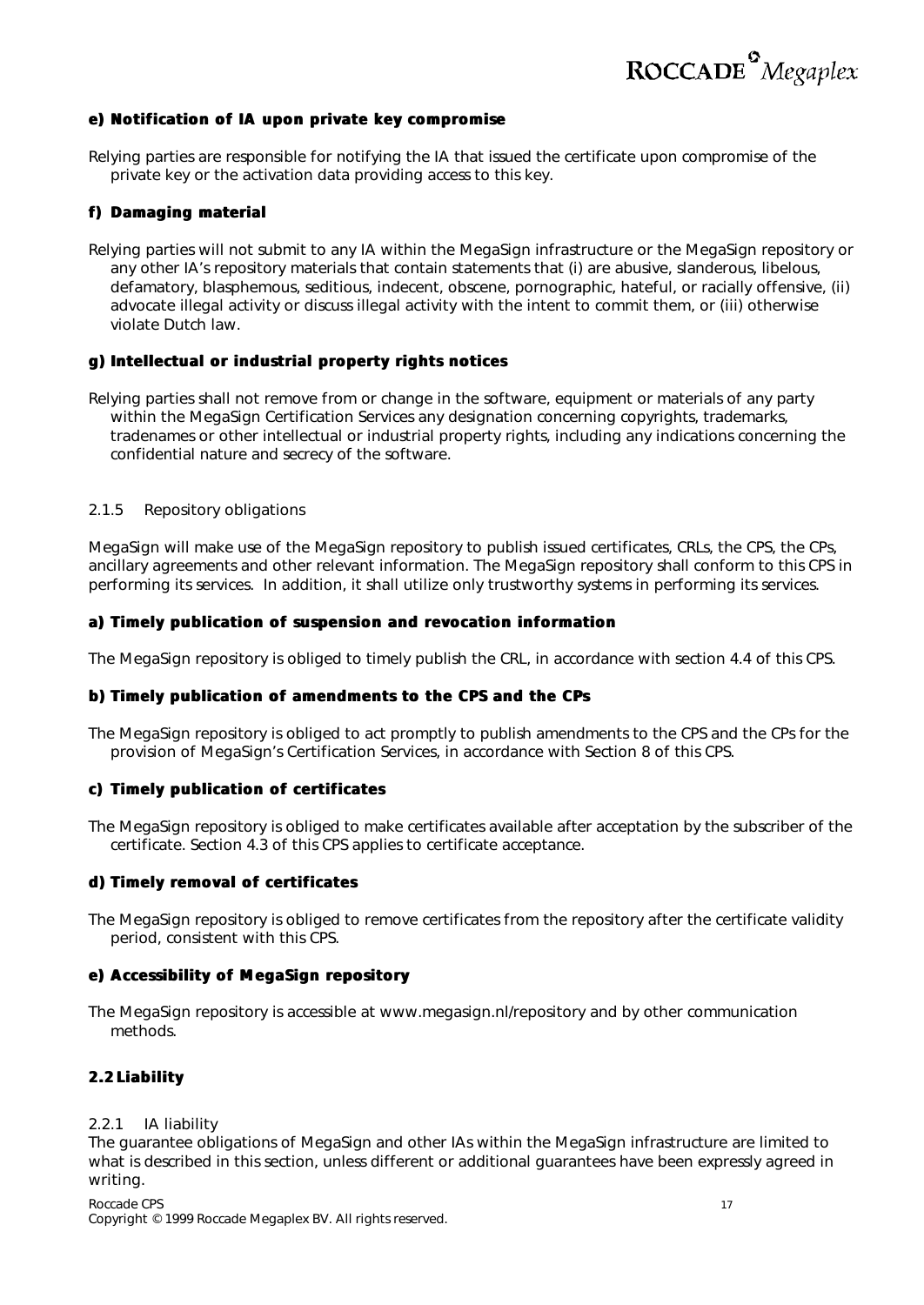

MegaSign and other IAs within the MegaSign Infrastructure guarantee to perform their services with care and to the best of their ability, in accordance with the provisions laid down in the CPS, the CPs and ancillary agreements.

The guarantee and the liability of any IA within the MegaSign infrastructure with regard to goods and services supplied by third parties, including, but not limited to, suppliers of the IA and telecom operators, will never exceed the guarantee offered by the third party concerned and the liability in that respect

In no case shall MegaSign or any other IA within the MegaSign infrastructure be deemed to have undertaken to provide a different or a more far-reaching performance than stated in the CPS, the applicable CP and the applicable ancillary agreement. Any recommendations or opinions orally expressed by MegaSign or any other IA within the MegaSign shall not entail any extensions to its obligations.

The guarantee obligations of MegaSign and other IAs within the MegaSign Infrastructure laid down in this section shall cease to apply if any party (including without limitation a subscriber, an applicant, a recipient, or a relying party) has made alterations or caused alterations to be made to what has been delivered by MegaSign or any other IA within the MegaSign Infrastructure without prior written consent of that IA. Moreover MegaSign or any other IA within the MegaSign Infrastructure shall not be obliged to perform guarantee obligations if the defect is the result of conduct (including without limitation negligence and lack of reasonable care) of the above mentioned parties.

 Any IA within the MegaSign Infrastructure guarantees, contrary to what has been stated above and possible other guarantee agreements, with regard to the millennium problem that:

a) The IA will exercise reasonable care in the selection of products and/or services of third parties that are essential for the completion of the services of the IA. The IA expressly declines all liability for deficiencies that may occur in the execution of services due to the millennium problem and/or Chain problems caused by the products supplied by third parties and/or the combination of these products and services with the products compiled by the MegaSign Infrastructure on behalf of the customer.

b) The IA will perform the services as set forth in this CPS, the CPs and/or ancillary agreements in the exercise of reasonable care.

However, with regard to the millennium problem, MegaSign or any other IA within the MegaSign Infrastructure expressly refuses all responsibility for failures to meet service levels. Any other guarantee and/or liability of MegaSign or any other IA within the MegaSign Infrastructure concerning the millennium problem is expressly excluded.

#### Millennium problems

The problems caused by the use of date fields in databases, programs and/or hardware and/or the practice of improperly using certain dates in (information) systems to denote for example unknown or infinite data, which may, around the turn of the century, cause the (information) system to be unable to process these dates without causing deficiencies in the (information) systems and/or the data processed by these programs.

Chain problems:

The problems that may arise when data to be processed by an (information) system, are supplied by a (part of) an (information) system that is not included in an agreement between an IA and another party within the MegaSign Infrastructure and/or are supplied to an (other) (part of an) (information) system that is not included in the agreement.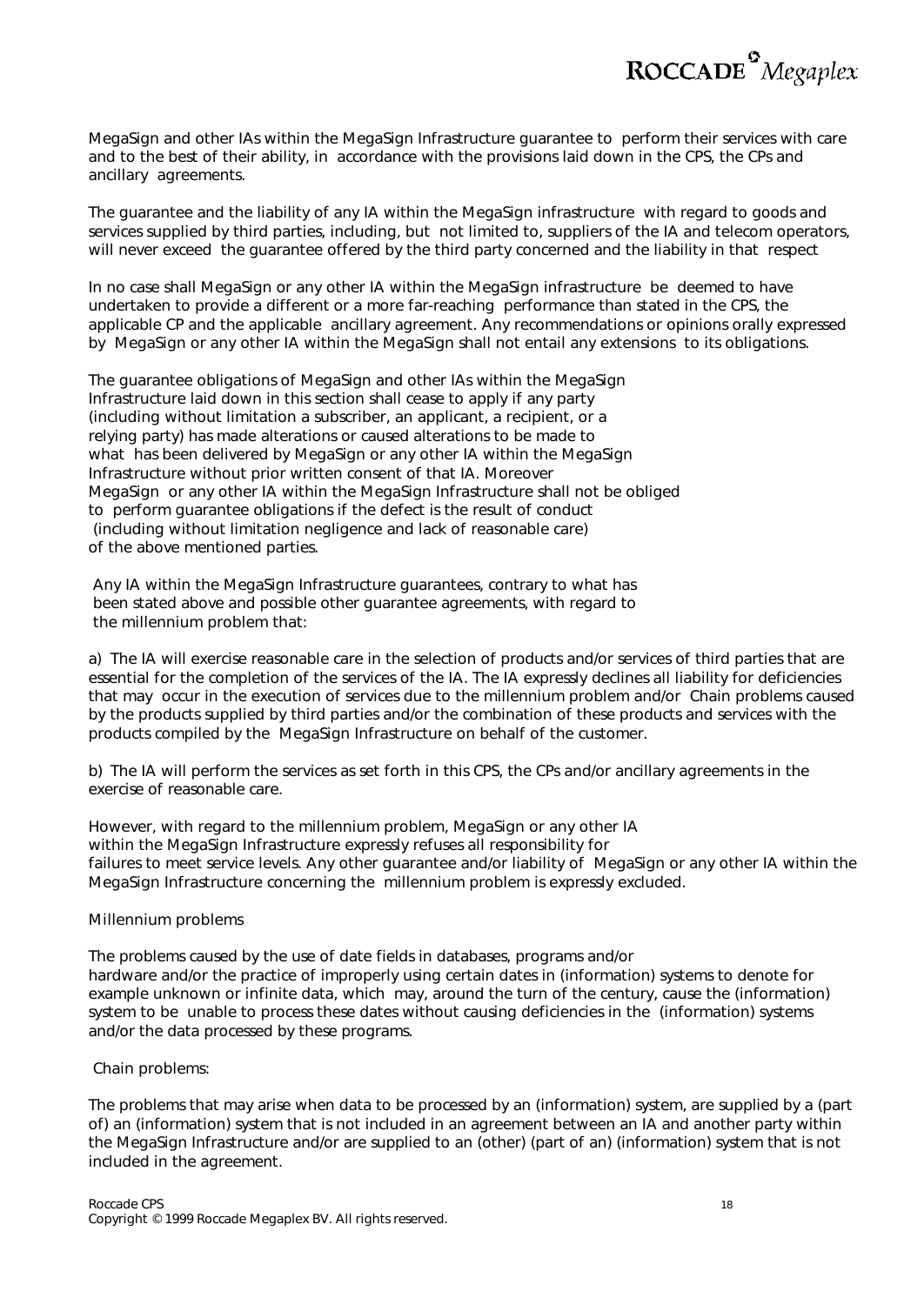

2.2.1.1 Issuing authority representations to subscribers and relying parties

This section lists the specific representations issuing authorities make upon issuing certificates.

2.2.1.1.1 IA's Representations upon certificate issuance

2.2.1.1.1.1 IA's representations to subscribers

(i) Unless otherwise provided in this CPS or mutually agreed upon by both the IA and the subscriber in an authenticated record, the IA promises to the subscriber named in the certificate that

(a) there are no misrepresentations of fact in the certificate known to the IA or originating from the IA,

(b) there are no data transcription errors as received by the IA from the certificate applicant resulting from a failure of the IA to exercise reasonable care in creating the certificate, and

(c) the certificate meets all material requirements of this CPS.

(ii) Unless otherwise provided in this CPS or mutually agreed upon by both the IA and the subscriber in an authenticated record, the IA promises to the subscriber to make reasonable efforts, consistent with the terms of this CPS

(a) to promptly revoke or suspend certificates in accordance with CPS §§ 4.4, and

(b) to notify subscribers of any facts known to it that materially affect the validity and reliability of the certificate it issued to such subscriber.

(iii) The obligations and representations in CPS §§ 2.2.1.1.1.1(i) and (ii) are made and undertaken solely for the benefit of the subscriber and are not intended to benefit or be enforceable by any other party. An IA makes reasonable efforts, for purposes of CPS § 2.2.1.1.1.1(ii), if its conduct substantially complies with this CPS and applicable law.

2.2.1.1.1.2 IA's representations to relying parties

By issuing a certificate an IA represents to all who reasonably rely on a digital signature verifiable by the public key listed in the certificate that consistent with this CPS:

(i) all information in or incorporated by reference within the certificate, except nonverified subscriber information (NSI), is accurate, and

(ii) the IA has substantially complied with the CPS when issuing the certificate.

#### 2.2.1.1.2 IA's Representations upon publication

By publishing a certificate (*see* CPS § 2.1.1(c)), an IA certifies to the MegaSign repository and to all who reasonably rely on the information contained in the certificate that it has issued the certificate to the subscriber and that the subscriber has accepted the certificate, as described in CPS § 4.3.

2.2.1.2 Disclaimers of warranties and liability

#### **EXCEPT AS EXPRESSLY PROVIDED IN THE FOREGOING (CPS §§ 2.2.1.1), ISSUING AUTHORITIES, MEGASIGN, AND VERISIGN DISCLAIM ALL WARRANTIES AND OBLIGATIONS OF ANY TYPE, INCLUDING ANY WARRANTY OF MERCHANTABILITY, ANY WARRANTY OF FITNESS FOR A PARTICULAR PURPOSE, AND ANY WARRANTY OF THE ACCURACY OF INFORMATION PROVIDED, AND FURTHER DISCLAIM ANY AND ALL LIABILITY FOR NEGLIGENCE AND LACK OF REASONABLE CARE.**

Except as expressly stated in the foregoing CPS §§ 2.2.1.1, IAs, MegaSign, and VeriSign

• do not warrant the accuracy, authenticity, reliability, completeness, currentness, merchantability, or fitness of any information contained in certificates or otherwise compiled, published, or disseminated by or on behalf of issuing authorities, MegaSign, and VeriSign,

• shall not incur liability for representations of information contained in a certificate, provided the certificate content substantially complies with this CPS,

• do not warrant "nonrepudiation" of any certificate or message (because nonrepudiation is determined exclusively by law and the applicable dispute resolution mechanism), and

Roccade CPS 19 Copyright © 1999 Roccade Megaplex BV. All rights reserved.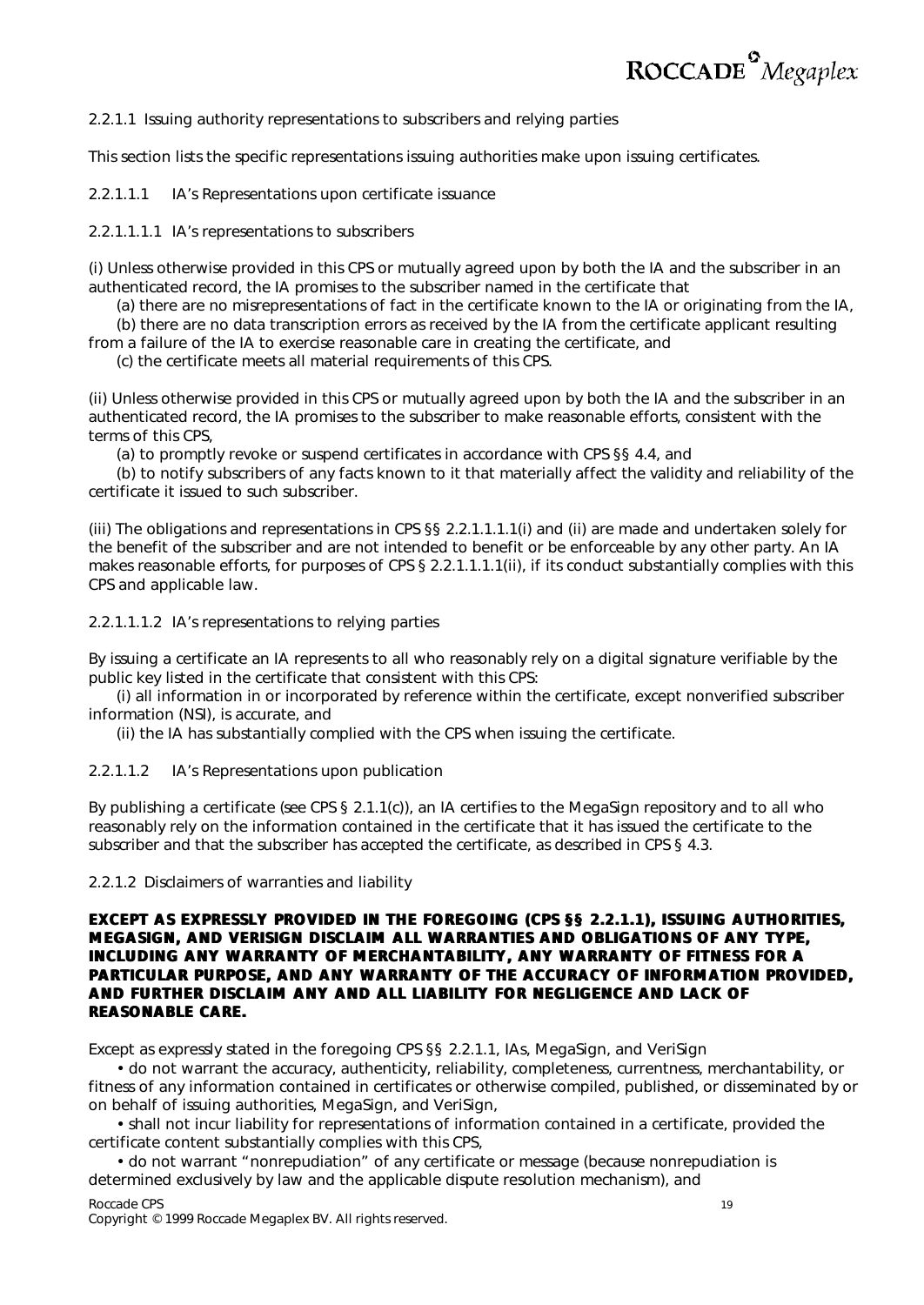

• do not warrant any software.

IAs, MegaSign, and VeriSign shall not be responsible for nonverified subscriber information (NSI) submitted to MegaSign, an IA, or the MegaSign repository or otherwise submitted for inclusion in a certificate. IAs within the MegaSign Infrastructure will in no event be liable for any damage suffered in case a certificate is used for purposes that do not correspond with certificate-usage as defined in section 1.3.4 of this CPS and the applicable CP.

IAs within the MegaSign Infrastructure will in no event be liable for any damage suffered by a relying party if this relying party has not acted in a manner consistent with the responsibilities as defined in section 2.1.4 of this CPS and the applicable CP.

2.2.1.3 Limitations of liability

2.2.1.3.1 Exclusion of Certain Elements of Damages

**IN NO EVENT SHALL ANY ISSUING AUTHORITY, MEGASIGN, OR VERISIGN BE LIABLE FOR ANY INDIRECT, SPECIAL, INCIDENTAL, OR CONSEQUENTIAL DAMAGES, OR FOR ANY LOSS OF PROFITS, LOSS OF DATA, OR OTHER INDIRECT, CONSEQUENTIAL, OR PUNITIVE DAMAGES ARISING FROM OR IN CONNECTION WITH THE USE, DELIVERY, LICENSE, PERFORMANCE, OR NONPERFORMANCE OF CERTIFICATES, DIGITAL SIGNATURES, OR ANY OTHER TRANSACTIONS OR SERVICES OFFERED OR CONTEMPLATED BY THIS CPS, EVEN IF SUCH ISSUING AUTHORITIES, MEGASIGN, OR VERISIGN, OR ANY OR ALL OF THEM, HAVE BEEN ADVISED OF THE POSSIBILITY OF SUCH DAMAGES.**

INDIRECT DAMAGES INCLUDE, BUT ARE NOT LIMITED TO, LOSS OF PROFITS, LOST SAVINGS, LOSS OF DATA AND COSTS ASSOCIATED WITH PREVENTING, LIMITING OR DETERMINING DAMAGES.

2.2.1.3.2 Damage and Loss Limitations

**IN NO EVENT WILL THE AGGREGATE LIABILITY OF AN ISSUING AUTHORITY AND ALL SUPERIOR IAs IN THE CERTIFICATION CHAIN TO WHICH THE IA's CERTIFICATE BELONGS (AND MEGASIGN AND VERISIGN, AS SPECIFIED) TO ALL PARTIES (INCLUDING WITHOUT LIMITATION A SUBSCRIBER, AN APPLICANT, A RECIPIENT, OR A RELYING PARTY) EXCEED THE APPLICABLE LIABILITY CAP FOR SUCH CERTIFICATE SET FORTH IN TABLE 3, BELOW.**

**THE COMBINED AGGREGATE LIABILITY OF ALL ISSUING AUTHORITIES, MEGASIGN, AND VERISIGN TO ANY AND ALL PERSONS CONCERNING A SPECIFIC CERTIFICATE SHALL BE LIMITED TO AN AMOUNT NOT TO EXCEED THE FOLLOWING, FOR THE AGGREGATE OF ALL DIGITAL SIGNATURES AND TRANSACTIONS RELATED TO SUCH CERTIFICATE:**

|                    | <b>LIABILITY CAPS</b> |
|--------------------|-----------------------|
| CLASS <sub>2</sub> | \$5,000.00 US         |
| <b>CLASS 3</b>     | \$100,000.00 US       |

#### **TABLE 3 - LIABILITY CAPS**

This limitation on damages applies to loss and damages of all types, including but not limited to direct, compensatory, indirect, special, consequential, exemplary, or incidental damages incurred by any person, including without limitation a subscriber, an applicant, a recipient, or a relying party, that are caused by reliance on or use of a certificate an issuing authority (including any MegaSign or VeriSign IA) issues, manages, uses, suspends or revokes, or such a certificate that expires. This limitation on damages applies as well to liability under contract, tort, and any other form of liability claim. The liability cap on each certificate shall be the same regardless of the number of digital signatures, transactions, or claims related to such certificate. In the event the liability cap is exceeded, the available liability cap shall be apportioned first to the earliest claims to achieve final dispute resolution, unless otherwise ordered by a court of competent jurisdiction. In no event shall MegaSign or VeriSign be obligated to pay more than the aggregate liability cap for each certificate, regardless of the method of apportionment among claimants to the amount of the liability cap.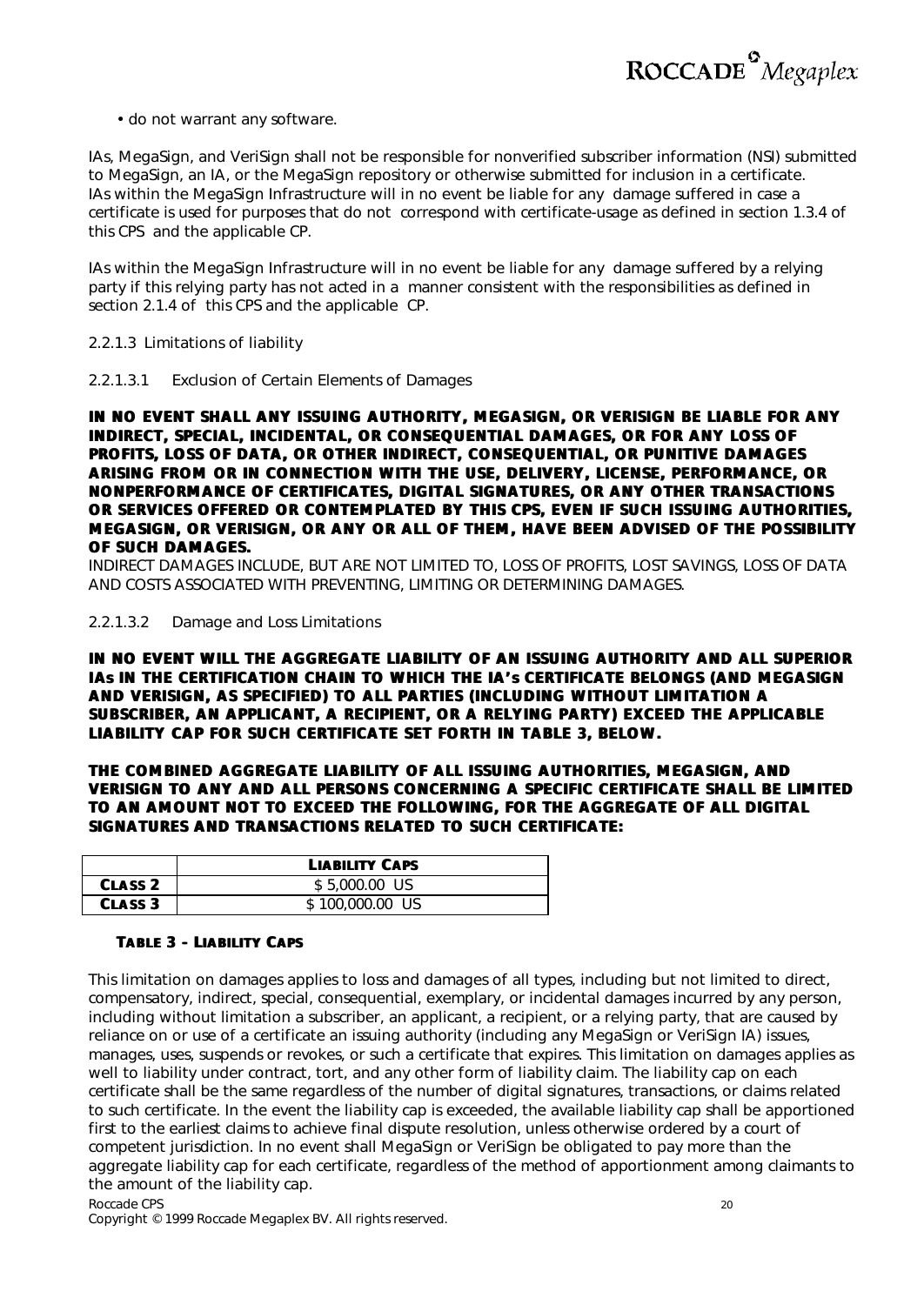#### 2.2.1.4 Applicability

The exclusions in sections 2.2.1.2 and 2.2.1.3 of this CPS shall cease to apply if and insofar as the loss is due to willful intent or gross negligence by MegaSign or another IA within the MegaSign Infrastructure.

#### *2.2.2 RA liability*

2.2.2.1 LRA representations to subscribes and relying parties

LRAs make the same representations as IAs in accordance with CPS §§ 2.2.1.1.1-2.2.1.1.2.

2.2.2.2 Disclaimers of warranty

LRAs make the same disclaimers of warranties as IAs do in accordance with CPS §§ 2.2.1.2.

#### 2.2.2.3 Limitations of Liability

LRAs limit their liability as IAs do in accordance with CPS § 2.2.1.3.

#### *2.2.3 Subscribers' liability*

By accepting a certificate issued by an IA, the subscriber certifies to and agrees with the IA and to all who reasonably rely on the information contained in the certificate that at the time of acceptance and throughout the operational period of the certificate, until notified otherwise by the subscriber,

(i) each digital signature created using the private key corresponding to the public key listed in the certificate is the digital signature of the subscriber and the certificate has been accepted and is operational (not expired, suspended or revoked) at the time the digital signature is created,

(ii) no unauthorized person has ever had access to the subscriber's private key,

(iii) all representations made by the subscriber to the IA regarding the information contained in the certificate are true,

(iv) all information contained in the certificate is true to the extent that the subscriber had knowledge or notice of such information and does not promptly notify the IA of any material inaccuracies in such information,

(v) the certificate is being used exclusively for authorized and legal purposes, consistent with this CPS, and

(vi) the subscriber is an end-user subscriber and not an IA, and will not use the private key corresponding to any public key listed in the certificate for purposes of signing any certificate (or any other format of certified public key) or CRL, as an IA or otherwise, unless expressly agreed in writing between subscriber and the IA.

#### **2.3 Financial responsibility**

IAs shall have sufficient financial resources to maintain their operations and perform their duties, and they must be reasonably able to bear the risk of liability to subscribers and recipients of certificates and other persons who may rely on the certificates and time stamps they issue. IAs shall also maintain insurance coverage for errors and omissions.

#### *2.3.1 Indemnification by relying parties*

Relying parties shall indemnify MegaSign against all claims by third parties, by whatever name such claims may be known, caused by utilization of certificates inconsistent with the responsibilities laid down in section 2.1.4 of this CPS.

#### *2.3.2 Fiduciary relationships*

Roccade CPS 21 No IA or RA within the MegaSign infrastructure is the agent, fiduciary, trustee, or other representative of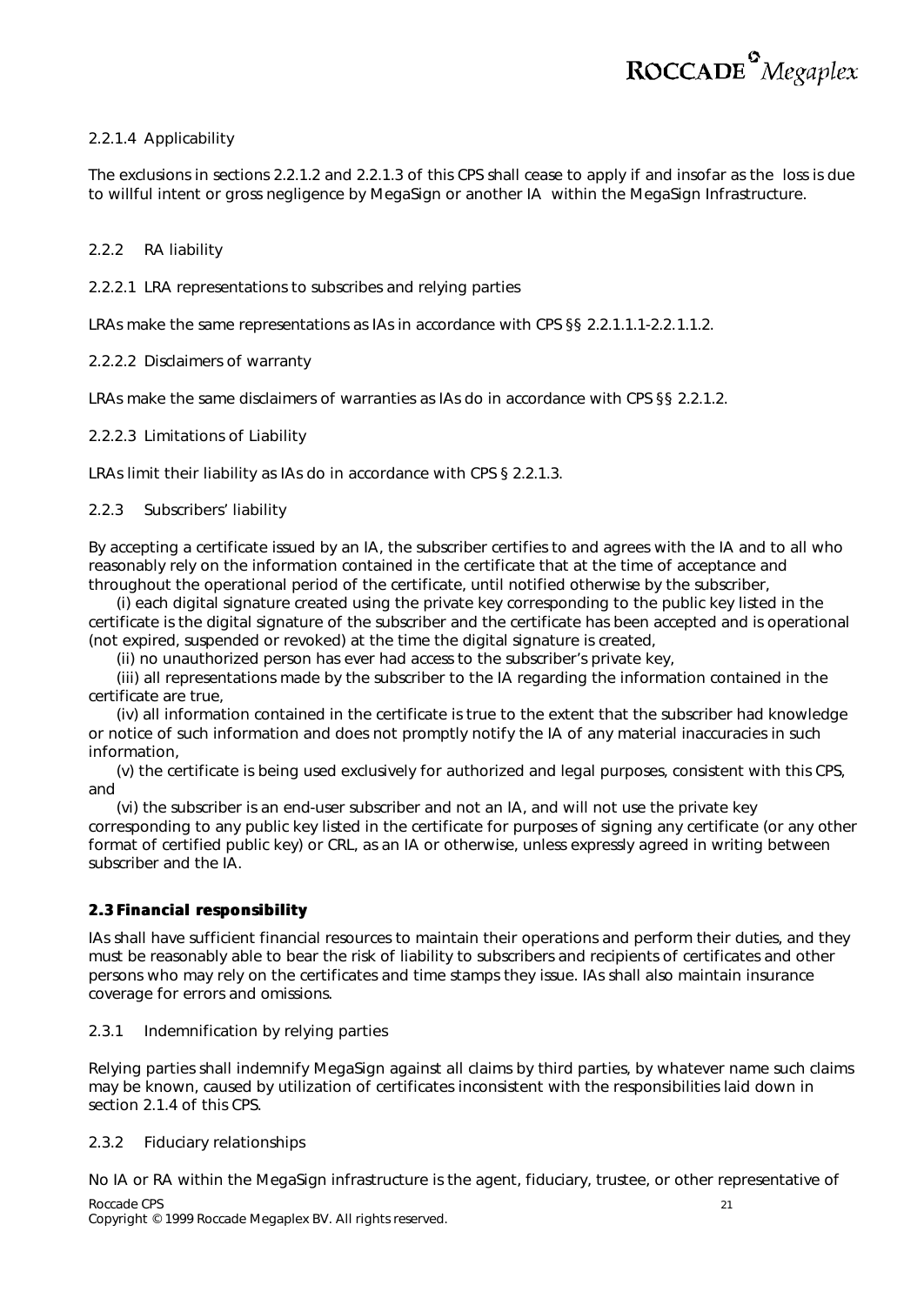ROCCADE<sup>°</sup>Megaplex

subscribers or relying parties. The relationship between an IA or RA within the MegaSign infrastructure and subscribers and that between an IA or RA within the MegaSign infrastructure and relying parties is not that of agent and principal. Neither subscribers nor relying parties have any authority to bind any IA or RA within the MegaSign infrastructure, by contract or otherwise, to any obligation. No IA or RA within the MegaSign infrastructure shall make representations to the contrary, either expressly, implicitly, by appearance, or otherwise.

#### *2.3.3 Administrative processes*

*An annual report of Roccade can be retrieved by submitting a written request to the address specified in section 1.4.*

#### **2.4 Interpretation and Enforcement**

#### *2.4.1 Governing law*

This CPS, the CPs, the ancillary agreements and any other agreement for the provision of Certification Services within the MegaSign infrastructure are governed by Dutch law.

#### *2.4.2 Severability, survival, merger, notice*

#### **a) Severability**

In the event that one or more terms, conditions or provisions of this CPS shall be determined for any reason and to any extent invalid, unlawful, or unenforceable, the remainder of this CPS shall not be affected by such finding of invalidity, unlawfulness or unenforceability, and shall be interpreted in a manner that shall reasonably carry out the original intent of the parties.

#### **b) Survival**

The obligations and restrictions contained within Section 2.7 (Compliance audit), 2.8 (Confidentiality), 2.1.1 (IA obligations), 2.2.1 (IA liability), 2.2.2 (RA liability), 2.4 (Interpretation and Enforcement) and 2.5.1 (Certification issuance or renewal fees) of this CPS shall survive the termination of this CPS or applicable CPs.

#### **c) Merger**

No term or provision of this CPS directly affecting the respective rights and obligations of any party may be orally amended, waived, supplemented, modified, or terminated, except by an authenticated message or documented of such affected party, except to the extent provided otherwise herein.

#### **d) Notice**

Whenever any person hereto desires or is required to give any notice, demand, or request with respect to this CPS, such communication shall be made either using digitally signed messages consistent with the requirements of this CPS, or in writing. Electronic communications shall be effective upon the sender's receiving a valid, digitally signed acknowledgment of receipt from the recipient. Such acknowledgment must be received within five (5) days, or else written notice must then be communicated. Communications in writing must be delivered by a courier service that confirms delivery in writing or via certified or registered mail, postage prepaid, return receipt requested, addressed to the contact-address mentioned in Section 1.4.

#### *2.4.3 Dispute resolution procedures*

2.4.3.1 Dispute resolution procedures generally

Roccade CPS 22 Copyright © 1999 Roccade Megaplex BV. All rights reserved. The procedure follows the subsequent steps: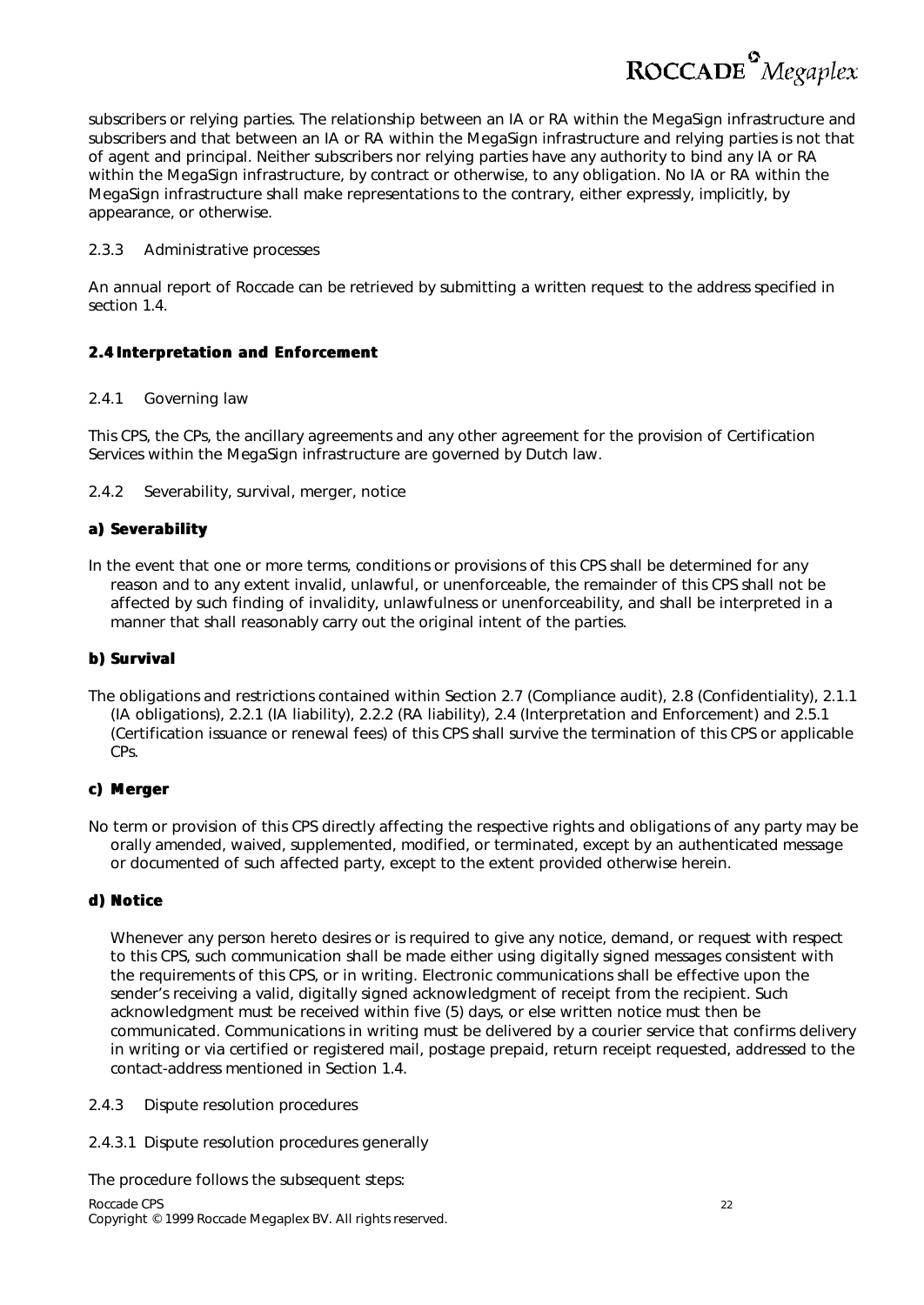

Before invoking any dispute resolution mechanisms with respect to a dispute involving any aspect of the CPS or any applicable provisions or a certificate issued within the MegaSign infrastructure, aggrieved parties shall notify the issuing IA, and any other party to a dispute for the purpose of seeking dispute resolution among themselves.

In case dispute resolution among themselves is not effective, the dispute shall be resolved by the competent courts in Amsterdam, The Netherlands.

#### 2.4.3.2 Procedures for resolving disputes against VeriSign

Disputes between VeriSign and any non-MegaSign party within the MCS shall be finally settled under the Rules of Conciliation and Arbitration of the International Chamber of Commerce (ICC) modified as necessary to reflect the provisions herein by one or more arbitrators. The place of arbitration shall be in New York or San Francisco, U.S.A., and the proceedings shall be conducted in English. In cases involving a single arbiter, that single arbiter shall be appointed by mutual agreement of the parties. If the parties fail to agree on an arbiter within fifteen (15) days, the ICC shall choose an arbiter knowledgeable in computer software law, information security, and cryptography or otherwise having special qualifications in the field, such as a lawyer, academician, or judge in a common law jurisdiction.

Nothing in this section shall preclude VeriSign and the applicable IA from seeking equitable (including injunctive) relief upon alleged compromise or alleged material breach in a manner consistent with governing law and this CPS.

#### **2.5 Fees**

A general pricing list can be retrieved from the MegaSign repository.

*2.5.1 Certificate issuance or renewal fees*

MegaSign may charge subscribers for additional services not mentioned in the pricing list.

*2.5.2 Certificate access fees*

MegaSign may charge subscribers for additional services not mentioned in the pricing list.

*2.5.3 Revocation or status information access fees*

MegaSign may charge subscribers for additional services not mentioned in the pricing list.

*2.5.4 Fees for other services such as policy information*

MegaSign may charge subscribers for additional services not mentioned in the pricing list.

#### *2.5.5 Refund policy*

If for any reason a subscriber is not completely satisfied with the certificate that was issued to him, her, or it, by an IA within the MegaSign infrastructure, the subscriber may request that this IA revoke the certificate within *thirty (30)* days of issuance and provide the subscriber with a refund. Following the initial thirty (30) day period, a subscriber may request that the IA revoke the certificate and provide a refund if the IA has breached a warranty or other material obligation under this CPS relating to the subscriber or the subscriber's certificate. After the IA revokes the subscriber's certificate, this IA will promptly credit the subscriber's *credit card account* (if the certificate was paid for via credit card) or otherwise reimburse the subscriber via *common payment means*, for the full amount of the applicable fees paid for the certificate. This refund policy is not an exclusive remedy and does not limit other remedies that may be available to subscribers.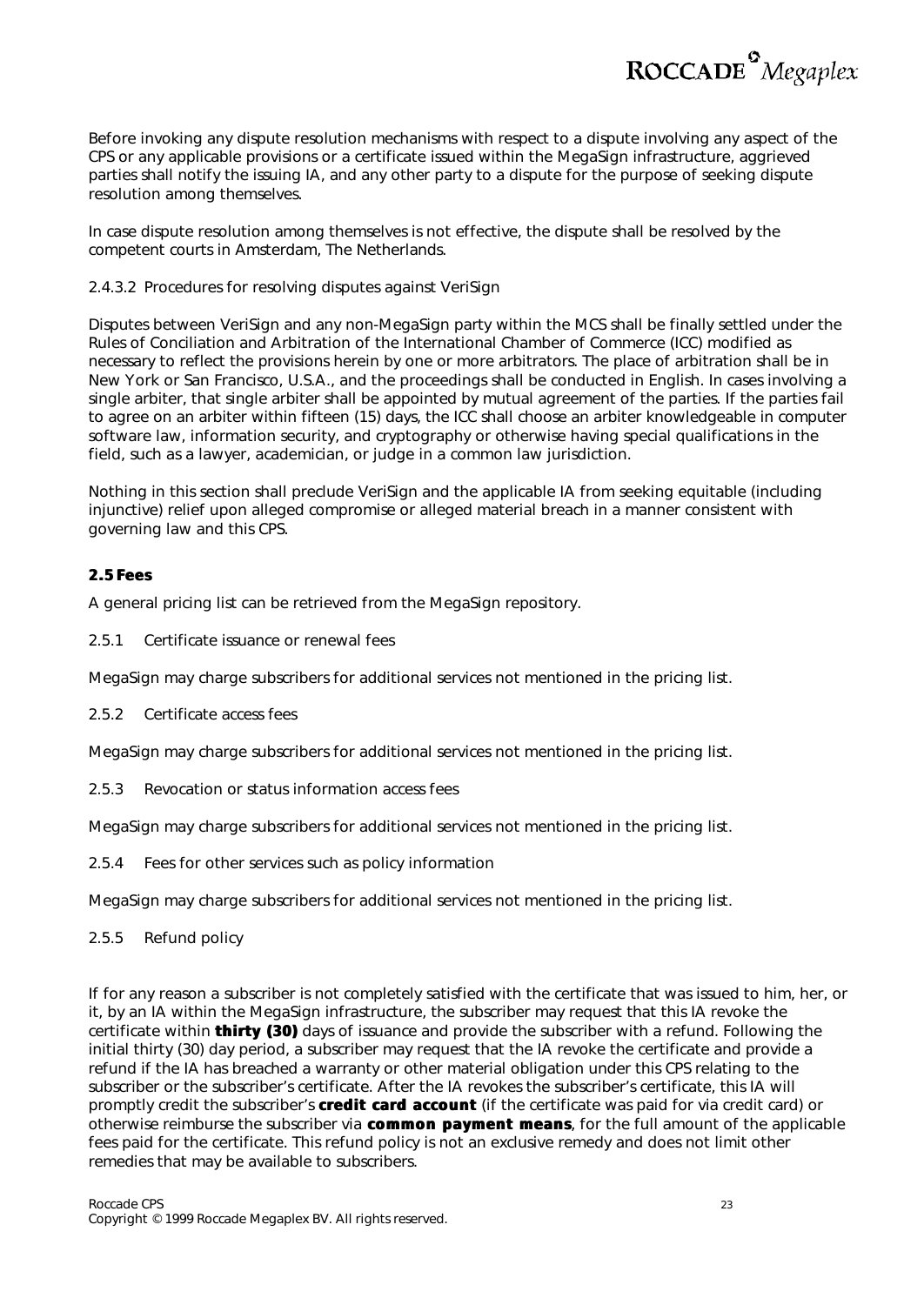#### **2.6 Publication and Repository**

#### *2.6.1 Publication of IA information*

Any IA within the MegaSign infrastructure shall make publicly available, in their repositories:

- 1. this CPS;
- 2. the CPs;
- 3. the CRL and other certificate status information;
- 4. the IA-certificate.

1 and 2 shall also be available in hard-copy against reasonable administration costs.

Any authorized non-MegaSign IA is obliged to communicate the above mentioned information to his own domain only.

#### *2.6.2 Frequency of publication*

CPS publication shall be in accordance with Section 2.1.5, 4.4.9 and 8 of this CPS.

#### *2.6.3 Access controls*

- a) There will be no access control on the reading of this CPS and the CPs it supports.
- b) Access controls on certificates, the Certificate Revocation List as well as other certificate status information are optional at the discretion of the IA.

#### *2.6.4 Repositories*

The MegaSign repository is (on-line) publicly available for all parties.

#### **.7 Compliance audit**

Reasons for performing audits on a cyclic basis are to ensure:

- the compliance of the CPS with the CP's;
- the level of trust in the existing CA operations and procedures as stated in the accomplishing CPS.

#### *2.7.1 Frequency of entity compliance audit*

Any IA within the MegaSign infrastructure needs to be audited at least once every year.

#### *2.7.2 Identity/qualifications of auditor*

The responsible auditor must be familiar with PKI concepts and processes within a CA. In the Netherlands, such an auditor also needs to be certified as a "Register EDP-auditor (RE) by NOREA. The responsible auditor can be assisted by experts who are not a qualified auditor.

#### *2.7.3 Auditor's relationship to audited party*

In order to give an impartial and independent statement on the reliability and effectiveness of the CA operations, the external auditor must be sufficiently organizationally separated from the audited party. There cannot exist a conflicting relationship of any kind in order to assure an unbiased evaluation.

#### *2.7.4 Topics covered by audit*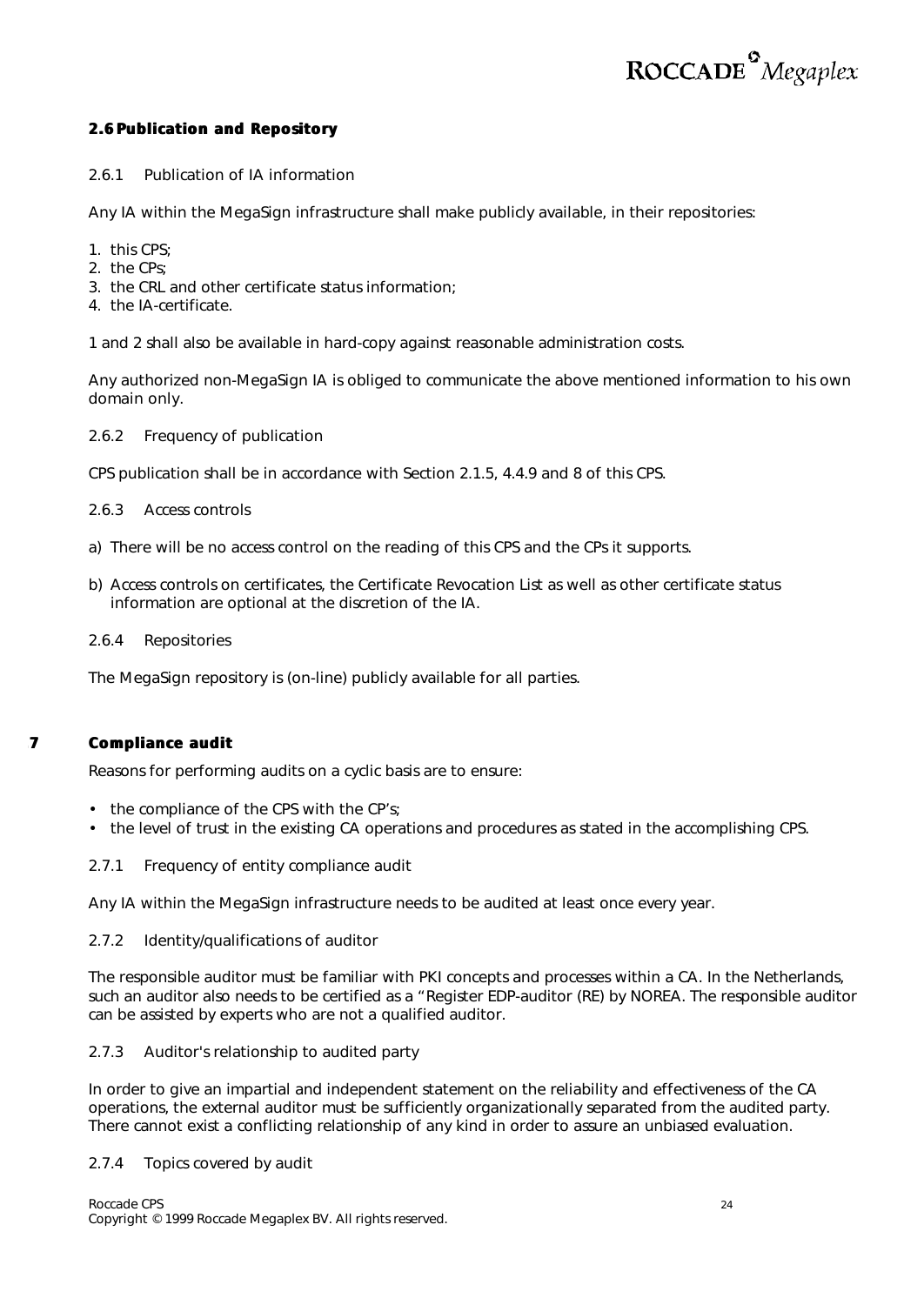

The following components of the Certification Services are addressed by the CA audit:

- Primary controls of the CA;
- Key management controls;
- Certificate life-cycle controls.

#### *2.7.5 Actions taken as a result of deficiency*

If an audit reveals that an IA's controls are inadequate, the IA shall take steps to remedy the deficiencies and become compliant with the standards against which the audit is performed. If the audited party chooses not to do so and bear the indicated risks, the audit report will include such findings and the superior IA shall determine whether suspension or revocation of the audited IA's certificate is appropriate under CPS § 4.4.1.

#### *2.7.6 Communication of results*

Statements regarding the reliability and effectiveness of the CA operations will be communicated to:

- CA being audited;
- Relying parties;
- Subscribers;
- Policy authorities (if applicable).

#### **2.8 Confidentiality**

#### *2.8.1 Types of information to be kept confidential*

The following information shall be considered confidential information and may not be disclosed, sold nor shared by neither MegaSign nor other IAs within the MegaSign infrastructure, except in those situations as described in the sections 2.8.3 through 2.8.7:

 $[s1]$ 

- 1 Subscriber agreements;
- 2 Certificate application data that is not included in a certificate or repository issued under this CPS;
- 3 IA application records whether approved or disapproved;
- 4 transactional records (both full records and the audit trail of transactions);
- 5 audit trail records created or retained by any IA or RA within the MegaSign infrastructure;
- 6 audit reports created by VeriSign, MegaSign, a(nother) IA, the VeriSign repository or the MegaSign repository (to the extent such reports are maintained), or their respective auditors (whether internal or public);
- 7 contingency planning and disaster recovery plans; security measures controlling the operations of IA hardware and software and the administration of certificate services and designated enrollment services;
- 8 Private keys of subscribers and any IA or RA within the MegaSign infrastructure;
- 9 tenders;
- 10 agreements between MegaSign and customers.
- *2.8.2 Types of information not considered confidential*

All information that is not mentioned in Section 2.8.1 shall not be considered confidential.

#### *2.8.3 Disclosure of certificate revocation/suspension information*

See Section 2.8.2 of this CPS.

#### *2.8.4 Release to law enforcement officials*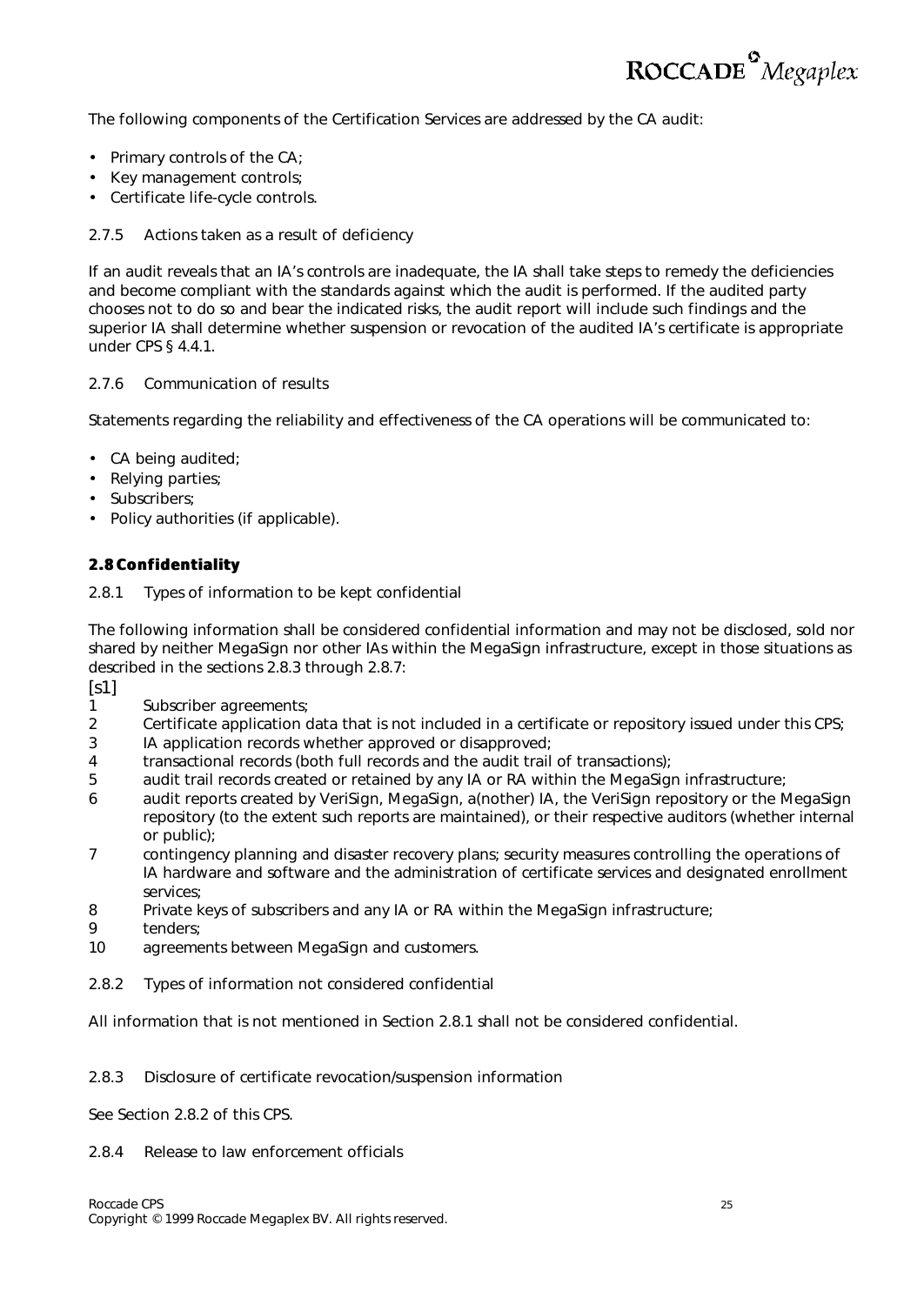ROCCADE<sup>°</sup>Megaplex

MegaSign will release information to law enforcement officials if such a release is required according to Dutch laws and/or regulations as well as on a court order.

#### *2.8.5 Release as part of civil discovery*

Each end entity has the right to obtain information regarding all data (both confidential as well as nonconfidential) relating to him or her that are being processed by any IA or RA within the MegaSign infrastructure against reasonable administrative costs.

#### *2.8.6 Disclosure upon owner's request*

Any IA or RA within the MegaSign infrastructure shall disclose confidential data relating to end entities to other parties if a particular end entity explicitly requests for such disclosure.

#### *2.8.7 Other information release circumstances*

Not applicable.

#### **2.9 Intellectual Property Rights**

The copyrights as well as all other intellectual or industrial property rights to this CPS and other documentation, reports and any preparatory materials belonging thereto, shall exclusively be held by VeriSign.

Breaches of intellectual property rights include, but are not limited to decoding, changing and further distributing of URL-files.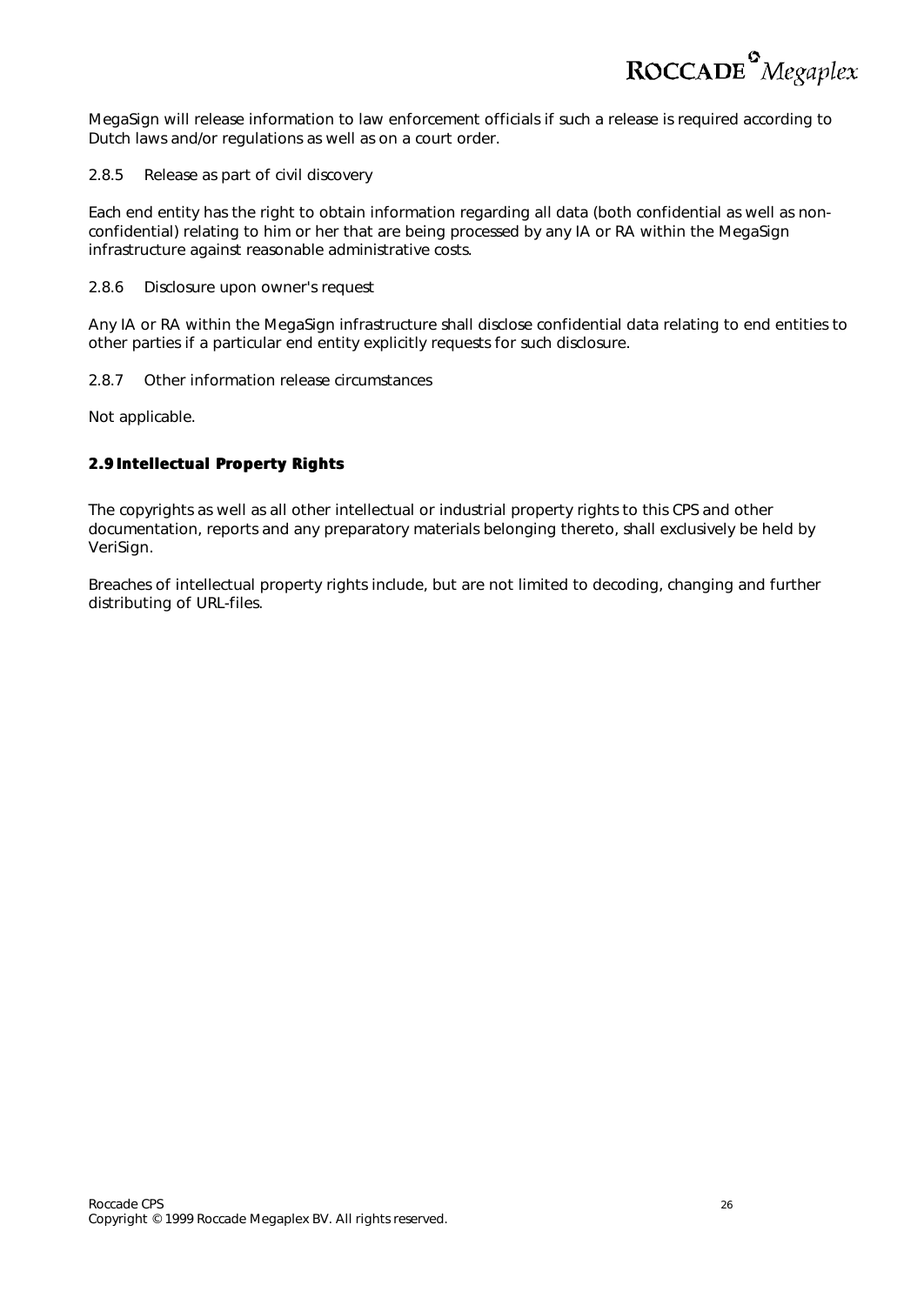### 3 Identification and authentication

#### **3.1 Initial Registration**

The IA shall confirm that

(a) the certificate applicant is the person identified in the request (in accordance with and only to the extent provided in the certificate class descriptions, *see* CPS § 1.1.1, and as further described below),

(b) the certificate applicant rightfully holds the private key corresponding to the public key to be listed in the certificate (this obligation may be satisfied by a statement to this effect from the certificate applicant, by sending the IA a certificate request message in accordance with PKCS #10, or by another cryptographically equivalent demonstration),

(c) the information to be listed in the certificate is accurate, except for nonverified subscriber information (NSI), and

(d) any agents who apply for a certificate listing the certificate applicant's public key (permissible for Class 3 certificates, for business entities only) are duly authorized to make such a request.

Table 4 (Validation Requirements for Certificate Applications) highlights certain differences between the validation requirements for each certificate class.

| <b>VALIDATION</b>                                                                                        | <b>CLASS</b>                                      | <b>CLASS</b>                                                                                                                    |
|----------------------------------------------------------------------------------------------------------|---------------------------------------------------|---------------------------------------------------------------------------------------------------------------------------------|
| <b>REQUIREMENTS</b>                                                                                      | 2                                                 | 3                                                                                                                               |
| <b>PFRSONAL PRESENCE</b>                                                                                 | Nο                                                | Yes - Individuals: Before an<br>IA or LRA (except non-<br>VeriSign organizational LRA<br>applicants)<br>Organizations: Optional |
| <b>PFRSONAL</b><br><b>INVESTIGATION</b><br>(FOR INDIVIDUALS)                                             | <b>No</b>                                         | Yes                                                                                                                             |
| <b>THIRD-PARTY</b><br><b>AUTOMATED</b><br><b>CONFIRMATION OF</b><br><b>PFRSONAL</b><br>(INDIVIDUAL) DATA | Under<br>OnSite,<br>no, but<br>otherwis<br>e, yes | Yes (see description below)                                                                                                     |
| <b>THIRD-PARTY</b><br><b>CONFIRMATION OF</b><br><b>BUSINESS ENTITIES</b>                                 | N/A                                               | Yes (see description below)                                                                                                     |
| <b>POSTAL ADDRESS</b><br><b>CONFIRMATION</b>                                                             | Yes ( <i>see</i><br>below)                        | N/A                                                                                                                             |
| <b>INTERNIC DOMAIN</b><br><b>NAME CONFIRMATION</b>                                                       | N/A                                               | Yes (see description below)                                                                                                     |

#### **TABLE 4 – VALIDATION REQUIREMENTS FOR CERTIFICATE APPLICATIONS**

#### *3.1.1 Types of names*

All names used within the MegaSign infrastructure will conform to the X.500 Distinguished Name format.

#### *3.1.2 Need for names to be meaningful*

The names that are used within the MegaSign infrastructure are to be defined in such a way that they are meaningful to any entity within the domain in which the names are relied upon. The need for names to be meaningful will not conflict with any law or regulation, including, but not limited to privacy and data protection laws and regulations.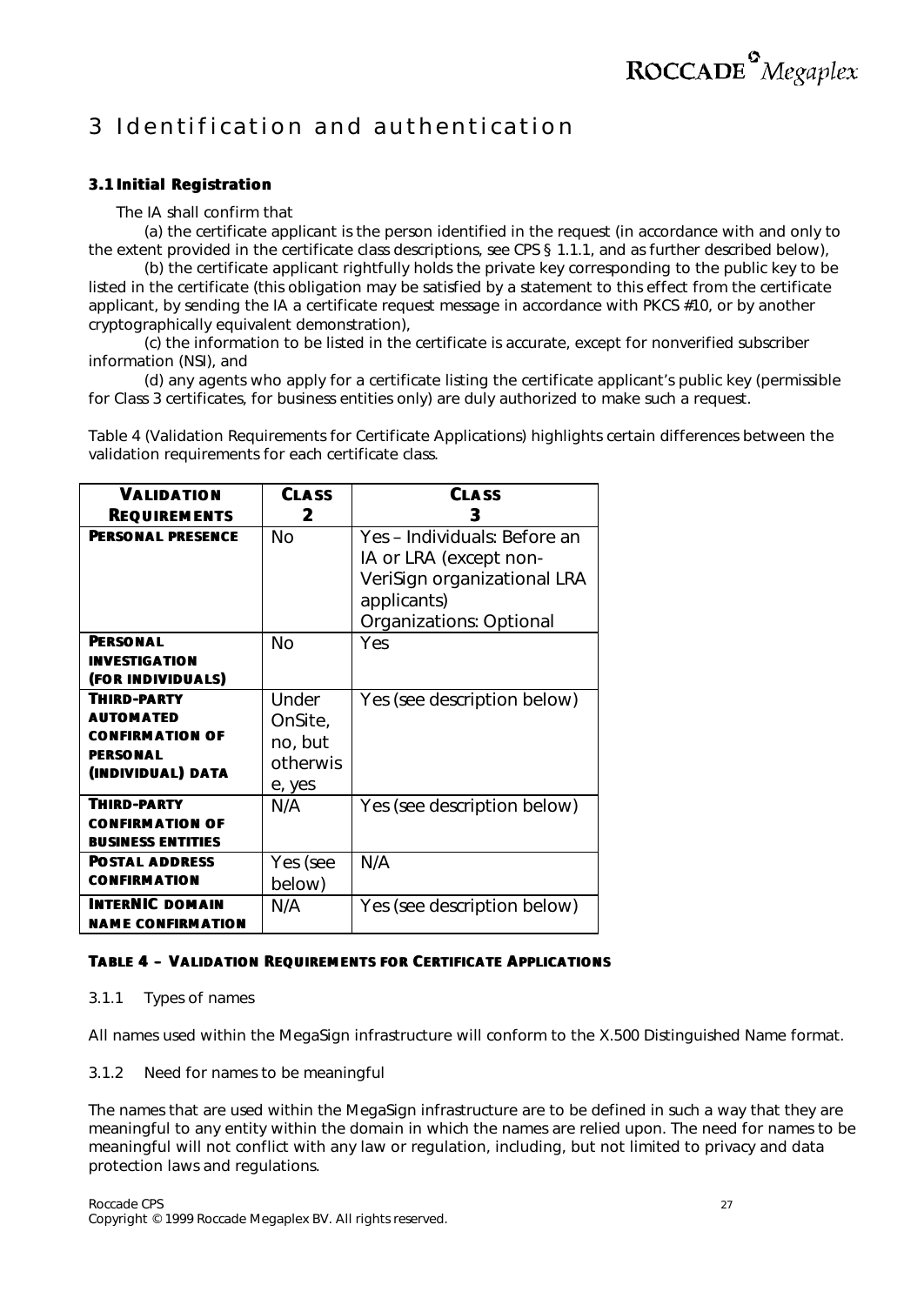

#### *3.1.3 Rules for interpreting various name forms*

In case the Organizational Name Attribute as well as the certificate subject attribute are specified in the certificate, this will assume a contractual agreement between the Organization and the certificate subject.

#### *3.1.4 Uniqueness of names*

The Names that are issued within the MegaSign infrastructure will uniquely identify a certificate subject.

In the certificate application process, applicant is asked to provide the necessary information for certificate application in accordance with section 3.1.8 and 3.1.9 and accompanying CP's.

The RA will perform an investigation on the uniqueness of the Names that is applied for within the MegaSign infrastructure.

#### *3.1.5 Name claim dispute resolution procedure*

In case disputes arise between parties about the use of Names, parties will contact MegaSign. MegaSign will endeavor the utmost to resolve the dispute.

#### *3.1.6 Recognition, authentication and role of trademarks*

Applicant/Subscriber bears full responsibility for the legal consequences for the issued names within the MegaSign infrastructure.

MegaSign is not obliged to perform any type of investigation on the existence, the validity or possible infringements of (registered) trademarks that may be part of the Name.

In case of any conflict with respect to the foregoing, the procedure laid down in 3.1.5 applies likewise.

Entities within the MegaSign infrastructure acknowledge that MegaSign will not be part in any conflict with respect to trademarks.

#### *3.1.7 Method to prove possession of private key*

End Entities that are issued certificates within the MegaSign infrastructure will prove possession of the associated private key in the following manner.

The proof of possession is realized by signing the certificate request as stipulated in section 4.1 by using the associated private key. A Valid signature verification by the recipient of the certificate request will prove that the associated private key belongs to the sender of the request.

#### *3.1.8 Authentication of organization identity*

Validation of Class 3 certificate applications for organizations includes review by the applicable Class 3 IA of authorization records provided by the applicant or third-party business databases, and independent callbacks ("out-of-band" communications) to the organization.

Where required, the third party confirms the business entity's name, address, and other registration information through comparison with third-party databases and through inquiry to the appropriate government entities. Confirmation of information of companies, banks, and their agents requires certain customized (and possibly localized) procedures focusing on specific business-related criteria (such as proper business registration). The third party also provides telephone numbers that are used for out-of-band communications with the business entity to confirm certain information (for example, to confirm an agent's position within the business entity or to confirm that the particular individual listed in the application is in fact the applicant). If its databases do not contain all the information required, the third party may undertake an investigation, if requested by the IA, or the certificate applicant may be required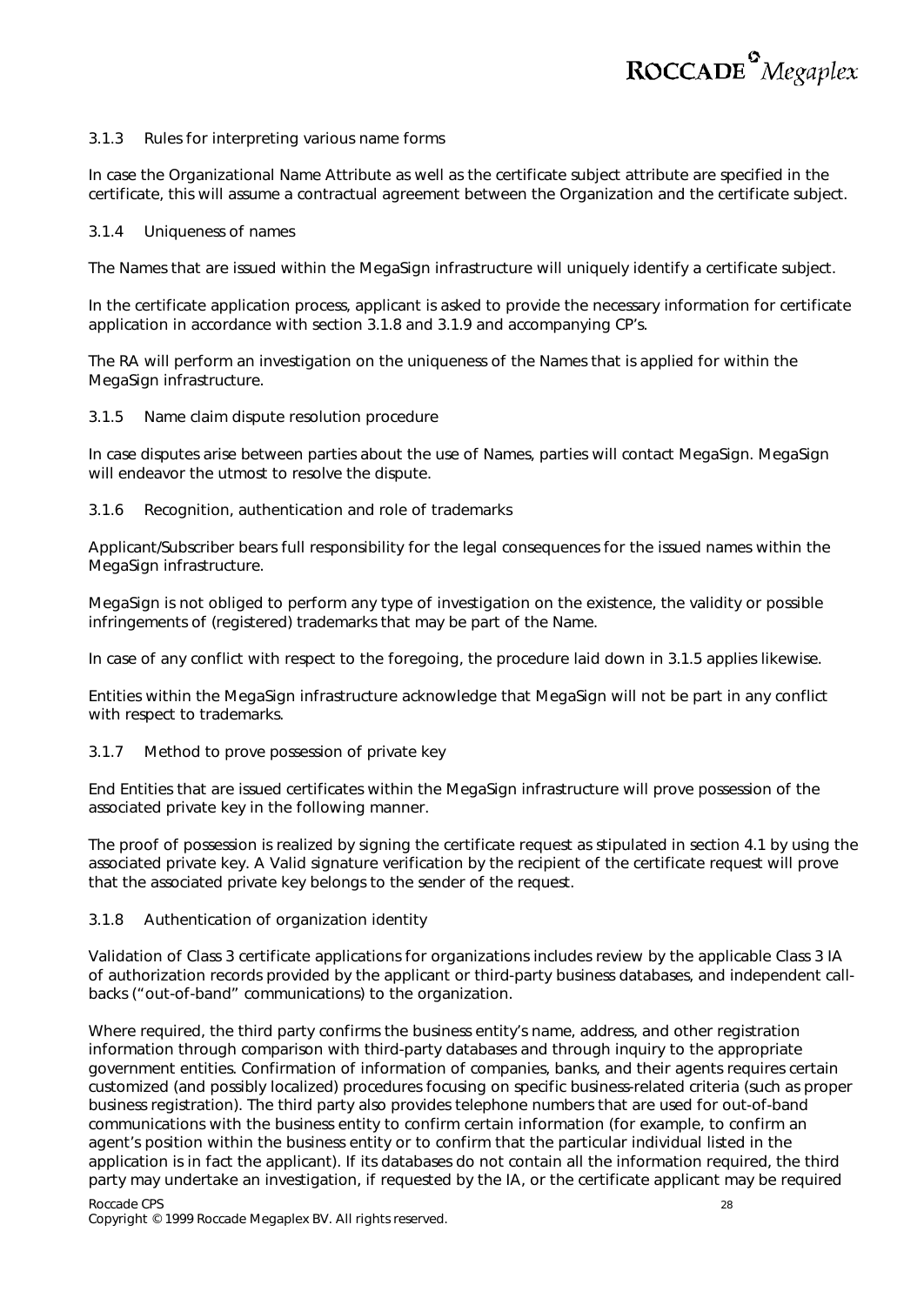to provide additional information and proof.

In order to undertake the identification and authentication procedure of organizational entities, MegaSign or any PKI component within the MegaSign infrastructure will use data from a reliable source. The activities of any, by MegaSign, delegated RA will comply with the requirements as set forth in the applicable CP.

The source can be an internal database or it can be a Third Party Data Provider that collects and manages information to be used for business authentication purposes.

The data provider for determining the organizational entity will be periodically evaluated by MegaSign. Additional sources can and will be used for cross verification when applicable.

#### *3.1.9 Authentication of individual identity*

The authentication procedure for end entities and the specific documents necessary to prove the identity of the individuals will vary per certificate class.

Details can be found in the applicable CP.

3.1.9.1 Class 2 certificates issued by non-MegaSign organizational LRAs

Certificates issued by non-MegaSign organizational LRAs may only be issued to individuals whose affiliation with the LRA is ascertainable by the LRAA via appropriate internal documentation (such as human relations (HR) employee and independent contractor rolls).

3.1.9.2 Class 3 individual certificates

Individual Class 3 certificate processes utilize various procedures to obtain probative evidence of the identity of individual subscribers. These validation procedures provide stronger assurances of an applicant's identity than Class 2 certificates.

In order to effect an appropriate binding between the applicant and the applicant's public key, individuals applying for Class 3 certificates must appear personally before a trusted entity (such as an LRA) to facilitate the confirmation of their identity. A personal presence requirement may be implemented through the use of well-recognized forms of identification, such as passports and driver's licenses.

#### **3.2 Routine Rekey**

Routine Rekey means the generation and installation of a new private key and certificate prior to the existing key pair expiration.

MegaSign will make a reasonable effort via e-mail of the impending expiration of their certificate. Such notice is intended solely for the convenience of the subscriber in the re-enrollment or renewal process, which is applicable.

#### **3.3 Rekey after Revocation**

Rekey after revocation means the generation and installation of a new private key and certificate after the revocation of the prior used certificate.

The identification and authentication procedure for the Rekey after revocation procedure will be the same as the procedure for initial registration as defined in section 3.1. There will be no distinction regarding the circumstances for revocation.

#### **3.4 Revocation Request**

Roccade CPS 29 In case circumstances as specified in section 4.4.1. arise whereby a certificate needs to be revoked, the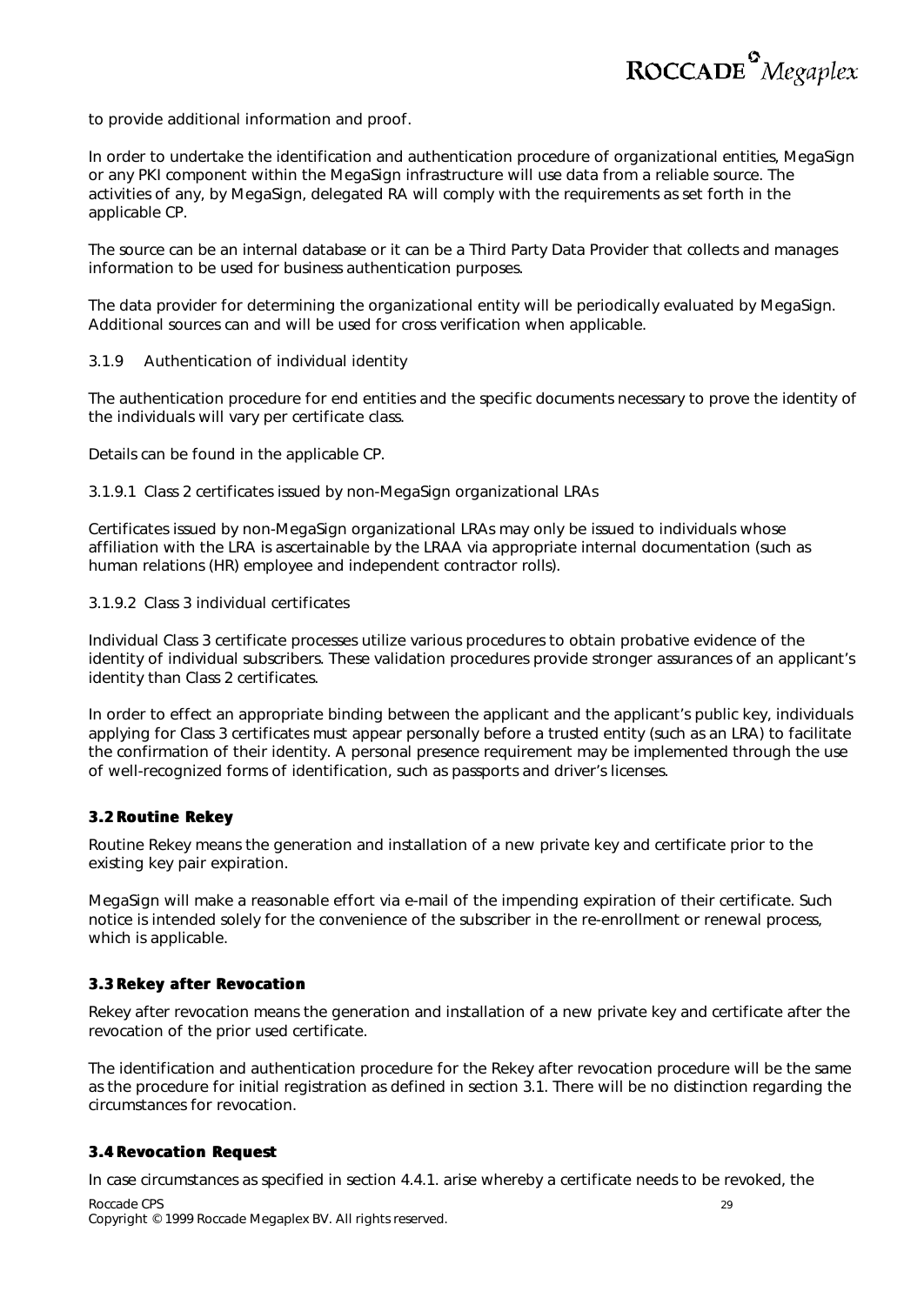

entities specified in section 4.4.2 can submit a revocation request.

The identification and authentication of the requester can be determined in the following ways:

- In case the request is performed electronically, the identity of the requester is determined by verifying the digital signature of the requester. This request can also be performed by using the initial challenge phrase which was generated during the application process.
- In case the request is performed physically or by phone, out of band authentication mechanisms will be used.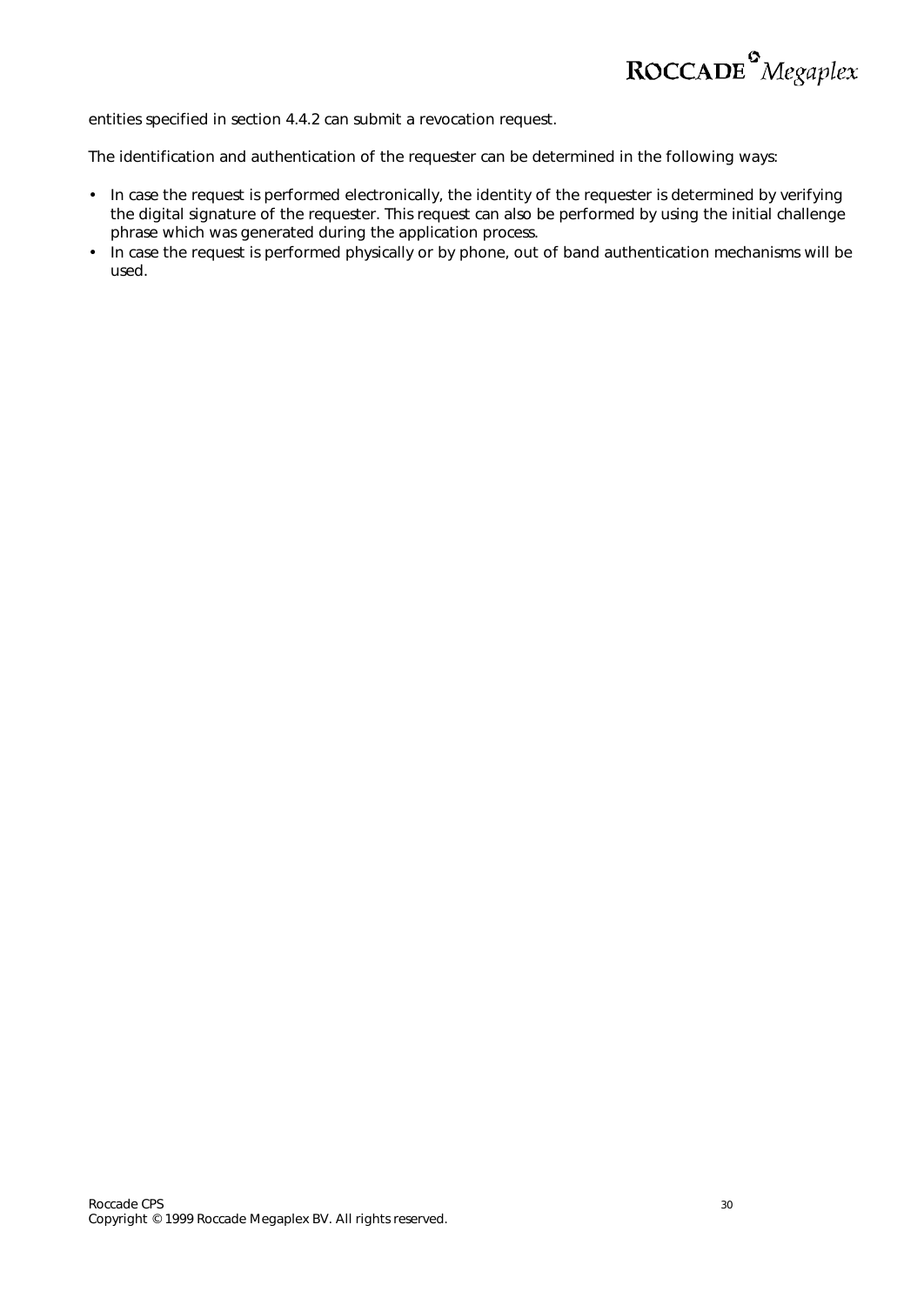

### 4 Operational requirements

This chapter describes the foundation and controls for trustworthy MCS operations. It includes the operating requirements for MCS, including record keeping, and auditing requirements. It also presents the obligations of an IA upon the termination of its operations.

#### **4.1 Certificate Application**

#### *4.1.1 Certificate Application for End-User Subscriber Certificates*

This section describes the certificate application process and lists the certificate application information required for each class of certificate.

In case of an initial application, applicant will sign the necessary contracts and this will bind applicant/subscriber to act in accordance with these contracts, the CPS, the applicable CP's and any regulation declared applicable.

Depending on the certificate type requested, applicant will fill in the specific MegaSign Application Form and provide the necessary information that is required for certificate application. Details of the application procedure are specified in the applicable CP.

Applicant will generate a key pair in accordance with the provisions of section 6 of this CPS and submit a PKCS#10 certificate request to the IA. Applicant will protect the private key of such key pair from compromise.

Identification information provided by the applicant will be verified in accordance with section 3.1.8 or 3.1.9 of this CPS.

The possession of the private key that corresponds to the public key certificate that is being issued will be checked in accordance with the procedure laid down in 3.1.7.

Certificate application information includes the items listed in the following Table 7*. Not all of the following information will appear in a certificate (see* CPS § 7.1.2.7 Figure 4 - Certificates and Information Incorporated by Reference). *Notes*: The items of such information not included in the certificate will be kept confidential by the IA (*see* CPS § 2.8). Certain Class 2 information for affiliated individuals of non-MegaSign organizational LRAs may be not be required in an application but instead made generally available through such LRAs.

| <b>CLASS OF</b>    | <b>REQUIRED CERTIFICATE APPLICATION INFORMATION</b> |
|--------------------|-----------------------------------------------------|
| <b>CERTIFICATE</b> |                                                     |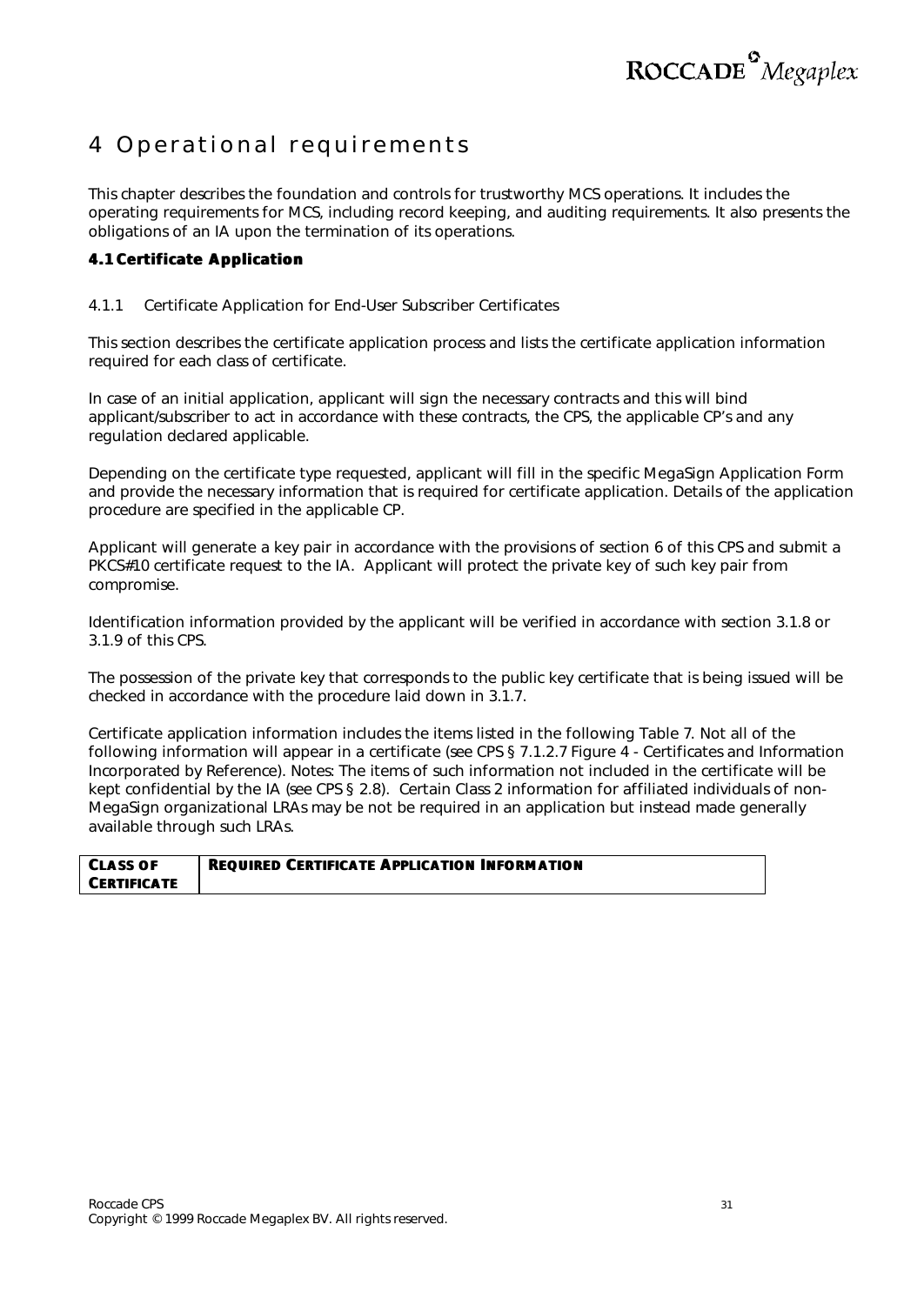| <b>CLASS 2</b> | Individuals:                                                                                                              |
|----------------|---------------------------------------------------------------------------------------------------------------------------|
|                | <b>Required Information</b>                                                                                               |
|                | (a) Legal name (in the form of a common name)<br>(b) Proposed distinguished name                                          |
|                | (c) Street, city, state, postal/zip code, country (of residence)                                                          |
|                | (d) Voice telephone numbers (of residence)                                                                                |
|                | (e) E-mail address                                                                                                        |
|                | (f) Subject public key                                                                                                    |
|                | (g) Credit card information                                                                                               |
|                | (h) Spouse's first name (if applicable)                                                                                   |
|                | (i) Social security number                                                                                                |
|                | (i) Date of birth                                                                                                         |
|                | (k) Employer (if applicable)                                                                                              |
|                | (I) Challenge phrase (to later authenticate subscriber to the IA)                                                         |
|                | (m) Executed subscriber agreement                                                                                         |
|                | (n) Previous address (if changed within last two years)                                                                   |
|                | (o) Driver's license information (if applicable)                                                                          |
|                | Other information as prescribed by the IA or MegaSign                                                                     |
|                |                                                                                                                           |
|                | <b>Optional</b>                                                                                                           |
|                | (r) Demographic data (Registration Field Information)                                                                     |
|                | Method of Communicating Application: Same as Class 1.                                                                     |
|                | Agents/Authorized Representatives: N/A                                                                                    |
|                | <b>Business Entities:</b> Class 2 certificates are issued to individuals only.                                            |
| <b>CLASS 3</b> | Individuals:                                                                                                              |
|                | Required Information - Same as Class 2, plus:<br>(a) Subscriber agreement acknowledged by a notary or LRA (to fulfill the |
|                | "personal presence" requirement) upon presentation of three (3) forms of                                                  |
|                | identification by the certificate applicant.                                                                              |
|                | <b>Optional</b> -                                                                                                         |
|                | (b) Previous employer                                                                                                     |
|                | Agents/Authorized Representative: Class 3 permits businesses (but                                                         |
|                | not individuals) to have an agent apply for a certificate, naming the                                                     |
|                | principal (business) as a subscriber. Method of Communicating                                                             |
|                | <b>Application: TBD</b>                                                                                                   |
|                |                                                                                                                           |
|                | <b>Business Entities:</b>                                                                                                 |
|                | <b>Required Information</b>                                                                                               |
|                | Domain name                                                                                                               |
|                | Organization                                                                                                              |
|                | Organizational unit (if applicable)                                                                                       |
|                | Technical and billing contact persons                                                                                     |
|                | City, state, country, postal/zip code                                                                                     |
|                | (f) Proof of right to use name (via third-party database checks and out-                                                  |
|                | of-band verification)<br>(g) Proof of organizational status (such as proof of articles of                                 |
|                | incorporation, where applicable, or comparable proof)                                                                     |
|                | (h) Proof of agent's authority                                                                                            |
|                |                                                                                                                           |
|                | <b>Optional-</b>                                                                                                          |
|                | (k) DUNS number                                                                                                           |
|                | Agents/Authorized Representative: See above                                                                               |
|                | Method of Communicating Application: The completed                                                                        |
|                | application (and subscriber agreement) shall be submitted in electronic                                                   |
|                | form.                                                                                                                     |

#### **TABLE 7 – REQUIRED CERTIFICATE APPLICATION IINFORMATION**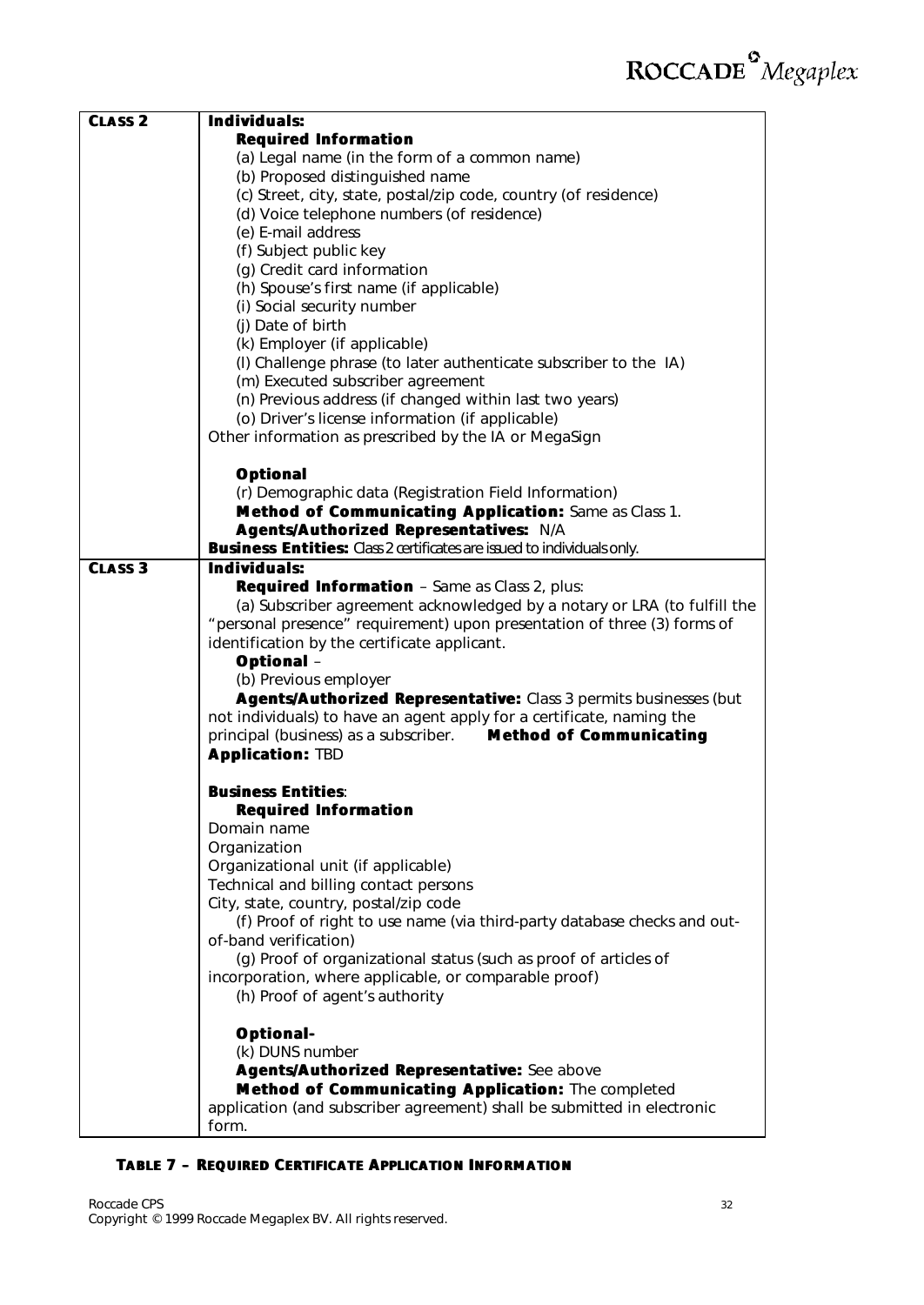

#### *4.1.2 Non-MegaSign CA Application*

#### 4.1.2.1 Procedure for Application

Each non-MegaSign entity desiring to serve as a subordinate CA shall complete the non-MegaSign CA application applicable to the class of certificate it intends to issue (*inquire of MegaSign for the non-MegaSign CA application form*).

#### 4.1.2.2. Certificate Application Information and Communication

The non-MegaSign CA application will include among other things:

(a) the name, street address, voice and facsimile telephone numbers, and electronic mail address(es) of the CA applicant, its administrative contacts, and its authorized representatives,

(b) the CA applicant's proposed distinguished name,

(c) the CA applicant's public key(s) and the procedures for the generation, storage, use, and destruction of its corresponding private key(s),

(d) a description of any event (for example, current or past insolvency) that could materially affect the CA applicant's ability to act as a subordinate CA pursuant to the CPS,

(e) a reference to, and confirmation of the adoption of, this CPS by the CA applicant and the CA applicant's procedures for distributing copies of this CPS,

(f) a statement of the purpose and scope of anticipated certificate technology, management, or operations to be outsourced,

(g) certified or acknowledged copies of the CA applicant's appropriate business registration documents,

(h) a representation by the CA applicant that to its best knowledge and belief it can and will comply with the requirements of this CPS, and

(i) any other information required by MegaSign.

CA applications must be acknowledged before a notary. Failure by a CA applicant to provide the required information will delay or preclude CA application processing.

Completed, notarially acknowledged CA applications (including required supplemental information) shall be submitted to the applicable MegaSign CA at:

MegaSign PO Box 9105 7300 HN APELDOORN

#### *4.1.3 Change of Subscriber Information Maintained by an IA*

Any subscriber may change certain information about itself on file with its IA that does not appear within its certificate (typically, information provided in the subscriber agreement or certificate application) upon giving thirty (30) days notice in accordance with CPS § 2.4.2.4 (Notice). Such change in information shall be effective after such thirty (30) day period.

#### **4.2 Certificate Issuance and Rejection of Certificate Applications**

#### *4.2.1 End-User Subscriber Certificates*

#### 4.2.1.1 Issuance of End-User Subscriber Certificates

After the procedures laid down in 4.1 have been completed and upon successful validations of a certificate application (in accordance with CPS § 3.1), the CA will approve the application. Approval is demonstrated by issuing a certificate that binds the public key to the information as provided by the applicant. The certificate is deemed to be a valid certificate upon the subscriber's acceptance of it (*see* CPS § 4.3 regarding acceptance).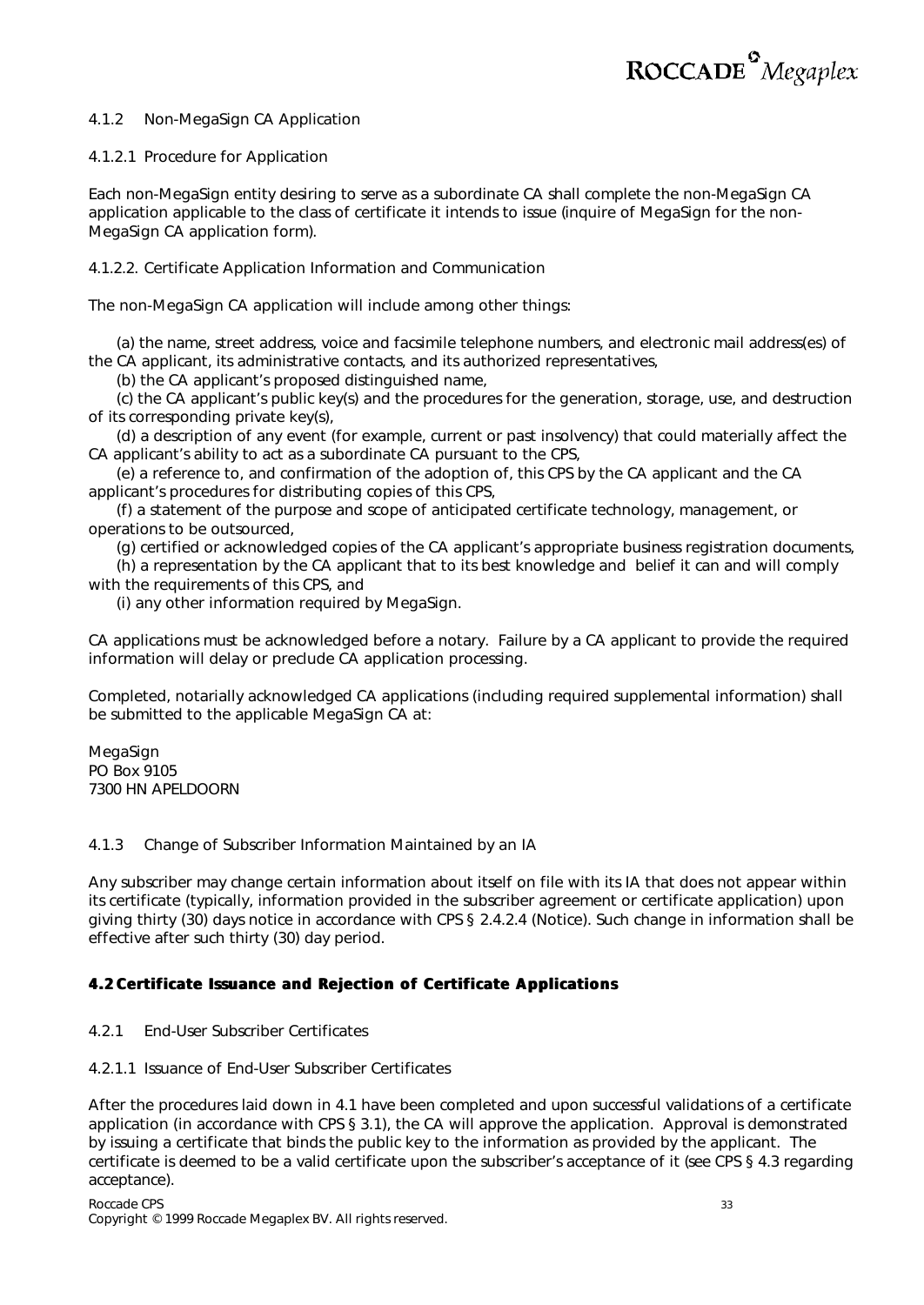

Subscriber and, if applicable, CA Administrator, will be notified of certificate issuance. The subscriber is informed about the details of certificate retrieval and installation.

The certificate can be retrieved and installed by the Subscriber after authentication by means of a passphrase, via a secured connection.

#### 4.2.1.2 Rejection of Certificate Applications for End-User Subscriber Certificates

If a validation fails, the applicable IA shall reject the certificate application by promptly notifying the certificate applicant of the validation failure and providing the reason code (except where prohibited by law) for such failure. Where such validation failure is caused as a result of third-party database information, the applicable IA shall provide the certificate applicant with the third-party database company's contact information for inquiry and dispute resolution. Such notice shall be communicated to the certificate applicant using the same method as was used to communicate the certificate application to the IA (or LRA).

A person whose certificate application has been rejected may thereafter reapply.

An IA may refuse to issue a certificate to any person, at its sole discretion, without incurring any liability or responsibility for any loss or expenses arising out of such refusal. Upon an IA's refusal to issue a certificate, the IA shall promptly refund to any certificate applicant any paid certificate enrollment fee, unless the certificate applicant submitted fraudulent or falsified information to the IA.

#### *4.2.2 Non-MegaSign CA Applications*

#### 4.2.2.1 Approval to Initiate CA Activities

Upon completion of its review of a CA application and the performance of such further investigation as it shall deem appropriate, the applicable MegaSign CA shall approve or deny the CA applicant's participation as a subordinate CA. The applicable MegaSign CA shall make a reasonable effort to approve or deny such applications within three to six business weeks.

MegaSign will indicate its approval of a CA application by (i) executing a MegaSign-CA agreement and (ii) issuing a certificate to the applicant. The decision to approve or deny a CA application shall be solely at the discretion of the applicable MegaSign CA, which further reserves the right to rescind subordinate CA approval at any time. Breach of or failure to observe CPS requirements is reasonable basis for rescission.

#### 4.2.2.2 Conformance to Operational Period Constraints

The CA applicant shall ensure that the operational period assigned to an IA certificate conforms to the restrictions imposed on that IA by the superior IA that establishes operational periods.

#### **4.3 Certificate Acceptance**

The passphrase, that is used to retrieve the certificate, is strictly personal and is therefore to be kept confidential by the subscriber.

The certificate is deemed accepted by the subscriber when the certificate has been retrieved by using the passphrase that has been provided exclusively to the subscriber. Note: : The certificate applicant must notify the IA of any inaccuracy or defect in a certificate promptly after receipt of the certificate or publication of the certificate in the repository, or upon earlier notice of informational content to be included in the certificate.

A subscriber must not create digital signatures using a private key corresponding to the public key listed in a certificate (or otherwise use such private key) if the foreseeable effect would be to induce or allow reliance upon a certificate which is invalid (because it has not been accepted).

Upon acceptation, the certificate is published in the MegaSign repository.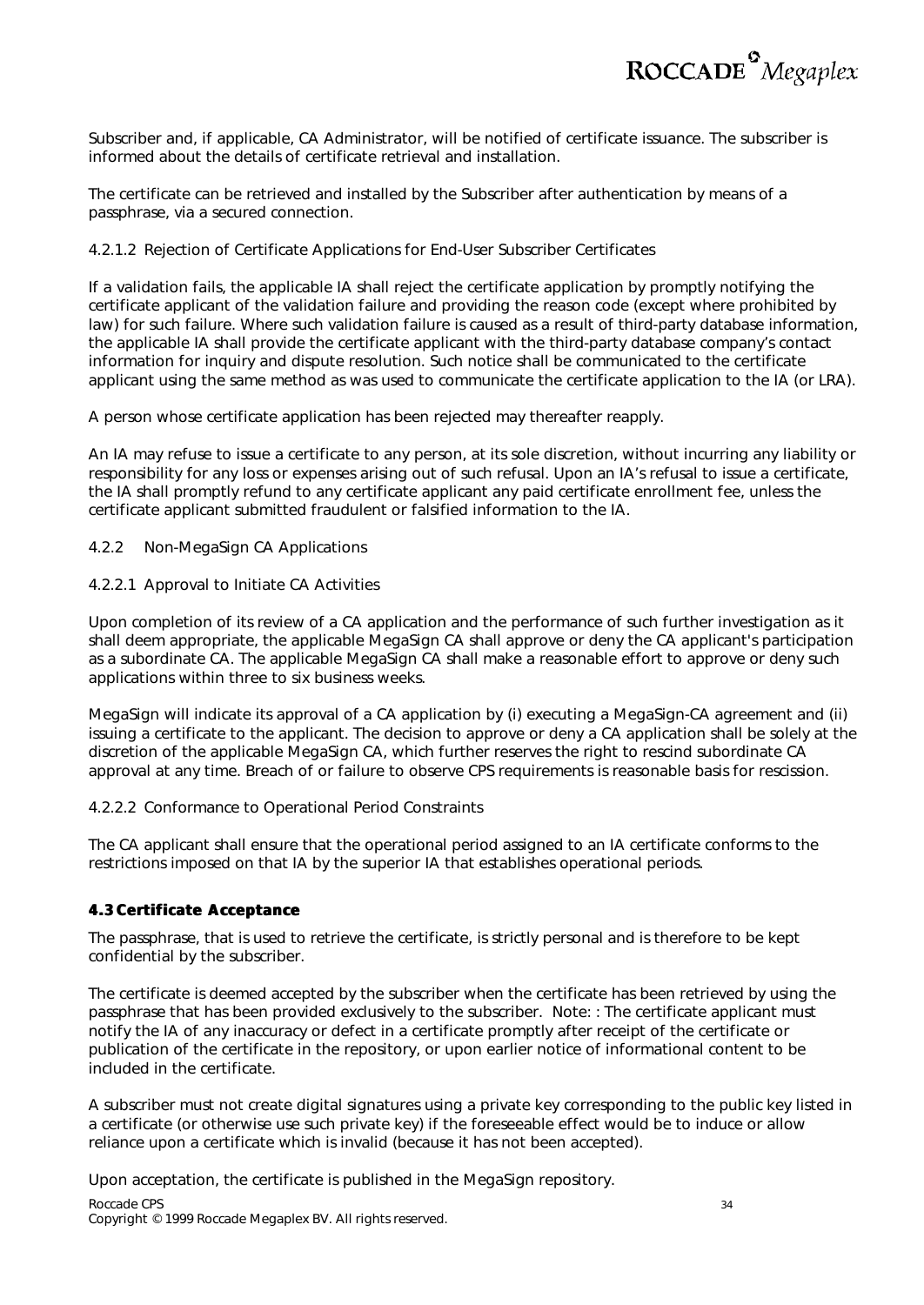#### **4.4 Certificate Suspension and Revocation**

*4.4.1 Circumstances for revocation*

4.4.1.1 Generally

A certificate shall be suspended or revoked if

- there has been a loss, theft, modification, unauthorized disclosure, or other compromise of the private key of the certificate's subject,
- the certificate's subject (whether an IA or a subscriber) has breached a material obligation under this CPS, or
- the performance of a person's obligations under this CPS is delayed or prevented by an act of God; natural disaster; computer or communications failure; change in statute, regulation, or other law; official government action, including but not limited to acts by agencies responsible for export control administration; or other cause beyond the person's reasonable control, and as a result another person's information is materially threatened or compromised.

#### 4.4.1.2 Revocation of an IA's Certificate

An IA must make a reasonable effort to suspend or revoke a subordinate IA's certificate, regardless of whether the subordinate IA consents, if it determines any of the following:

- a material fact represented in the certificate is known or reasonably believed by the IA to be false,
- a material prerequisite to certificate issuance was neither satisfied nor waived,

• the subordinate IA's private key or trustworthy system was compromised in a manner materially affecting the certificate's reliability, or

• the certificate's subject (here, an IA) has breached a material obligation under this CPS.

The IA must promptly notify the subordinate IA of any such suspension or revocation.

4.4.1.3 Revocation at Subscriber's Request

An IA must revoke a certificate upon the subscriber's request once it has confirmed that the person requesting the revocation is in fact the subscriber.

4.4.1.4 Revocation Due to Faulty Issuance

An IA shall revoke a certificate promptly upon discovering and confirming that it was not issued in accordance with the procedures required by this CPS. A certificate may be suspended while the IA investigates to confirm grounds for revocation. Table 9 details revocation prerequisites.

|           | <b>PREREQUISITES FOR AN IA REVOKING A CERTIFICATE</b>                        |
|-----------|------------------------------------------------------------------------------|
| VR.       | $\cdot$ N/A                                                                  |
|           | <b>PCA AND</b> $\cdot$ Certificate revocation request from a subordinate IA. |
| <b>CA</b> | • Request in the form of an authenticated record or voice message from the   |
|           | subscriber or its agent, authenticated by means of a challenge phrase or     |
|           | recitation of certain presubmitted enrollment information.                   |

#### **TABLE 9 – REVOCATION PREREQUISITES**

#### *4.4.2 Who can request revocation*

The following entities can request revocation:

- **Subscriber**
- The IA that issued the certificate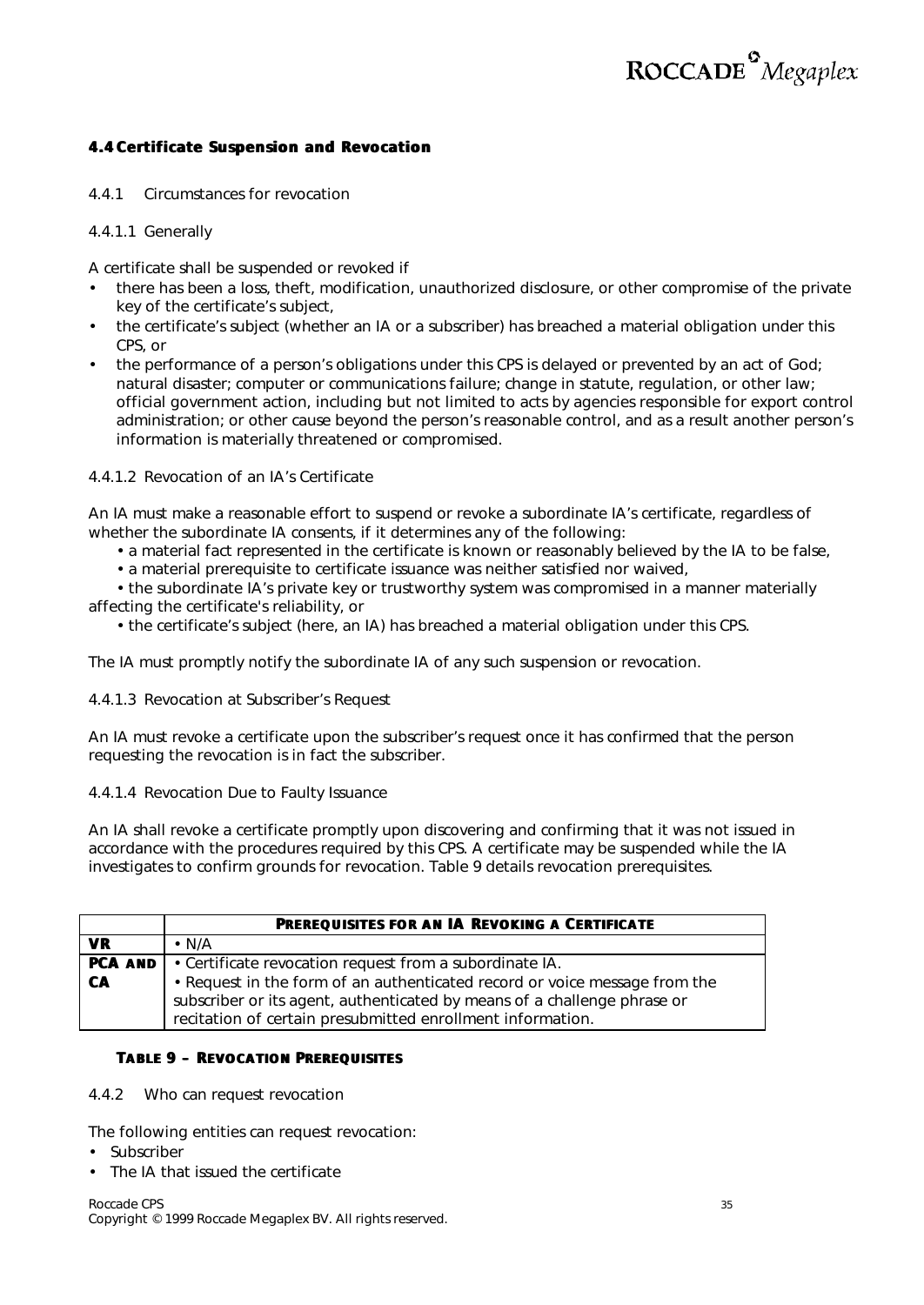

• The LRA that approved the certificate application.

#### *4.4.3 Procedure for revocation request*

The entities specified in 4.4.2 may request that the IA revoke the certificate using the identification and authentication methods which are specified in section 3.4 of this CPS.

Only the IA can perform the revocation procedure. After compliance with the circumstances as set forth in 4.4.1, the certificate shall be revoked by the IA. Upon revocation, the certificate will be published in the CRL and the fact of the revocation shall be published in the repository.

#### *4.4.4 Revocation request grace period*

Upon the receipt of a revocation request, MegaSign shall undertake to perform the revocation procedure as soon as possible.

#### *4.4.5 Circumstances for suspension*

Suspension is currently not available for end user subscriber certificates. MegaSign will offer this service at a later time. With respect to circumstances for suspension of an IA's certificate, the following provisions apply. An IA shall suspend a subordinate IA's certificate upon the request of a duly authorized representative of the subordinate IA or of a person claiming to be the subordinate IA or a person in a position likely to know of a compromise of the subordinate IA's private key, such as an agent or employee of the subordinate IA. *See also* section 4.4.1.2. Such suspension must be undertaken in accordance with the suspension prerequisites stated in Table 10 as follows.

|                | <b>PREREQUISITES FOR SUSPENDING AN IA'S CERTIFICATE</b>                                                                                                                                                                                                                                                                                                                                                                                                                                                                                                                                                              |  |  |
|----------------|----------------------------------------------------------------------------------------------------------------------------------------------------------------------------------------------------------------------------------------------------------------------------------------------------------------------------------------------------------------------------------------------------------------------------------------------------------------------------------------------------------------------------------------------------------------------------------------------------------------------|--|--|
| <b>VR</b>      | $\cdot$ N/A                                                                                                                                                                                                                                                                                                                                                                                                                                                                                                                                                                                                          |  |  |
| <b>PCA AND</b> | • Request from subordinate IA.                                                                                                                                                                                                                                                                                                                                                                                                                                                                                                                                                                                       |  |  |
| CA             | • Request in the form of an authenticated record or a fax or voice<br>message from the subscriber or its agent (authenticated by means of a<br>challenge phrase or recitation of certain presubmitted enrollment<br>information).<br><b>Note:</b> The IA need not further confirm the identity or agency of the<br>person requesting such a suspension. An IA that suspends a<br>subordinate IA's certificate in accordance with CPS § 4.4.5.1.3 shall not<br>be held liable for the unauthorized suspension of such certificate<br>provided that it acts in good faith upon purportedly authorized<br>instructions. |  |  |

#### **TABLE 10 – SUSPENSION PREREQUISITES**

#### *4.4.6 Who can request suspension*

Suspension is currently not available for end user subscriber certificates. MegaSign will offer this service at a later time. With respect to suspension of an IA's certificate, see section 4.4.5.

#### *4.4.7 Procedure for suspension request*

See section 4.4.3. The same procedure applies as revocation requests, but may result in certificate suspension.

#### *4.4.8 Limits on suspension period*

There are no limits on the suspension period. Suspension may be terminated. Upon certificate suspension, the subscriber may at any time submit a revocation request in accordance with 4.4.3 in order to terminate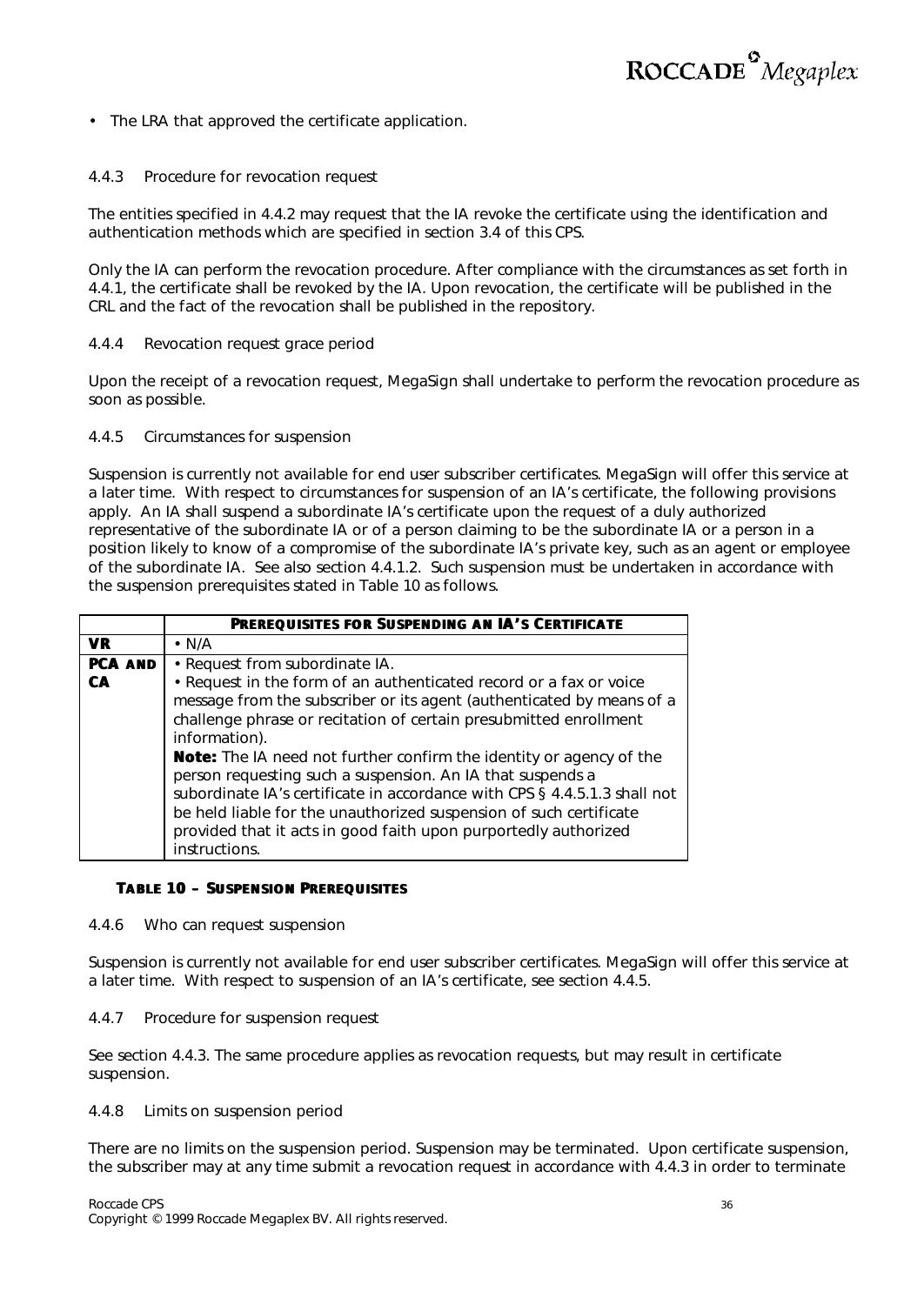

#### the suspension.

In addition, an IA shall terminate a certificate suspension (thereby reinstating the certificate), if (i) the subscriber requests it and the IA confirms his or her identity, (ii) the IA determines that the request for suspension was made without the suspended IA's authorization, or (iii) the IA determines that the reasons for the suspension were unfounded.

#### *4.4.9 CRL issuance frequency (if applicable)*

The issuance frequency of the CRL may vary per certificate type and has therefore been specified in the applicable CP. The minimum CRL issuance frequency is set to once per 24 hours. Additional services can be offered on request. CRLs shall also be issued on an emergency basis, as determined by the IA.

#### *4.4.10 CRL checking requirements*

The recipient of a certificate must determine if any of the certificates along the chain from end-user subscriber to an acceptable root within the MCS has been revoked or suspended. Each relying party is responsible for checking the CRL and will get information on the revocation status of the certificate. The MCS CRL can be accessed by use of appropriate software via different protocols such as LDAP and http.

#### *4.4.11 On-line revocation/status checking availability*

On-line revocation status checking is supported via OCSP. In addition, relying parties can determine the status of a certificate by checking the repository.

#### *4.4.12 On-line revocation checking requirements*

On-line revocation checking needs to be supported by client applications like mail or web browsers.

#### *4.4.13 Other forms of revocation advertisements available*

Any entity within the MegaSign infrastructure can contact MegaSign in order to check the validity of public available certificates.

*4.4.14 Checking requirements for other forms of revocation advertisements*

No stipulations..

#### *4.4.15 Special requirements re key compromise*

In case of re key compromise, the procedure laid down in 4.4.3. is likewise applicable.

Accordingly:

- subscriber is notified of revocation upon the repetitive key compromise;
- in the event that key compromise occurred due to security failures, MegaSign will take appropriate measures to prevent these occurrences in the future.

In case of multiple re-key compromise by a subscriber within one year, MegaSign reserves the right to terminate the contract with such subscriber or to terminate service offerings to this subscriber, if MegaSign determines that future activity of such subscriber constitutes a material risk to the trustworthiness of the MCS and/or VeriSign Trust Network.

#### **4.5 Security Audit Procedures**

*4.5.1 Types of event recorded*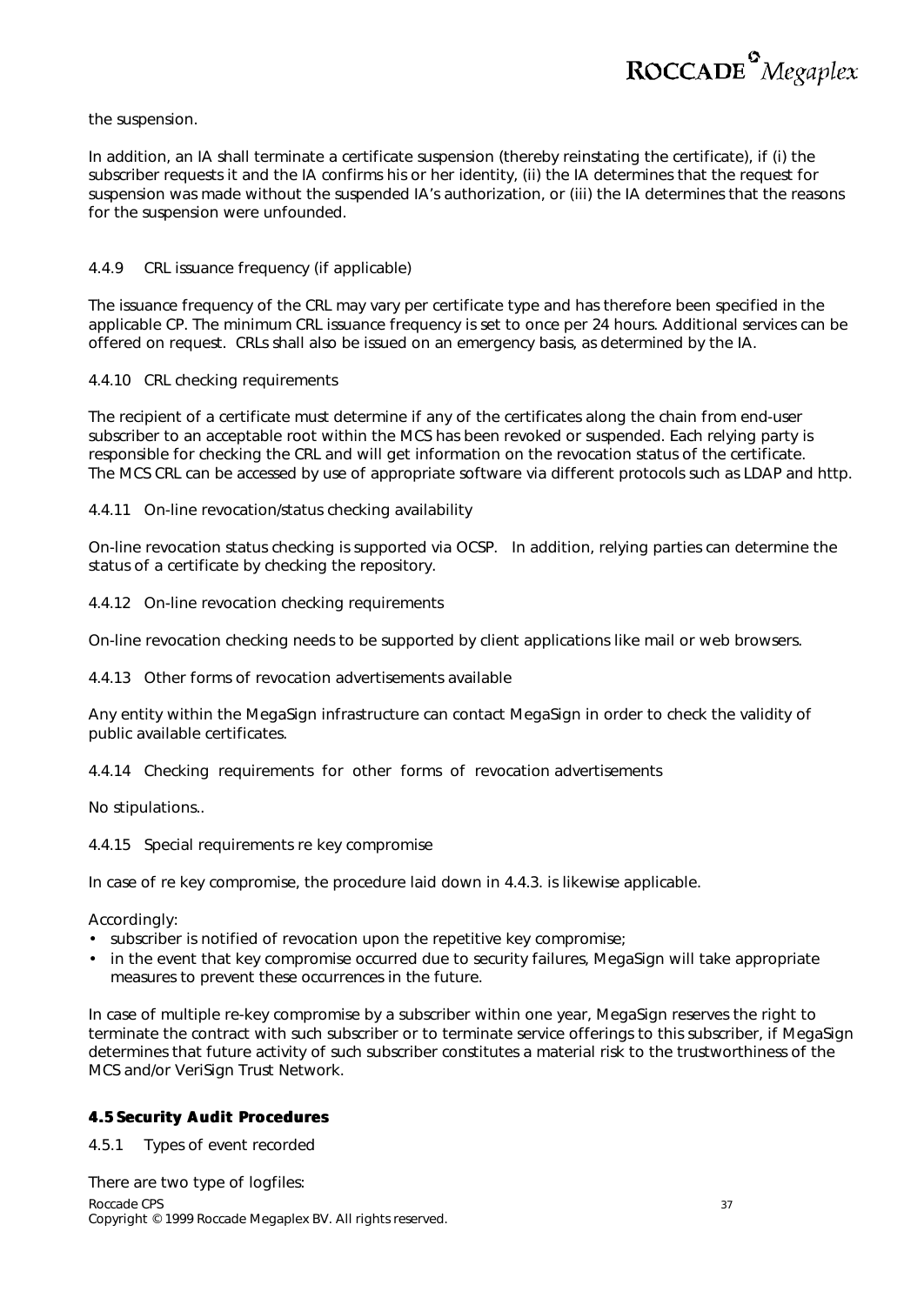

- 1) IT systems logfiles upon the occurrence of certain events, including but not limited to:
	- startup/shutdown system;
	- recording user accounts;
	- backup information;
	- logfiles information:
	- tasks performed by any application;
	- tasks performed by any user.
- 2) TTP logfiles (upon the occurrence of certain events, including but not limited to )
	- the creation LDIF files to be imported in LDAP directory;
	- transaction request;
	- transaction status.

•

•

These logfiles are regularly backuped and stored off-line and off-site.

#### *4.5.2 Frequency of processing log*

The processing of the logfiles is on-line. Matters that need attention are mail to three different mailboxes dependent on the severity of the error and /or importance of the information.

#### *4.5.3 Retention period for audit log*

The period for retaining the audit logs is in accordance with section 4.6.2. The retention period of data published in the LDAP directory and archived data is 5 years for Class 2 certificates and 30 years for Class 3 certificates..

#### *4.5.4 Protection of audit log*

• Audit logs created by MegaSign are (cryptographically) signed. Only Audit personnel of MegaSign are allowed to process these files.

#### *4.5.5 Audit log backup procedures*

• Onsite backup with physical removal and storage every week in an outside location, which is protected with similar security level measures as the principal location

#### *4.5.6 Audit collection system (internal vs external)*

MegaSign uses both collection systems

#### *4.5.7 Notification to event-causing subject*

Matters that need attention are mail to different mailboxes dependent on the severity of the error and /or importance of the information.

#### *4.5.8 Vulnerability assessments*

The audit logs are analyzed by Operations. In case of any deficiency, operators will try to solve the incidents according to the well-defined procedure. Matters that need attention are mail to different mailboxes dependent on the severity of the error and /or importance of the information.

#### **4.6 Records Archival**

#### **a) Records documenting compliance**

Roccade CPS 38 IAs shall maintain and make available to MegaSign upon request, records in a trustworthy fashion,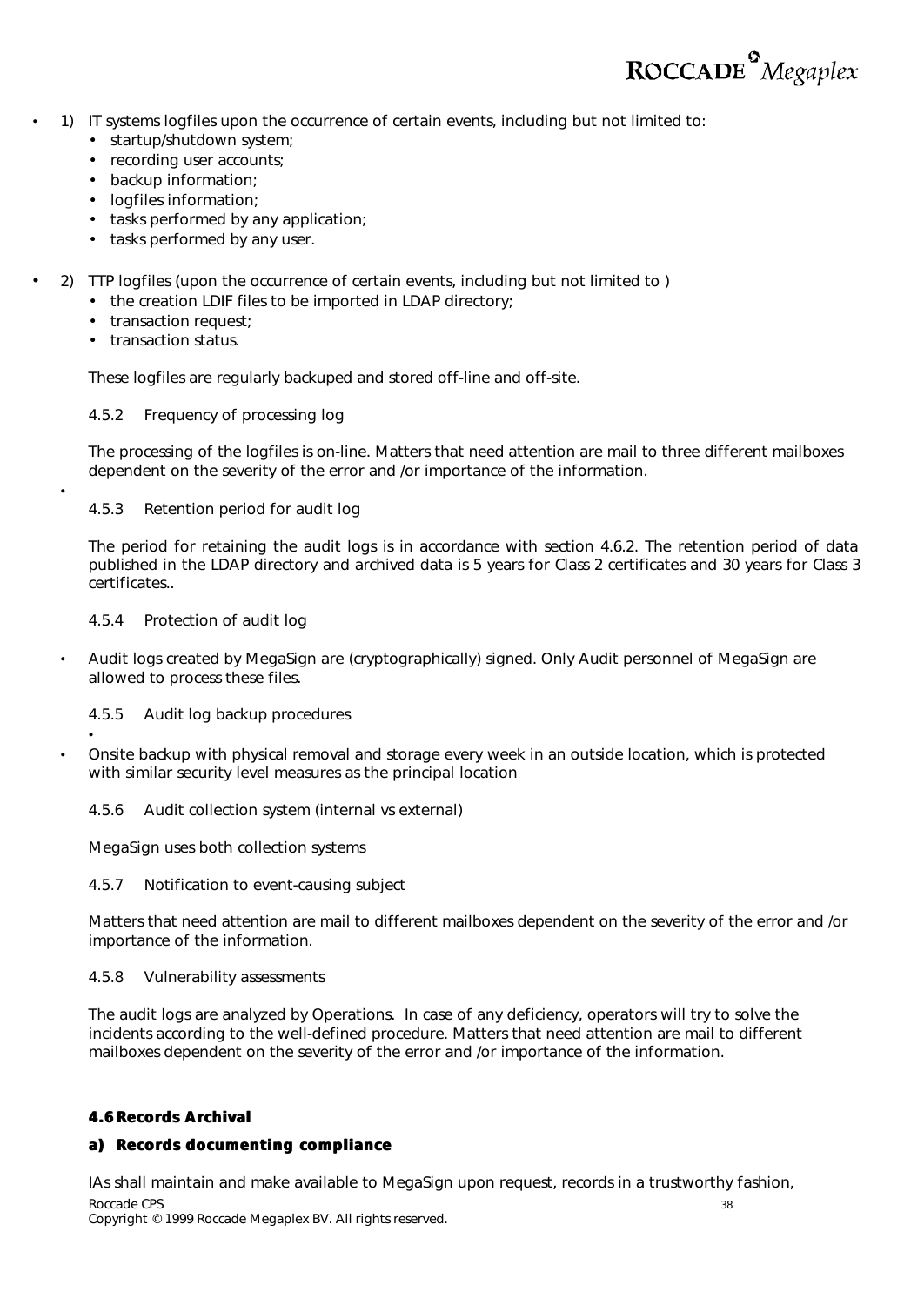including

(i) documentation of their own compliance with the CPS, and

(ii) documentation of actions and information that is material to each certificate application and to the creation, issuance, use, suspension, revocation, expiration, and renewal or re-enrollment of each certificate it issues. These records shall include all relevant evidence in the IA's possession regarding

• the identity of the subscriber named in each certificate (except for Class 1 certificates, for which only a record of the subscriber's unambiguous name is maintained),

• the identity of persons requesting certificate suspension or revocation (except for Class 1 certificates, for which only a record of the subscriber's unambiguous name is maintained),

- other facts represented in the certificate,
	- time stamps, and
	- certain foreseeable material facts related to issuing certificates.

Records may be kept in the form of either computer-based messages or paper-based documents, provided their indexing, storage, preservation, and reproduction are accurate and complete. An IA may require a subscriber or its agent to submit documents to enable the IA to comply with this section.

#### *4.6.1 Types of event recorded*

*No stipulations.*

#### *4.6.2 Retention period for archive*

Records Retention Schedule

IAs shall retain in a trustworthy fashion records associated with Class 1 and 2 certificates for at least five (5) years and records associated with Class 3 certificates for at least thirty (30) years after the date a certificate is revoked or expires. Such records may be retained as either retrievable computer-based messages or paper-based documents.

#### *4.6.3 Protection of archive*

*No stipulations.*

#### *4.6.4 Archive backup procedures*

MegaSign has a separate off-site archive backup storage for documents and media. The location of the separate off-site backup storage is not the same as the location of Roccade Megaplex TTP services.

*4.6.5 Requirements for time-stamping of records*

The TTP services will use unique and accurate time-stamping methods.

*4.6.6 Archive collection system (internal or external)*

MegaSign uses both collection systems.

*4.6.7 Procedures to obtain and verify archive information*

No stipulations.

#### **4.7 Key changeover**

No stipulations.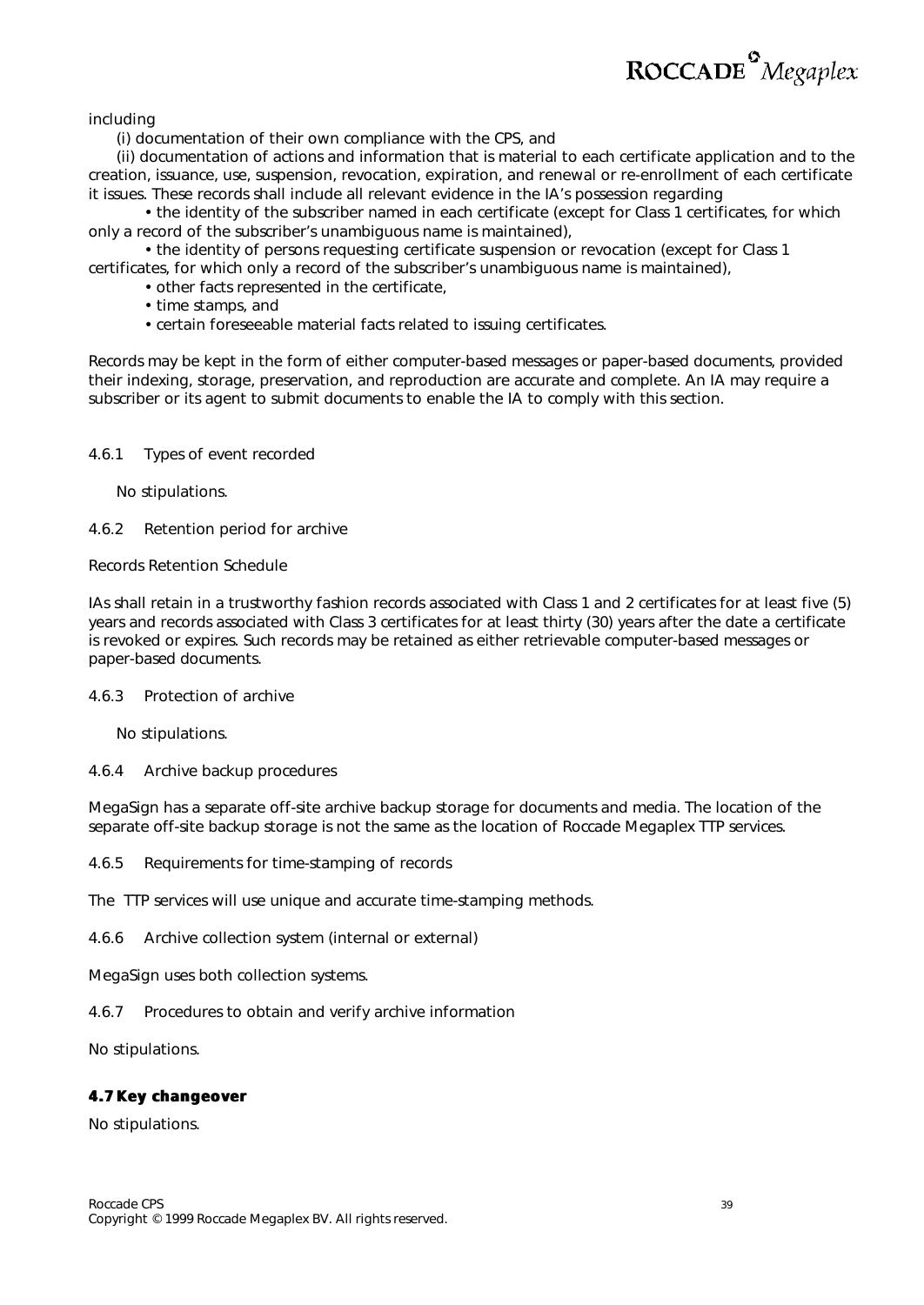

#### **4.8 Compromise and Disaster Recovery**

#### **a) Contingency Planning and Disaster Recovery**

IAs shall implement, document, and periodically test appropriate contingency planning and disaster recovery capabilities and procedures, consistent with this CPS and the VSP.

#### **b) MegaSign's Right to Investigate Compromises**

IAs, VeriSign, and MegaSign may, but are not obligated to, investigate all compromises to the furthest extent of the law. By submitting a CA application (*see* CPS § 4.1.2) or certificate application (*see* CPS § 4.1.1), all applicants authorize the undertaking and scope of such investigations and agree to assist in determining all facts, circumstances, and other pertinent information that the IA, VeriSign, and/or MegaSign deem appropriate and consistent with the CPS, provided that such investigations comply with all applicable privacy and data protection laws. Investigations of IAs may include but are not necessarily limited to interviews, the review of applicable books, records, and procedures, and the examination and inspection of relevant facilities. Investigations of certificate applicants and subscribers may include but are not necessarily limited to interviews and requests for and evaluation of documents.

*4.8.1 Computing resources, software, and/or data are corrupted*

No stipulations.

*4.8.2 Entity public key is revoked*

No stipulations.

*4.8.3 Entity key is compromised*

No stipulations.

*4.8.4 Secure facility after a natural or other type of disaster*

No stipulations.

#### **4.9 Termination**

The following obligations are intended to reduce the impact of a termination of service by providing for timely notice, transfer of responsibilities to succeeding entities, maintenance of records, and certain remedies.

#### *4.9.1 Requirements Prior to Cessation*

Before ceasing to act as an IA, an IA must:

(i) Notify MegaSign of its intention to cease acting as an IA. Such notice shall be made at least ninety (90) days before ceasing to act as an IA. The superior IA may require additional statements in order to verify compliance with this provision (MegaSign will also notify VeriSign of the IA's intention to cease acting as an IA).

(ii) Provide to the subscriber of each unrevoked or unexpired certificate it issued ninety (90) days notice of its intention to cease acting as an IA.

(iii) Revoke all certificates that remain unrevoked or unexpired at the end of the ninety (90) day notice period, whether or not the subscribers have requested revocation.

(iv) Give notice of revocation to each affected subscriber, as detailed in CPS § 2.1.1.4.

(v) Make a reasonable effort to ensure that discontinuing its certification services will cause minimal disruption to its subscribers and to persons duly needing to verify digital signatures by reference to the public keys contained in outstanding certificates.

(vi) Make reasonable arrangements for preserving its records.

Roccade CPS 40 (vii) Pay reasonable restitution (not to exceed the certificate purchase price) to subscribers for revoking

Copyright © 1999 Roccade Megaplex BV. All rights reserved.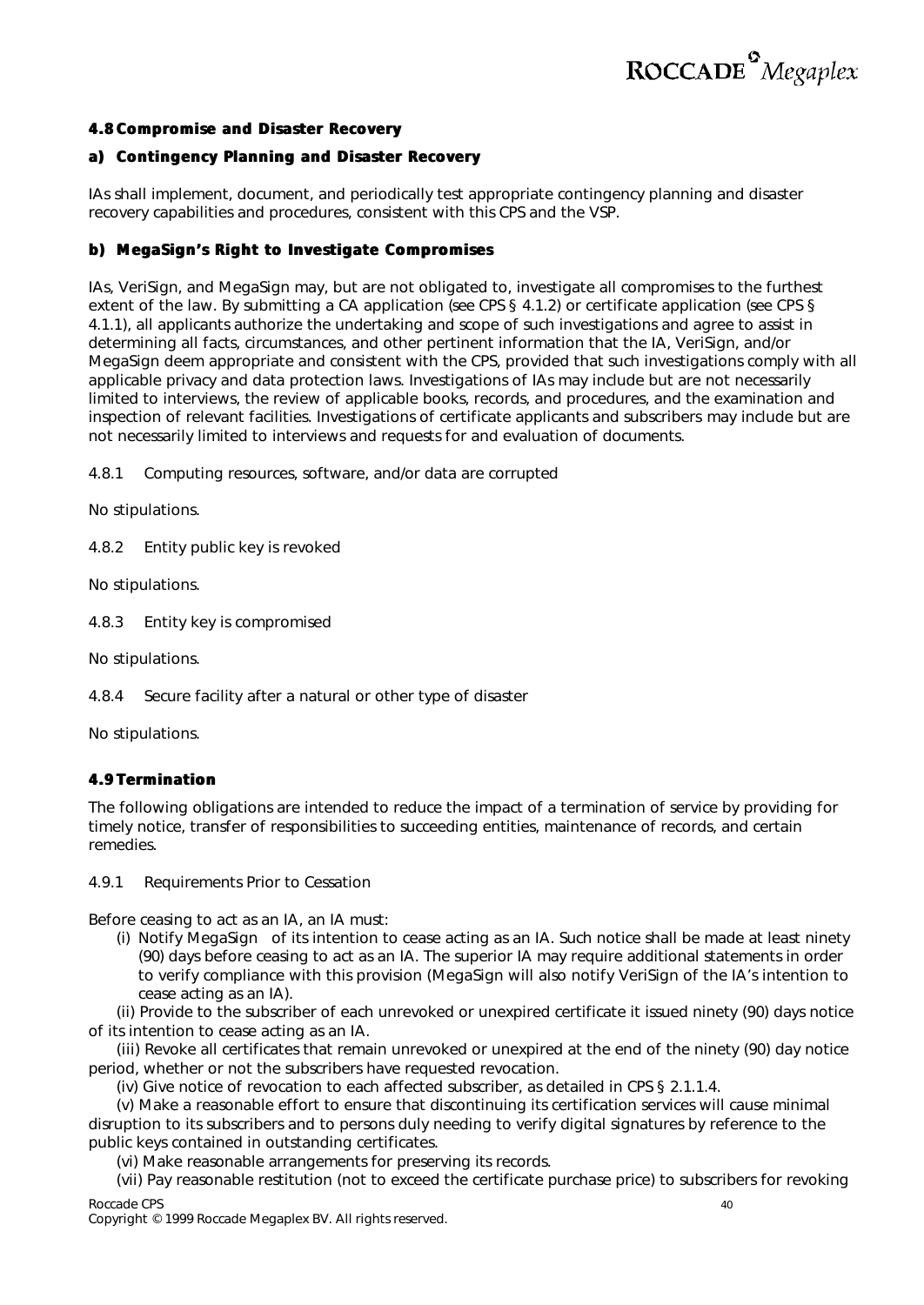

their certificates before their expiration date.

#### *4.9.2 Reissuance of Certificates by a Successor IA*

To provide uninterrupted IA services to its certificate applicants and subscribers, a discontinuing IA must arrange with another such authority, subject to the other IA's prior written approval, for reissuance of its outstanding subscriber certificates. In reissuing a certificate, the succeeding IA (not to be confused with a subordinate IA) is subrogated to the rights and defenses of the discontinuing IA and, to the extent agreed in writing between the discontinuing and succeeding IA, assumes all of its obligations and liabilities regarding outstanding certificates. Unless a contract between the discontinuing IA and a subscriber provides otherwise, and subject to the succeeding IA's written approval, the CPS will remain in effect under the succeeding IA as under the original IA.

The requirements of this subsection may be varied by contract, provided such modifications affect only the contracting parties.

#### **4.10 Time Stamping**

Time stamping is intended to enhance the integrity of MegaSign's MCS and the trustworthiness of certificates and to contribute to the nonrepudiation of digitally signed messages. Time stamping creates a notation that indicates (at least) the correct date and time of an action (expressly or implicitly) and the identity of the person or device that created the notation. All time stamps reflect Greenwich mean time (GMT) and adopt the Universal Time Conventions (UTC). For purposes of this CPS, any two-digit year in the range 00-69 means 2000-2069, and in the range 70-99 means 1970-1999.

The following data shall be time stamped, either directly on the data or on a correspondingly trustworthy audit trail, by the applicable IAs:

- certificates,
- CRLs and other suspension and revocation database entries,
- each version of the CPS,
- customer service messages, and
- other information, as prescribed by this CPS.

Note: *Cryptographic-based time stamping is not currently utilized by MCS IAs. It will be incrementally implemented by MegaSign IAs for all relevant messages.*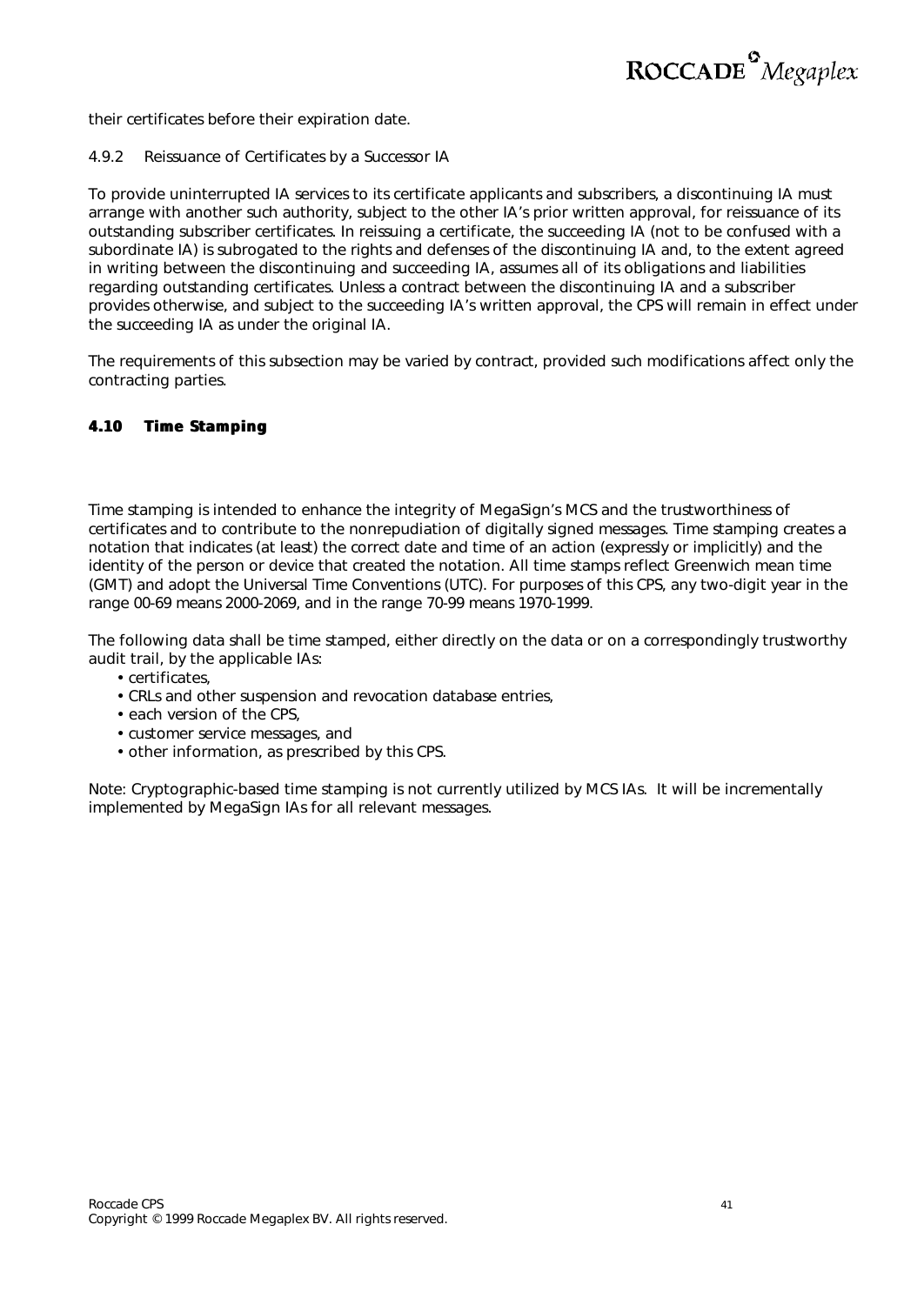

### 5 Physical, procedural and personnel security controls

This chapter describes the attributes of the physical, procedural and personnel security controls. These measures are necessary to protect the trust and integrity of the business assets that are used for the MCS.

#### **5.1 Physical Controls**

An IA shall operate trustworthy facilities that are in substantial conformance with the MSP, or equivalent. More specifically, with respect to MegaSign, the physical controls are based on a multi layer structure. This structure is divided into two categories

1) the first layers are protecting the Megaplex facility;

2) the second layers are protecting the key management environment.

#### *5.1.1 Site location and construction*

The Megaplex facility, which accommodates the MCS, is located in the city of Apeldoorn, the Netherlands. The physical controls consist of procedural and technical measures. The building has constructional measures to protect the building against unauthorized access. The access to the building and critical environments are additionally protected with electronic devices and visual control.

The site location of the MCS consists of separated physical environments.

#### *5.1.2 Physical access*

The physical access system incorporates measures for registration of entrance- and exit time for personal. The surveillance systems automatically detect and registrar attempts of unauthorized access.

The computer- and network equipment for the CA operation facility is placed in a separate environment within the computing center. The MCS environments can only be accessed by authorized personnel. Physical access and authorization for the separate environments are controlled by state-of-the-art biometrics-based technology.

#### *5.1.3 Power and air conditioning*

The MCS environment is protected against power outage by means of own power generation facilities, continuous air conditioning to ensure maximum security and reliability.

#### *5.1.4 Water exposures*

No water supply is present on the computing center. There is a separate water drainage system available for external water exposures.

#### *5.1.5 Fire prevention and protection*

The MCS environment has a fire prevention, detection and protection installation to meet security and safety measures at the premises.

#### *5.1.6 Media storage*

The MCS environment has a secure media and paper storage on the site location. The tape and media handling procedures (e.g. for back-up purposes) are in accordance with well defined procedures.

#### *5.1.7 Waste disposal*

The MCS environment has a separate waste disposal and secure destruction for media and paper.

#### *5.1.8 Off-site backup*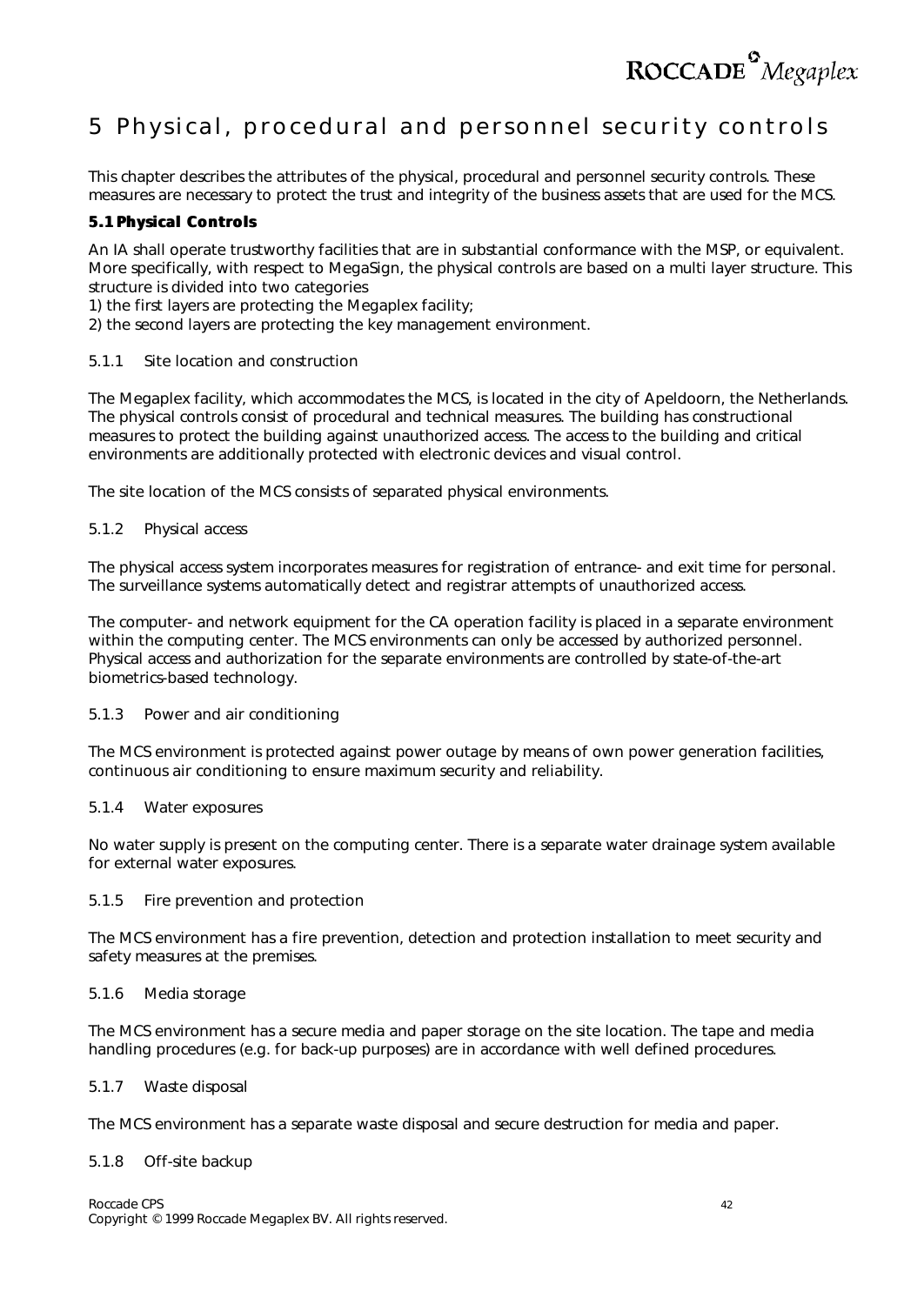The MCS environment has a separate off-site backup storage for documents and media. The location of the separate off-site backup storage is not the same as the location of the MCS environment in the city of Apeldoorn, the Netherlands.

#### **5.2 Procedural Controls**

The procedural controls are based on the Information Technology Infrastructure Library (ITIL), with the following management areas: Service, Availability, Capacity, Customer Service desk, Incident, Problem, Change, Security, Configuration, Operations and Contingency.

#### *5.2.1 Trusted roles*

In general, all employees, contractors, and consultants of an IA (collectively, "personnel") that have access to or control over cryptographic operations that may materially affect the IA's issuance, use, suspension, or revocation of certificates, including access to restricted operations of the MegaSign repository, shall, for purposes of this CPS, be considered as serving in a trusted position. Such personnel include, but are not limited to, customer service personnel, system administration personnel, designated engineering personnel, and executives who are designated to oversee the IA's trustworthy system infrastructures. More specifically, for the three areas noted below, the trusted roles are as follows:

- 1) System Administration and associated tasks like:
- ITIL system management of the Information Systems (IT)
- User management of the IT systems
- Creation of backup of IT systems
- Performing software upgrades and recovery
- Distribution of the backups.
- 2) CA management and associated tasks like:
	- Certificate generation and distributing
	- Key management
	- Database management
	- 3) Security Management and associated tasks like:
	- Deploying and maintaining security policy
	- Deploying and maintaining trusted employee policy
	- Review of audit logging

In addition, LRAAs serve in trusted positions.

#### *5.2.2 Number of persons required per task*

Because of security reasons this CPS makes no stipulation on number of persons required per task with the exception that the number of persons required per task is based on separation of duties.

#### *5.2.3 Identification and authentication for each role*

The identification and authentication for each role of System Administration, CA Administration, and Security Management shall be appropriate and consistent with practices, procedures and conditions stated in this CPS. For all trusted employees of the MCS a background check is done by the National Security Service of the Ministry of the Interior in accordance with section 5.3.2.

#### **5.3 Personnel Controls**

The trustworthiness and reliability of any IA within the MegaSign infrastructure depends, among other things, on the integrity of staff members. MegaSign, as a part of Roccade Megaplex, defines integrity in the context of this section as honesty, reliability and incorruptibility. Additionally Roccade Megaplex is appointed as a company of vital importance by the government of the Netherlands. This invokes additional obligations which are also included in this section.

ROCCADE<sup>°</sup>Megaplex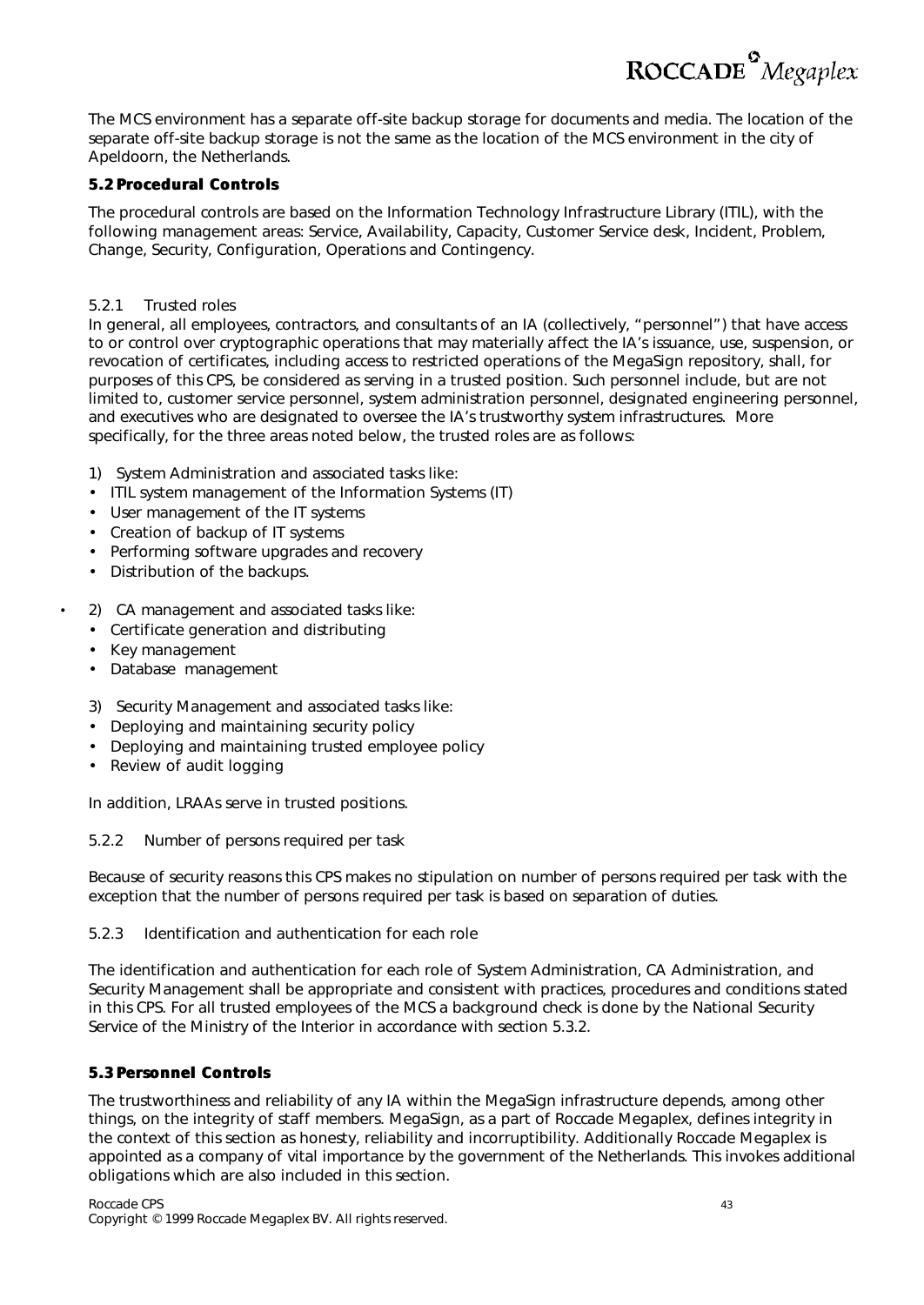

IAs within the MegaSign infrastructure shall formulate and follow personnel and management practices that provide reasonable assurance of the trustworthiness and competence of their employees and of the satisfactory performance of their duties. Such practices shall be consistent with this CPS.

#### *5.3.1 Background, qualifications, experience, and clearance requirements*

IAs shall conduct an initial investigation of all personnel who are candidates to serve in trusted positions to make a reasonable attempt to determine their trustworthiness and competence. All personnel serving in trusted positions shall be accredited by a recognized external accreditation organization, as appropriate. This provision does not include members of the board of directors of MegaSign or of any IA, except for such persons serving in an operational capacity in the PCS.

Every applicant for a function in the Roccade Megaplex or MegaSign organization is required to submit his or her passport to Roccade Megaplex in order to check personal details and nationality. Qualifications are verified against diplomas. Work experience must be justified using publications, personal references or other documents. Finally every individual must have a so-called "proof of good behavior" in order to be working in the MegaSign organization.

The minimum requirements for an LRAA and IA personnel performing validation functions depend upon the class and affiliation of the certificates issued, based on the applications that an LRAA is authorized to approve. Note that certain non-MegaSign organizational LRA requirements are less rigorous than requirements for a normal LRAA because the former does not issue certificates to the general public and therefore requires less experience in the general validation of identification documents. Rather, the non-MegaSign organizational LRA bases its certificate approval decisions upon a simplified, internal list of authorized employees and other "affiliates" or other business records.

#### *5.3.2 Background check procedures*

IAs shall conduct periodic investigations of all personnel who serve in trusted positions to verify their continued trustworthiness and competence in accordance with MegaSign's personnel practices or equivalent. All personnel who fail an initial or periodic investigation shall not serve in a trusted position. The removal of any person serving in a trusted position shall be at the sole discretion of the applicable IA (or MegaSign, in the case of MegaSign personnel).

Roccade Megaplex is considered a company of vital importance by the government of the Netherlands. Therefore special demands for background checking are in place for all personal who have a trusted role within Roccade Megaplex and the MCS organization. These background checks are performed in accordance with the Dutch Security Investigations Act. All background checks are done by the Dutch National Security Service of the Ministry of Home Affairs. For all other personnel of Roccade Megaplex a proof of good behavior is obligatory. Such security investigations are carried out on a regularly basis (once every 5 years).

#### *5.3.3 Training requirements*

All personnel within the MCS environment are appropriately trained for the fulfillment of their role and tasks. See section 5.3.1.

#### *5.3.4 Retraining frequency and requirements*

When there are changes regarding the enforcement of MegaSign's CA operations, personnel shall be made aware of the forthcoming changes and their effect on the provision of Certification Services by MegaSign.

In case of *major changes* regarding the Certification Services, MegaSign provides its personnel with adequate training and documentation. Examples of major changes are: software or hardware upgrade, key management or security changes.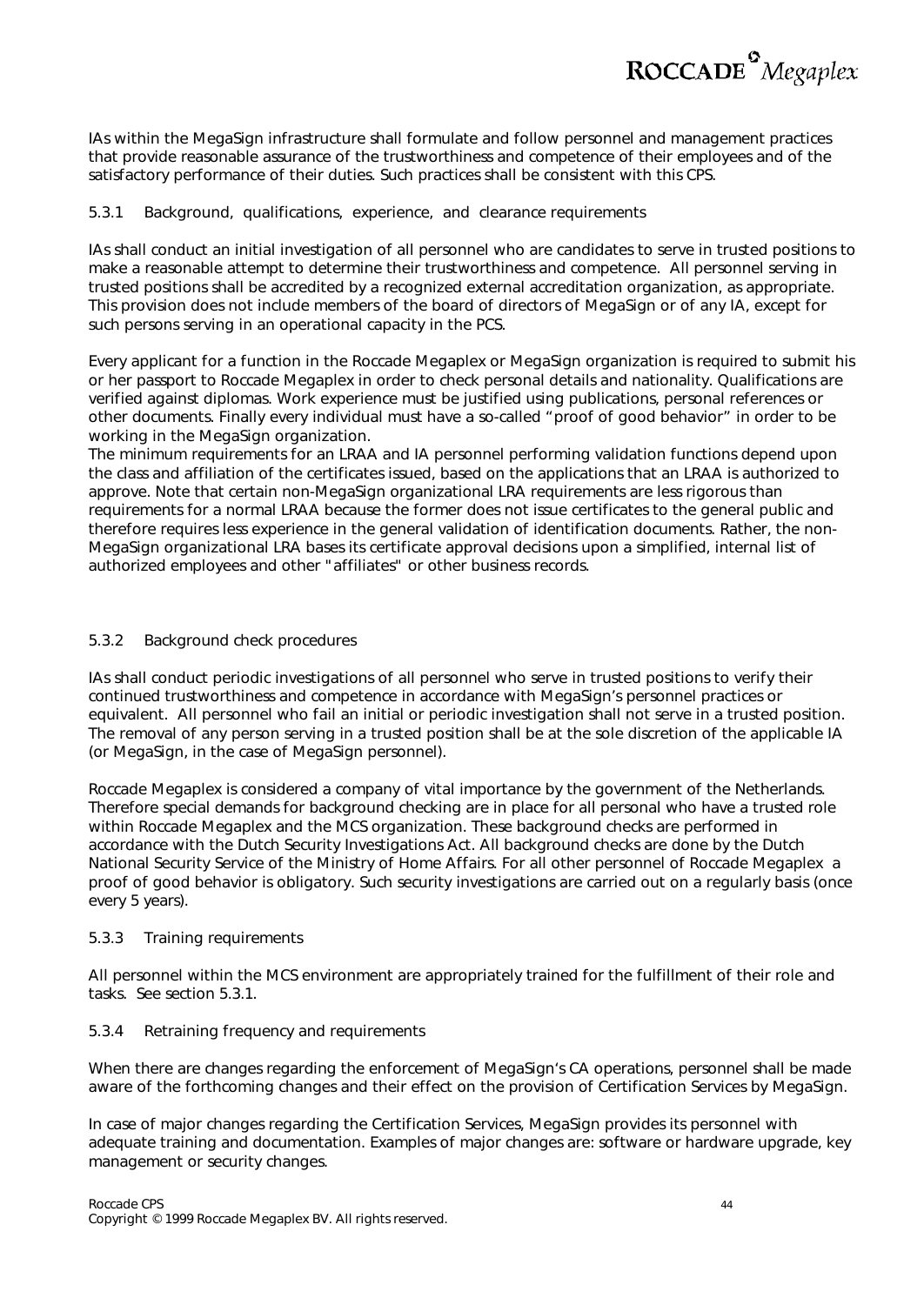

In case of *minor changes* regarding the Certification Services, MegaSign only provides information to its personnel.

All change management procedures are conducted conforming ITIL standards.

#### *5.3.5 Job rotation frequency and sequence*

Job rotation of personnel does not affect the continuity and integrity of the MCS.

#### *5.3.6 Sanctions for unauthorized actions*

All personnel, including personnel of third-party contractors, are obliged to sign a non-disclosure agreement and to act in accordance with applicable procedures (e.g. company regulations). This agreement and procedures state the sanctions in case of any violations.

If personnel do not act in accordance with the above-stipulated measures, whether through negligence or with malicious intent, privileges may be revoked and personnel may be subjected to administrative discipline (e.g. discharge) and reported to official authorities (e.g. police department).

#### *5.3.7 Contracting personnel requirements*

Roccade works with 'preferred suppliers' to contract personnel. Roccade Megaplex and the preferred suppliers always sign a framework agreement. The preferred suppliers have declared that they agree with the Roccade Megaplex security policy. For all contracting personnel the same background check is performed as mentioned in section 5.3.2. There is also a so called "black list" of companies available. It is prohibited for MegaSign to do business with any of companies listed by Roccade Megaplex on the "black list."

#### *5.3.8 Documentation supplied to personnel*

The security policy is generally available for all personnel. All personnel receive updates of the security policy through announcements and publications.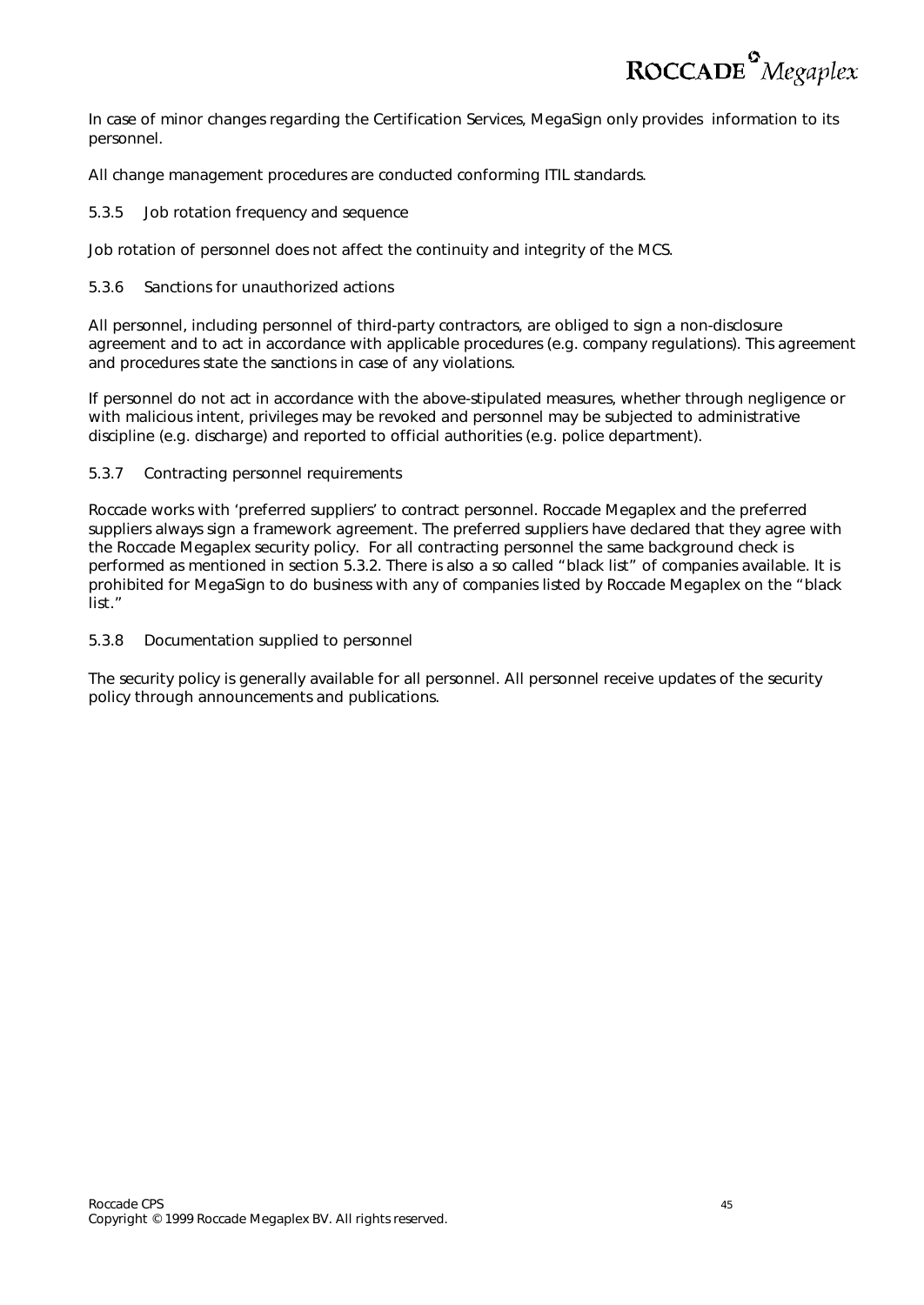### 6 Technical security controls

### **a) Use of trustworthy systems**

IAs, LRAs, and the MegaSign repository shall utilize only trustworthy systems in performing their respective services.

#### **b) Communications security requirements**

All communications pursuant to this CPS among MegaSign and the other parties in the MCS must use systems that provide appropriate security mechanisms commensurate with the attendant risks. Without limiting the generality of the foregoing, computer-based notices, corresponding notice acknowledgments, and any other communications affecting the security of the MCS shall also be appropriately secured.

#### **6.1 Key Pair Generation and Installation**

*6.1.1 Key pair generation*

The Roccade Megaplex TTP services shall securely generate and protect its own private key(s), using a trustworthy system, and take necessary precautions to prevent its loss, disclosure, modification, or unauthorized use.

*6.1.2 Private key delivery to entity*

No stipulations.

*6.1.3 Public key delivery to certificate issuer*

No stipulations.

*6.1.4 CA public key delivery to users*

MegaSign has its own root, can potentially be trusted based upon out-of-band authentication mechanisms.

*6.1.5 Key sizes*

The MegaSign Root is signing each initial ID with a key size of 1024 bits.

*6.1.6 Public key parameters generation*

No stipulations.

*6.1.7 Parameter quality checking*

No stipulations.

*6.1.8 Hardware/software key generation*

A trustworthy hardware device (FIPS 140-1 Level 2 certified) is used to create, protect, and destroy the private keys of Class 2, and 3 CAs.

*6.1.9 Key usage purposes (as per X.509 v3 key usage field)*

No stipulations.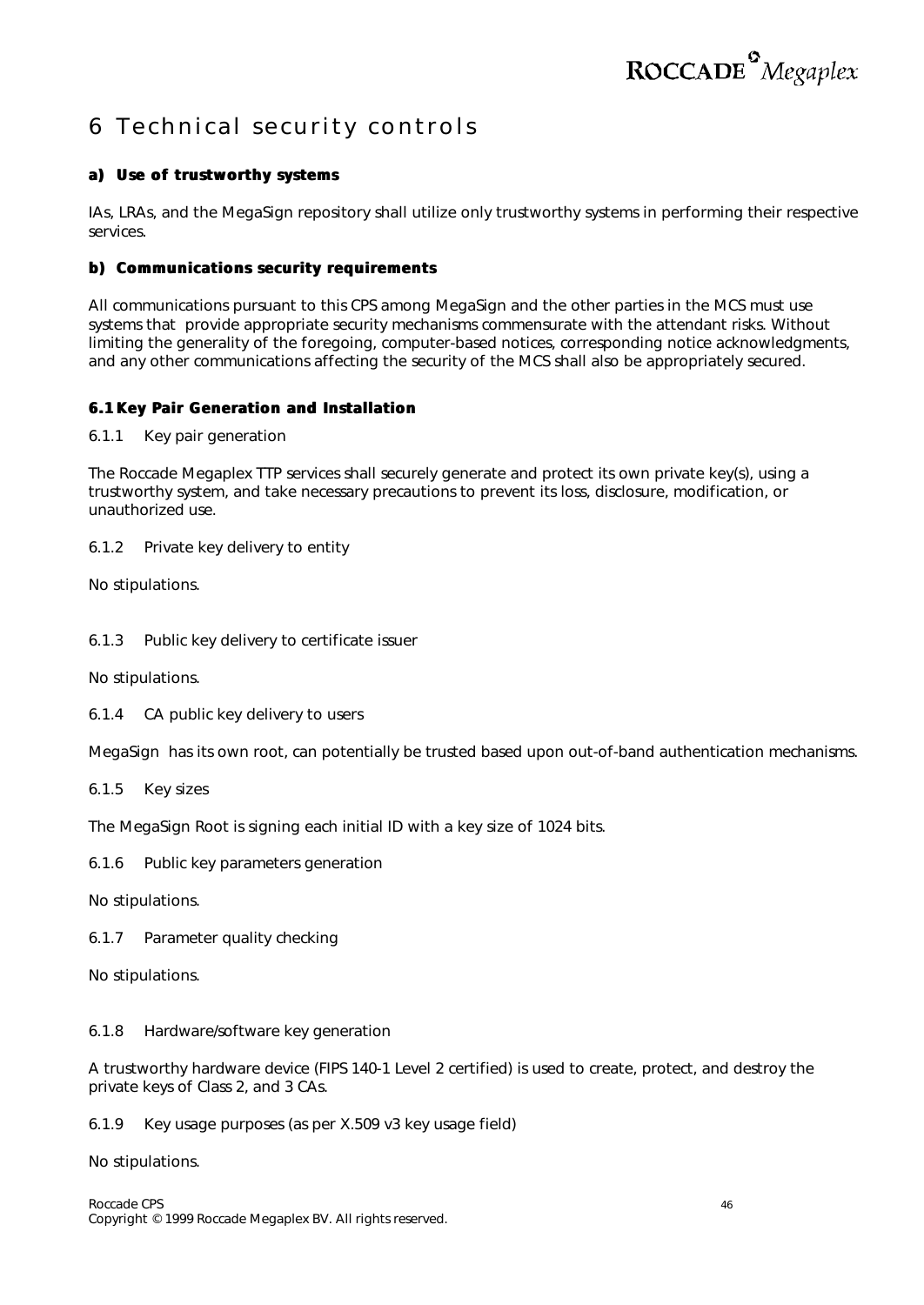

#### **6.2 Private Key Protection**

#### **a) End-user subscriber private key protection**

The secrecy of the private keys of certificate subscribers (and applicants) must be protected through the use of encryption software or hardware tokens (such as smart cards or PC cards) as specified in this CPS. *See* CPS § 2.1.4.2 (Key Generation and Protection) and the Key Protection FAQ at **https://www.MegaSign.nl**

#### **b) IA private key protection**

IAs must use approved trustworthy hardware cryptomodules for all operations requiring the use of their private key. The procedure for creating such private keys may be published in the repository.

#### *6.2.1 Standards for cryptographic module*

A trustworthy hardware device (FIPS 140-1 Level 2 certified) is used to create, protect, and destroy the MR's private key, each PCA's private key, and the private keys of Class 2 and 3 CAs.

*6.2.2 Private key (n out of m) multi-person control*

No stipulations.

*6.2.3 Private key escrow*

No stipulations.

*6.2.4 Private key backup*

No stipulations.

#### *6.2.5 Private key archival*

No stipulations.

*6.2.6 Private key entry into cryptographic module*

No stipulations.

*6.2.7 Method of activating private key*

No stipulations.

*6.2.8 Method of deactivating private key*

No stipulations.

#### *6.2.9 Method of destroying private key*

No stipulations.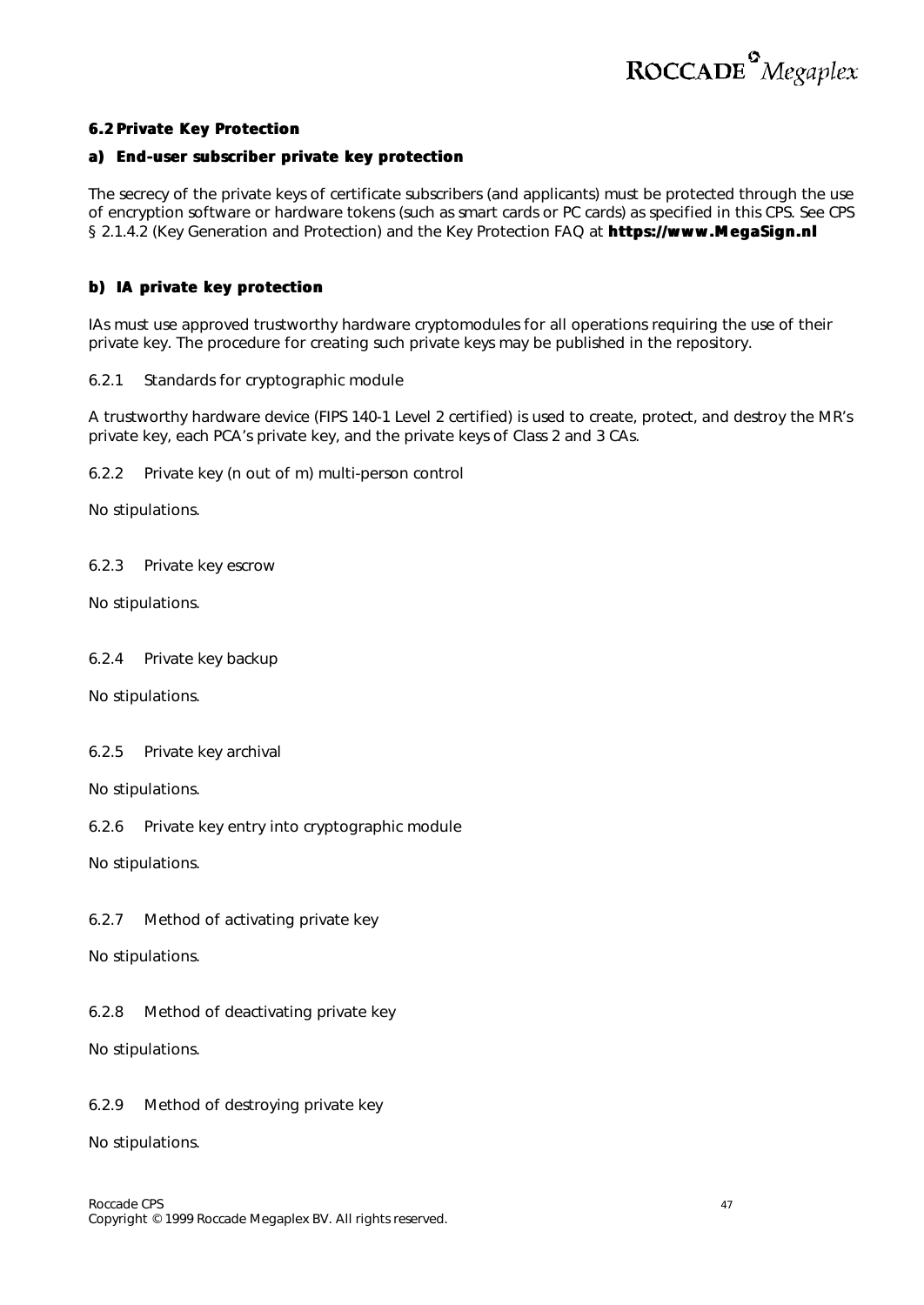#### **6.3 Other Aspects of Key Pair Management**

*6.3.1 Public key archival*

No stipulations.

#### *6.3.2 Usage periods for the public and private keys*

All certificates shall be considered valid upon issuance by the applicable IA and acceptance by the subscriber . The standard operational periods for the various classes of certificates are as follows, subject to earlier termination of the operational period due to suspension or revocation.

| <b>CERTIFICATE ISSUED BY:</b> | <b>CLASS</b>       |                  | <b>CLASS</b> |
|-------------------------------|--------------------|------------------|--------------|
| <b>VR OR PCA TO PCA</b>       | 10 years           |                  | 10 years     |
| PCA TO CA                     | 5 years            |                  | 5 years      |
| <b>CA TO SUBORDINATE CA</b>   | 5 years            |                  | 5 years      |
| <b>CA TO END-USER/</b>        | Pro-               | Norm.            | 1 year       |
| <b>SUBSCRIBER</b>             | visional<br>Cert.: | Cert.:<br>1 year |              |

#### **TABLE 13 – CERTIFICATE OPERATIONAL**

All certificates begin their operational period at the date and time of issuance, unless a later date and time (no later than sixty (60) days after the date of issue) is indicated in the certificate. The operational period begins at this date and time even if the certificate has not yet been accepted and is therefore not yet valid.

#### **6.4 Activation Data**

*6.4.1 Activation data generation and installation*

No stipulations.

#### *6.4.2 Activation data protection*

No stipulations.

*6.4.3 Other aspects of activation data*

No stipulations.

#### **6.5 Computer Security Controls**

Roccade Megaplex TTP services shall utilize only trustworthy systems for the TTP services.

*6.5.1 Specific computer security technical requirements*

No stipulations.

#### *6.5.2 Computer security rating*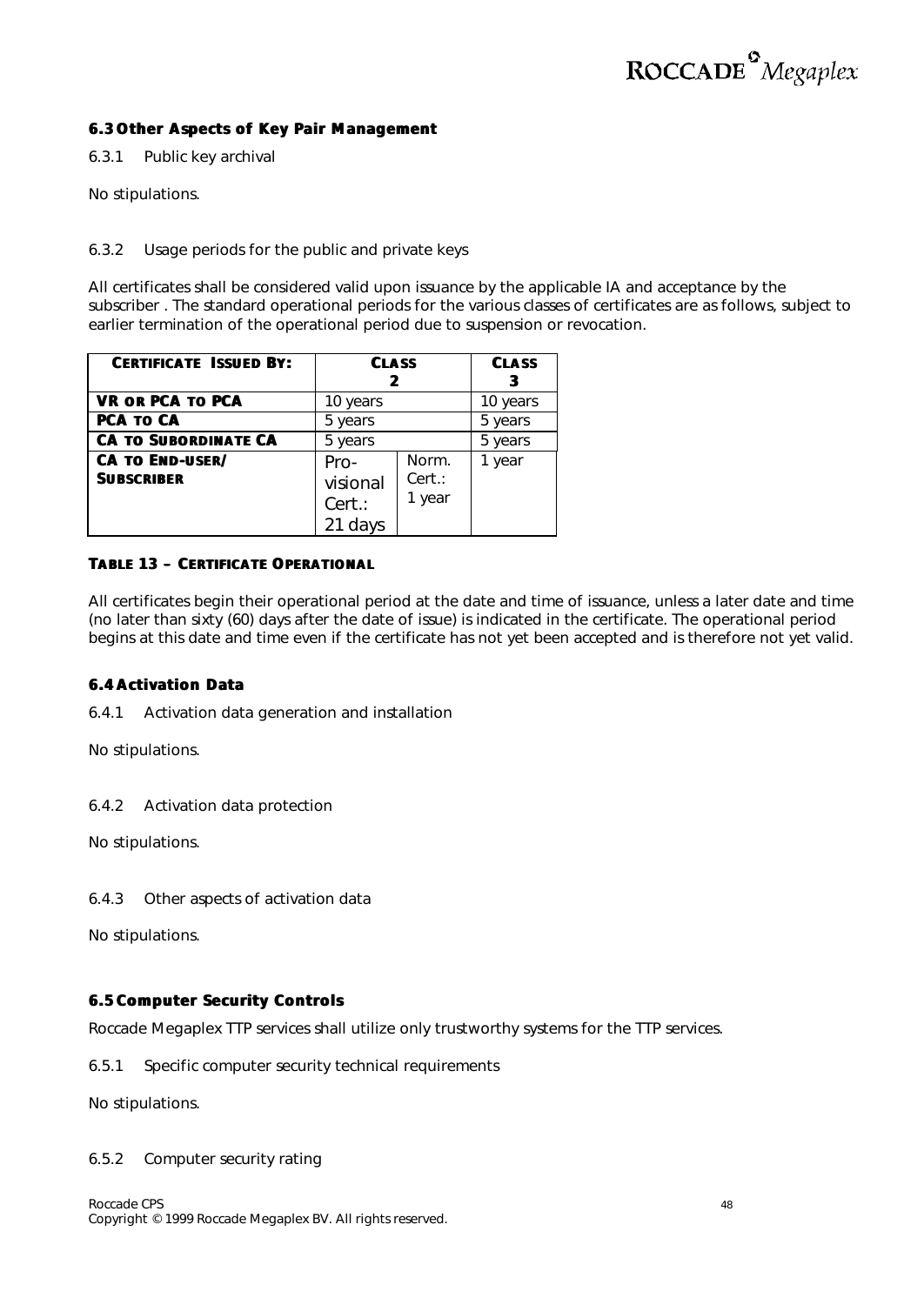No stipulations.

#### **6.6 Life Cycle Technical Controls**

Roccade Megaplex TTP services shall utilize only trustworthy systems for the TTP services.

*6.6.1 System development controls*

No stipulations.

*6.6.2 Security management controls*

No stipulations.

*6.6.3 Life cycle security ratings*

No stipulations.

#### **6.7 Network Security Controls**

The network for Roccade Megaplex TTP service is a dedicated production environment with only access from the Internet.

#### **6.8 Cryptographic Module Engineering Controls**

No stipulations.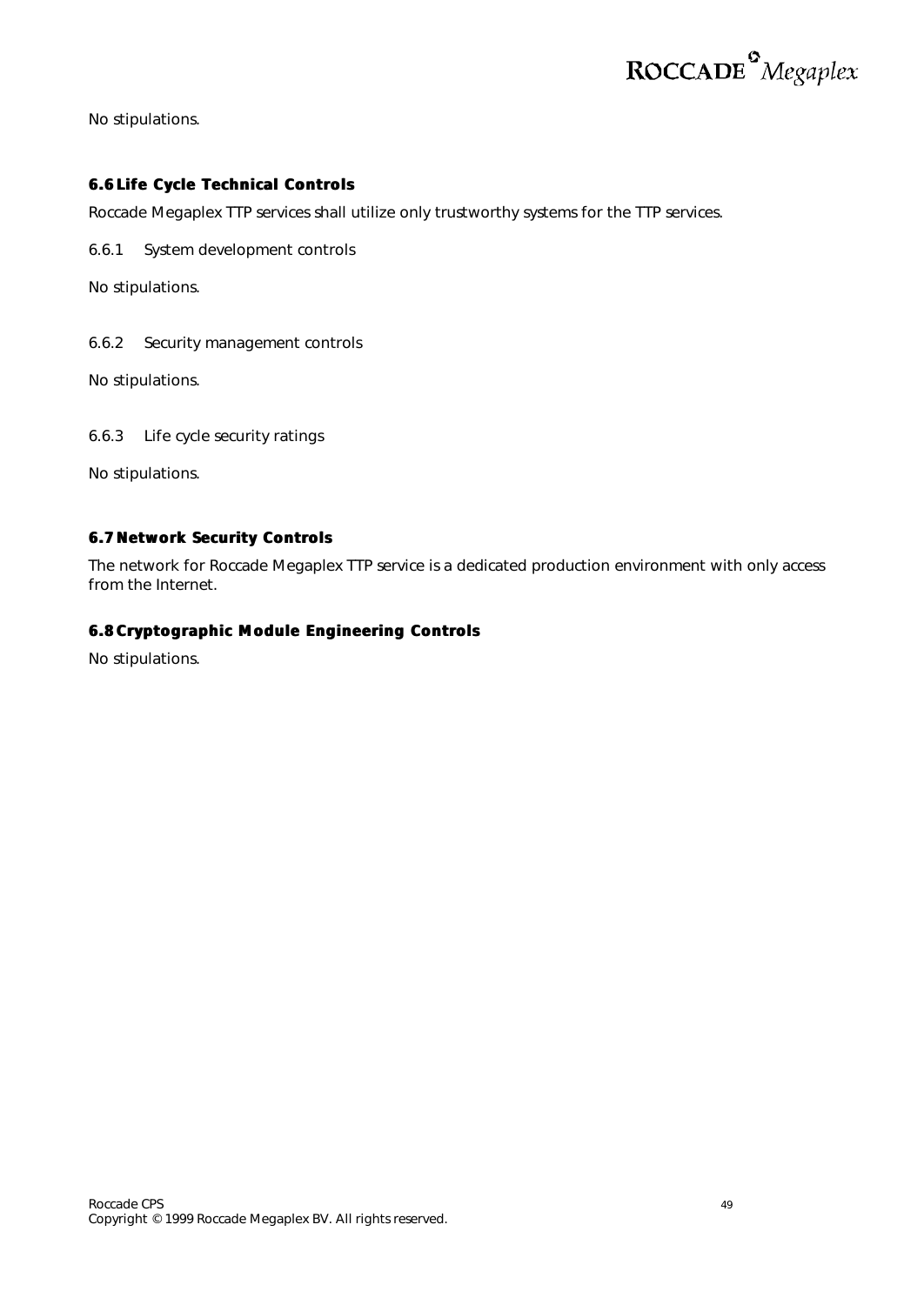### 7 Certificate and CRL profiles

#### **7.1 Certificate Profile**

#### *7.1.1 Version number(s)*

The MegaSign Certification Services facilitates the use of X.509 version 1, 2 and 3 certificates. The X.509 v3 certificates expand the capabilities of v1 and v2, including the ability to add certificate extensions. This capability, a standard component of MegaSign's Certification Services, augments the standard authentication services model.

#### *7.1.2 Certificate extensions*

The certificate extensions and the X.509 certificate profile can be retrieved from the MegaSign repository.

#### **a) Standard and Service-Specific Extensions**

The X.509 "Amendment 1 to ISO/IEC 9594-8:1995" defines a number of extensions. These provide various management and administrative controls useful for large-scale and multipurpose authentication. MegaSign exploits a number of these controls for the purposes intended by X.509.

(Note: X.509-compliant user software is assumed to enforce the validation requirements of this CPS. Issuing Authorities and MegaSign cannot guarantee that such software will support and enforce these controls.)

In addition, this CPS allows users to define additional "private" extensions for purposes or modes of use specific to their application environment. Definitions for service-oriented extensions to and practices for handling such information during certificate application, approval, and issuance, are specified in the MegaSign accompanying CP's.

Examples of private extensions implemented within the MCS for service-specific purposes include the software validation scheme exploited by some versions of Microsoft Windows® software and the Netscape Communications Corporation's scheme for SSL security technology.

*See* http://microsoft.com/security, and http://home.netscape.com/newsref/ref/netscape-security.html.

#### **b) Identification and Criticality of Specific Extensions**

The function of each extension is indicated by a standard OBJECT IDENTIFIER value (*see* definition for X.509). Additionally, each extension in a certificate is assigned a "criticality" true/false value. This value is set by the Issuing Authority, possibly on the basis of information provided by the certificate applicant on the certificate application. This value must conform to certain constraints imposed by the organization responsible for the extension definition.

The presence of a criticality value of *true* upon a specific extension requires all persons validating the certificate to consider the certificate invalid if they lack knowledge of the purposes and handling requirements for any specific extension with criticality value of *true*. If the criticality value of such extension is *false*, all persons shall process the extension in conformance with the applicable definition when performing validation or else ignore the extension.

#### **c) End-User Subscriber Certificate Extensions**

Issuing Authorities serving end-user subscribers may issue certificates containing extensions defined both by the X.509 Amendment 1 to ISO/IEC 9594-8:1995 and by sponsoring organizations such as Microsoft and Netscape (*see* item a).

ISO-defined extensions used in the MegaSign infrastructure, whose content is assigned by the applicable Issuing Authority , are currently limited to the following extensions: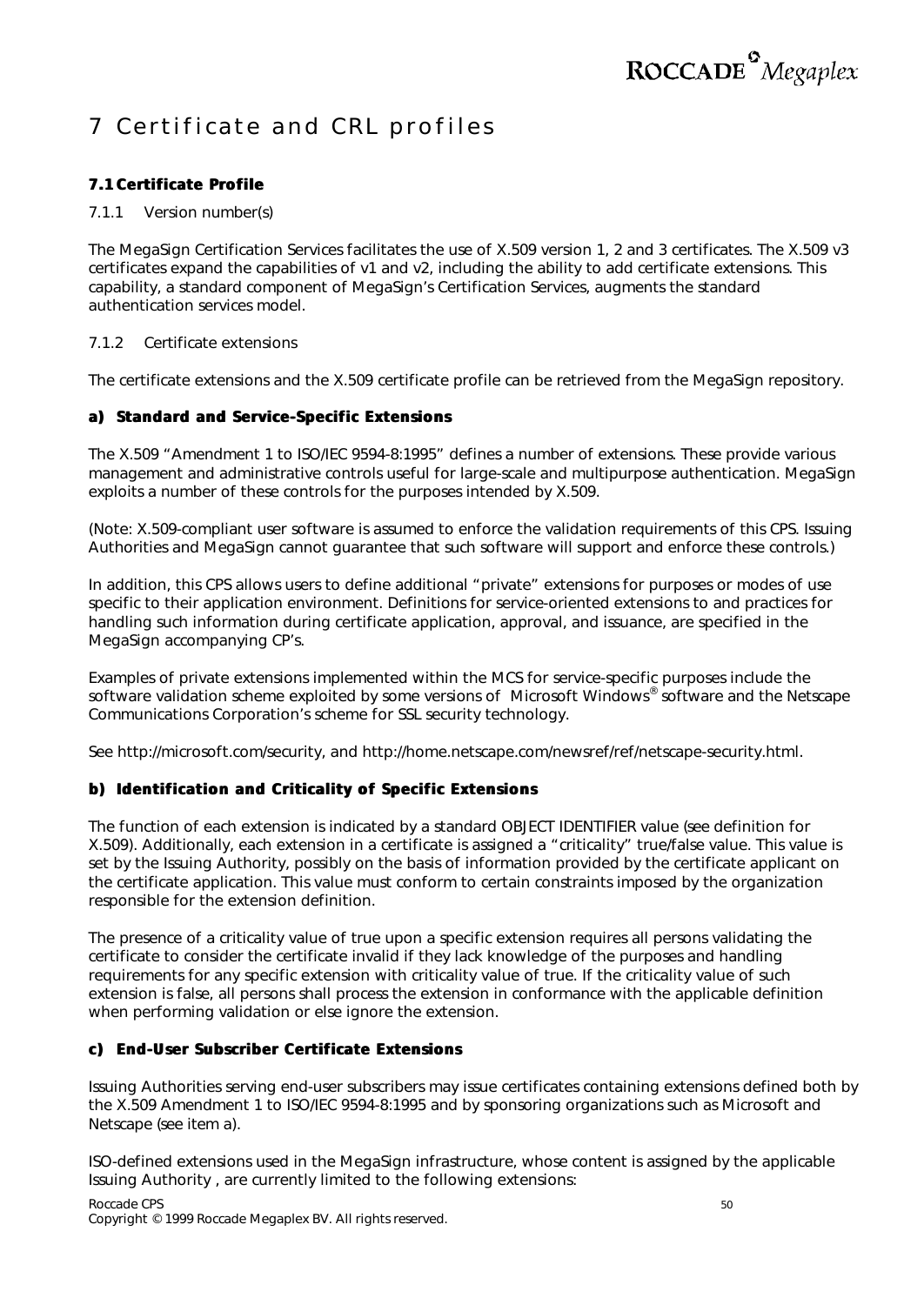- basic constraints,
- key usage, and
- certificate policy.

Briefly, the use of these extensions control the process of issuing and validating certificates. Table 14 in item g describes which extensions are present in particular certificates.

d) ISO-Defined Basic Constraints Extension

The basic constraints extension serves to delimit the role and position an Issuing Authority or end-user subscriber certificate plays in a chain of certificates. For example, certificates issued to CAs and subordinate CAs contain a basic constraint extension that identifies them as Issuing Authority Certificates. End-user Subscriber Certificates contain an extension that constrains the certificate from being an Issuing Authority Certificate.

#### e) ISO-Defined Key Usage Extension

The key usage extension serves to limit the technical purposes for which a public key listed in a valid certificate may be used within the MCS. Issuing Authority Certificates may contain a key usage extension that restricts the key to signing certificates, certificate revocation lists, and other data.

#### **f) ISO-Defined Certificate Policy Extension**

The certificate policy extension limits a certificate to the practices required by (or indicated to) relying parties. The certificate policy extension, as implemented in the MCS, points its users to the appropriate CP and qualifies appropriate usage's (*See also* item g in this section).

#### **g) Policy Information Generally**

When digital signature-verifying software or hardware (collectively, "verifying software") facilitates the acceptance and use of v3 certificate extensions, the verifying software will display both a reference to the CPS and a set of extensions that describe important portions of it. If the verifying software supports only limited or privately defined v3 extensions, the verifying software may then make use of those applicationspecific extensions, as appropriate, to equivalently disclose certain critical practice statement sections.

Figure 4 illustrates how MegaSign has implemented this approach within v3 certificates. Key elements in the figure are explained below.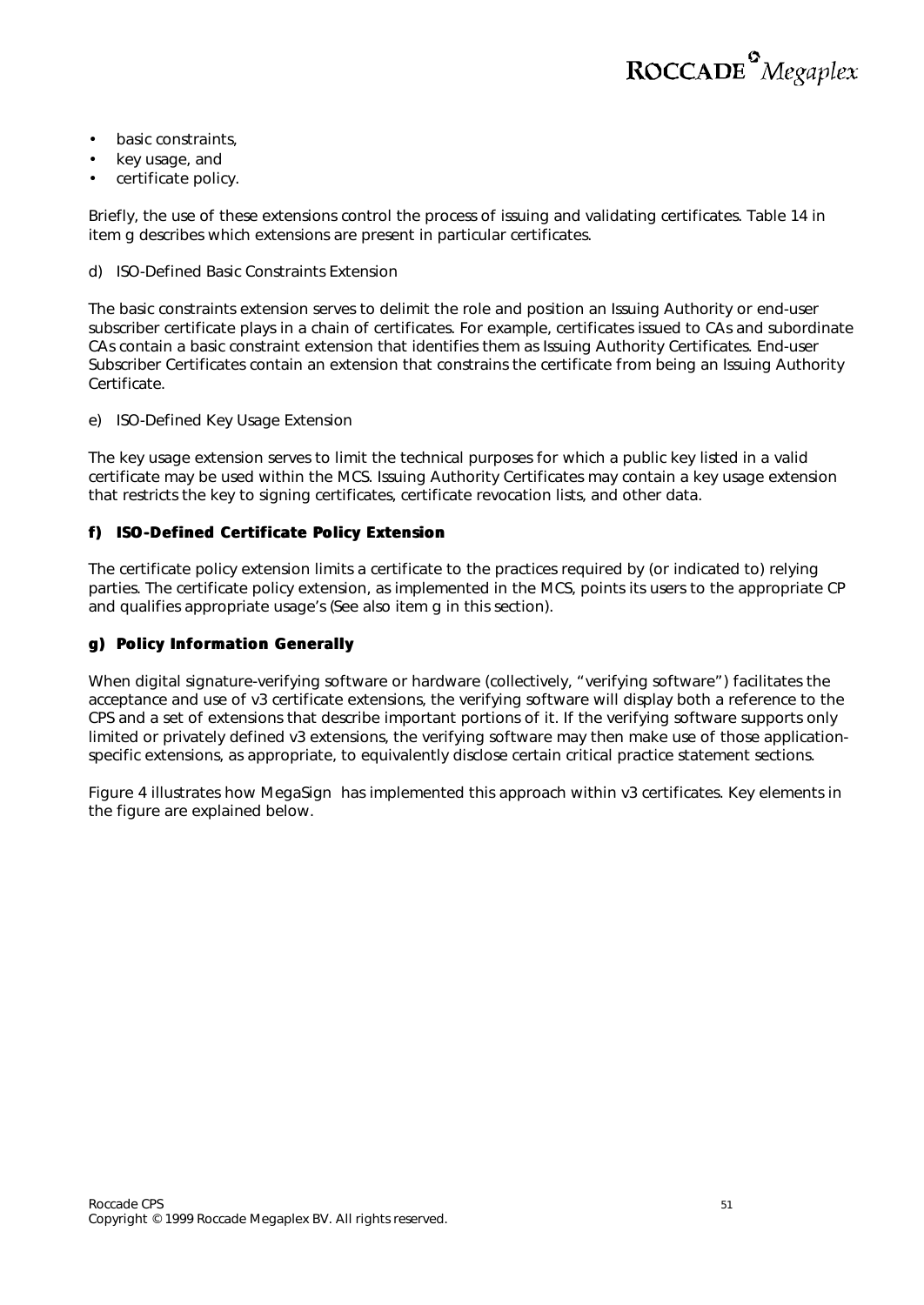| <b>X.509 v3 CERTIFICATE</b>               | MegaSign                     |
|-------------------------------------------|------------------------------|
| Version (3)                               |                              |
| Serial number                             | Repository                   |
| Signature algorithm ID                    | CPS                          |
| Issuername                                | CRLs                         |
| Operational period                        | • Digital IDs                |
| Subject name (with enhanced naming OU=)   | "White pages"                |
| Subject public key information            |                              |
| Issuer unique identifier                  | <b>Important CPS</b>         |
| Subject unique identifier                 | excerpts                     |
|                                           |                              |
| <b>Standard Extensions</b>                |                              |
| "Qualified"Certificate Policy<br>-CPS URL | User interface<br>"Warning!" |
| -Practices reference<br>-Notice ID        | For example, Netscape        |
| Other extensions, including               | SSL Protocol                 |
| Application-defined extensions            |                              |
|                                           | Key management<br>practices  |
| CA-defined controls                       |                              |
|                                           |                              |
|                                           | Security domain              |
| X.509 extensions                          | management                   |

Figure 4 – Certificates and information incorporated by reference

#### **g1) Incorporation by Reference**

Extensions and enhanced naming are either fully expressed within a certificate or they are at least partially expressed in a certificate with the balance expressed in an external document incorporated by reference in the certificate.

(to make one message a part of another message by identifying the message to be incorporated, with information that enables the receiving party to access and obtain the incorporated message in its entirety, and by expressing the intention that it be part of the incorporating message. Such an incorporated message shall have the same effect as if it had been fully stated in the message to the extent permitted by law.)

The information contained in the enhanced Organizational Unit field is also present in the **certificatePolicy** extension, when present in a certificate. This CPS constitutes a "certificate policy" as defined by X.509 Amendment 1 to ISO/IEC 9594-8:1995.

MegaSign, acting as a policy-defining authority, has assigned to the CPS an object identifier value which is present in the **certificatePolicy** extension. The definition of this "certificate policy" requires the use of a policy qualifier which MegaSign has defined to include pointer values, warnings, liability limitations, and warranty disclaimers as described in section g3.

#### **g2) Pointers to CPS**

Both computer-based pointers (using URLs or other identifiers and mechanisms) and English (humanreadable) text or pointers are used, so that certificate users can easily locate and access the CPS and other relevant information.

#### **g3) Warnings, Liability Limitations, and Warranty Disclaimers**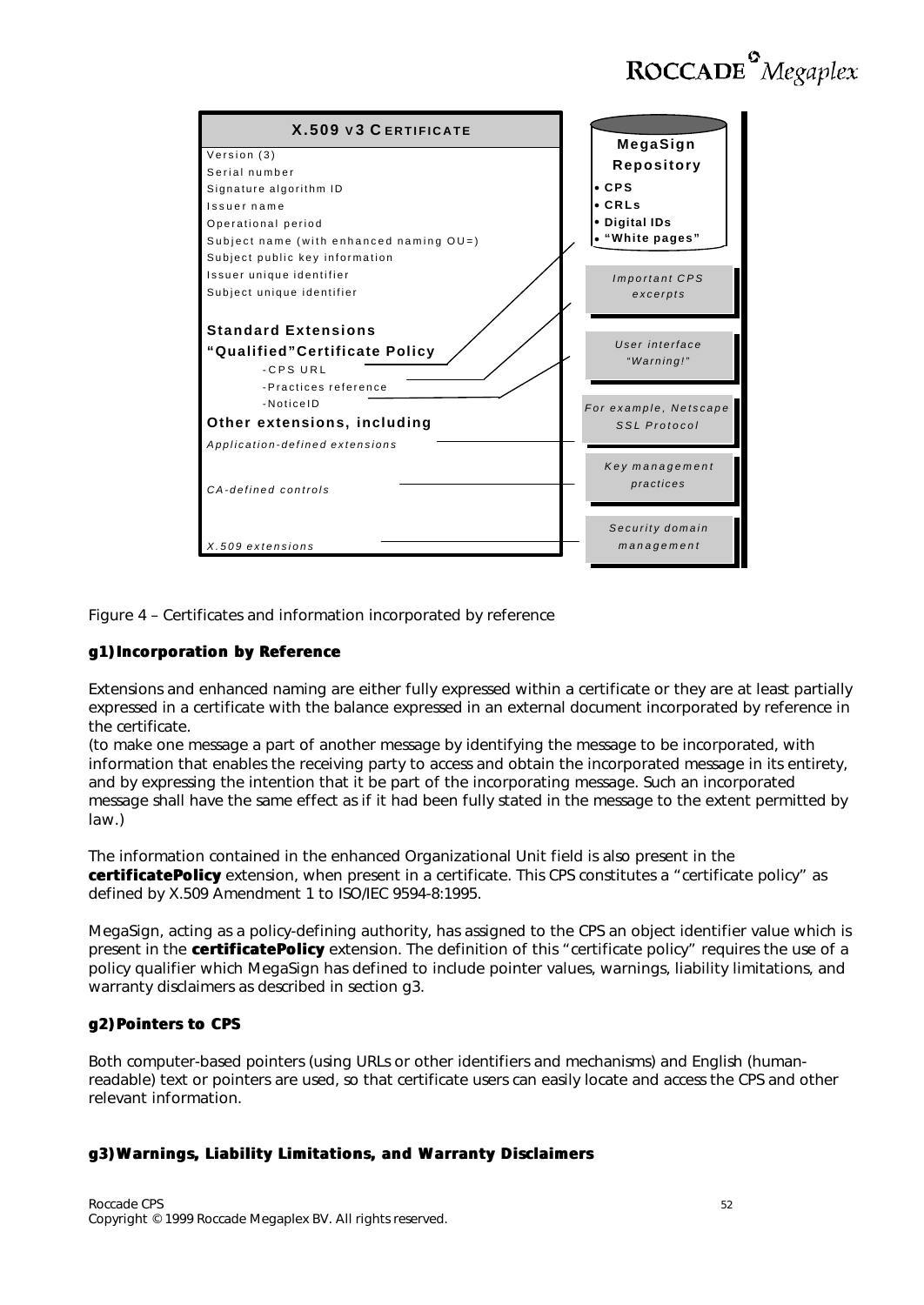

Each certificate includes a brief statement detailing applicable limitations of liability and disclaimers of warranty, with a pointer to the full text of such warnings, limitations, and disclaimers in the CPS. Alternatively, such information may be displayed by a certificate-viewing function, possibly following a hypertext link to a message accessible by users or agents, rather than being embedded in the certificate.

The methods of communicating information (to be displayed by a user) are as follows: an enhanced naming organizational unit attribute; a MegaSign standard qualifier to a MegaSign–registered certificate policy (using a standard v3 extension); and other vendors' registered extensions (such as a Netscape– registered "Comment" extension).

An "enhanced" organizational unit attribute contains the string:

#### "**OU= www.megasign.nl/repository/CPS**", or similar string.

Table 14 describes the typical contents of certificate extensions and the qualifier types defined for the MegaSign CPS certificate policy identifier.

| Name/Cert.<br><b>Extension Fields</b> | <b>Purpose &amp;</b><br><b>Description</b> | <b>Accompanying English (or</b><br>other human-readable) Text |
|---------------------------------------|--------------------------------------------|---------------------------------------------------------------|
| <b>General Extensions</b>             |                                            |                                                               |
| for CA and                            |                                            |                                                               |
| <b>Subordinate CA:</b>                |                                            |                                                               |
|                                       | See CPS § 7.1.2 (d)                        | Non Critical                                                  |
| <b>basicConstraints</b>               |                                            | $cA = TRUE$                                                   |
|                                       | See CPS § 7.1.2 (e)                        |                                                               |
| keyUsage                              |                                            | Non Critical                                                  |
|                                       |                                            | KeyCertSign (Bit 5 set)                                       |
|                                       |                                            | CRLSign (Bit 6 set)                                           |
|                                       |                                            |                                                               |
| <b>General Extensions</b>             |                                            |                                                               |
| for End-User                          | See CPS § 7.1.2 (d)                        |                                                               |
| Subscriber:                           |                                            | Non Critical                                                  |
|                                       | See CPS § 7.1.2 (f)                        | $cA = FALSE$                                                  |
| <b>basicConstraints</b>               |                                            |                                                               |
|                                       |                                            | Non Critical                                                  |
|                                       |                                            |                                                               |
| certificatePolicy                     |                                            | See CPS § 7.1.2.7.3                                           |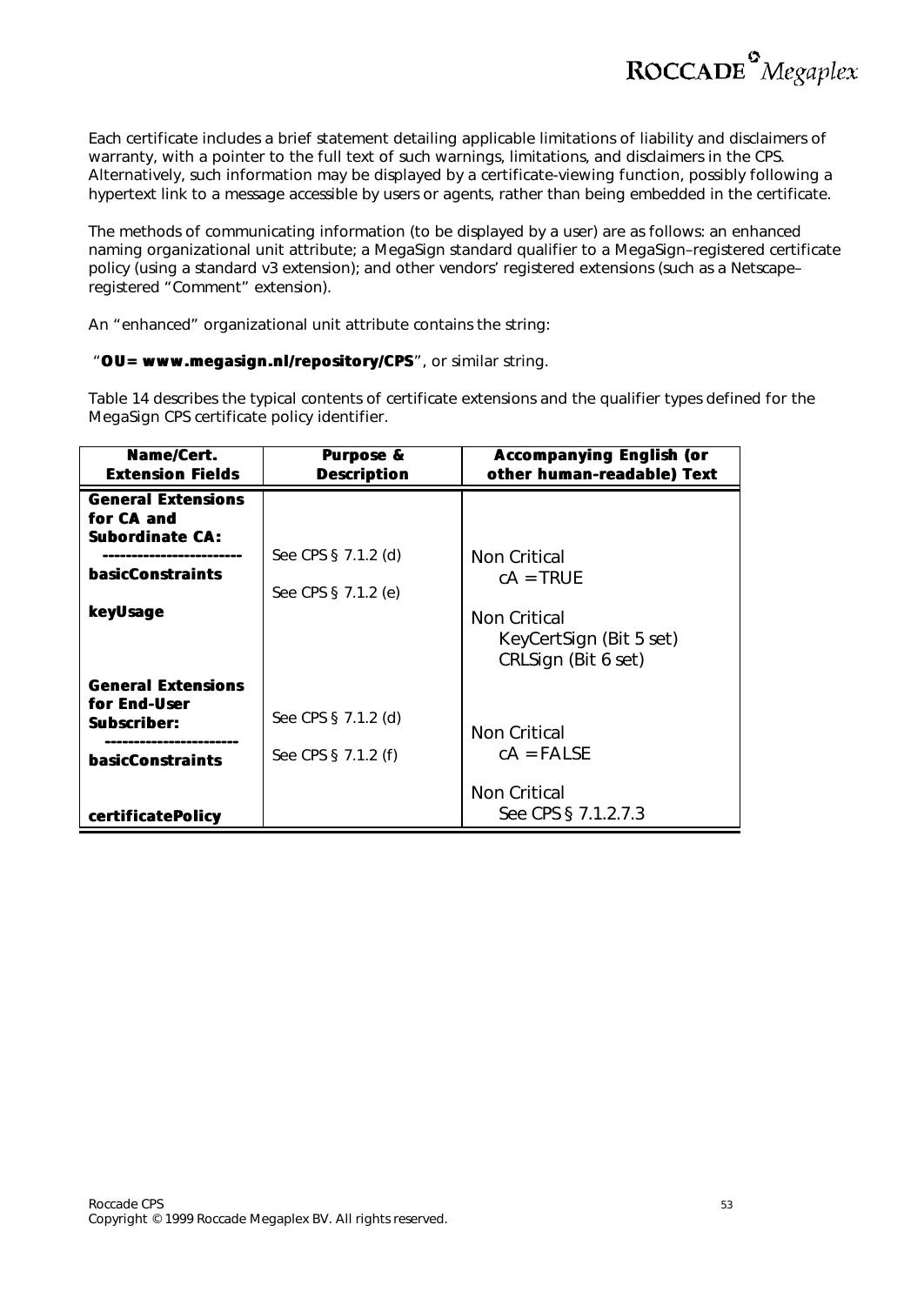| <b>MegaSign standard</b><br>qualifier -Practices<br><b>Reference</b> | <b>Contains text</b><br>referring to the<br>MegaSign repository<br>(and in future versions<br>of this CPS, certain<br>non-MegaSign<br>repositories), which<br>holds the MegaSign<br>CPS, CRL, and other<br>information.                                                                                                                                                                                                                                   | "This certificate<br>incorporates by reference,<br>and its use is strictly subject<br>to, the MegaSign<br><b>Certification Practice</b><br><b>Statement (CPS), available</b><br>in the MegaSign repository<br>at: https://www.megasign.nl;<br>by E-mail at CPS-<br>requests@megasign.nl; or by<br>mail at Roccade Megaplex<br>BV, Fauststraat 1, 7323 BA,<br><b>Apeldoorn, The Netherlands</b><br>Copyright (c)1999 Roccade<br><b>Megaplex BV. Incorp. by</b><br>Ref., LIAB.LTD. (All Rights<br><b>Reserved. Certain</b><br><b>Warranties Disclaimed And</b><br><b>Liability Limited."</b> |
|----------------------------------------------------------------------|-----------------------------------------------------------------------------------------------------------------------------------------------------------------------------------------------------------------------------------------------------------------------------------------------------------------------------------------------------------------------------------------------------------------------------------------------------------|--------------------------------------------------------------------------------------------------------------------------------------------------------------------------------------------------------------------------------------------------------------------------------------------------------------------------------------------------------------------------------------------------------------------------------------------------------------------------------------------------------------------------------------------------------------------------------------------|
| <b>MegaSign standard</b><br>qualifier -cpsURLs                       | A single uniform<br>resource locator<br>indicating the source of<br>this CPS.                                                                                                                                                                                                                                                                                                                                                                             | "https://www.megasign.nl/re<br>pository/CPS"                                                                                                                                                                                                                                                                                                                                                                                                                                                                                                                                               |
| <b>MegaSign standard</b><br>qualifier -NoticelD                      | An object identifier<br>referring to a<br>registered string<br>whose content<br>indicates information<br>about warnings,<br>cautions, warranty<br>disclaimers, and<br>limitations of liability<br>regarding the use of<br>MCS certificates. It is<br>intended to be<br>displayed with every<br>certificate within the<br>user agent (e.g.,<br>computer or terminal)<br>certificate viewing<br>function (but it is not<br>embedded in any<br>certificate). | Registered string of value<br>"WARNING: USE OF THIS<br><b>CERTIFICATE IS STRICTLY</b><br><b>SUBJECT TO THE MEGASIGN</b><br><b>CERTIFICATION PRACTICE</b><br><b>STATEMENT. THE ISSUING</b><br><b>AUTHORITY DISCLAIMS</b><br><b>CERTAIN IMPLIED AND EXPRESS</b><br><b>WARRANTIES, INCLUDING</b><br><b>WARRANTIES OF</b><br><b>MERCHANTABILITY OR FITNESS</b><br>FOR A PARTICULAR PURPOSE,<br>AND, WILL NOT BE LIABLE FOR<br><b>CONSEQUENTIAL, PUNITIVE,</b><br>AND CERTAIN OTHER DAMAGES.<br>SEE THE CPS FOR DETAILS."                                                                       |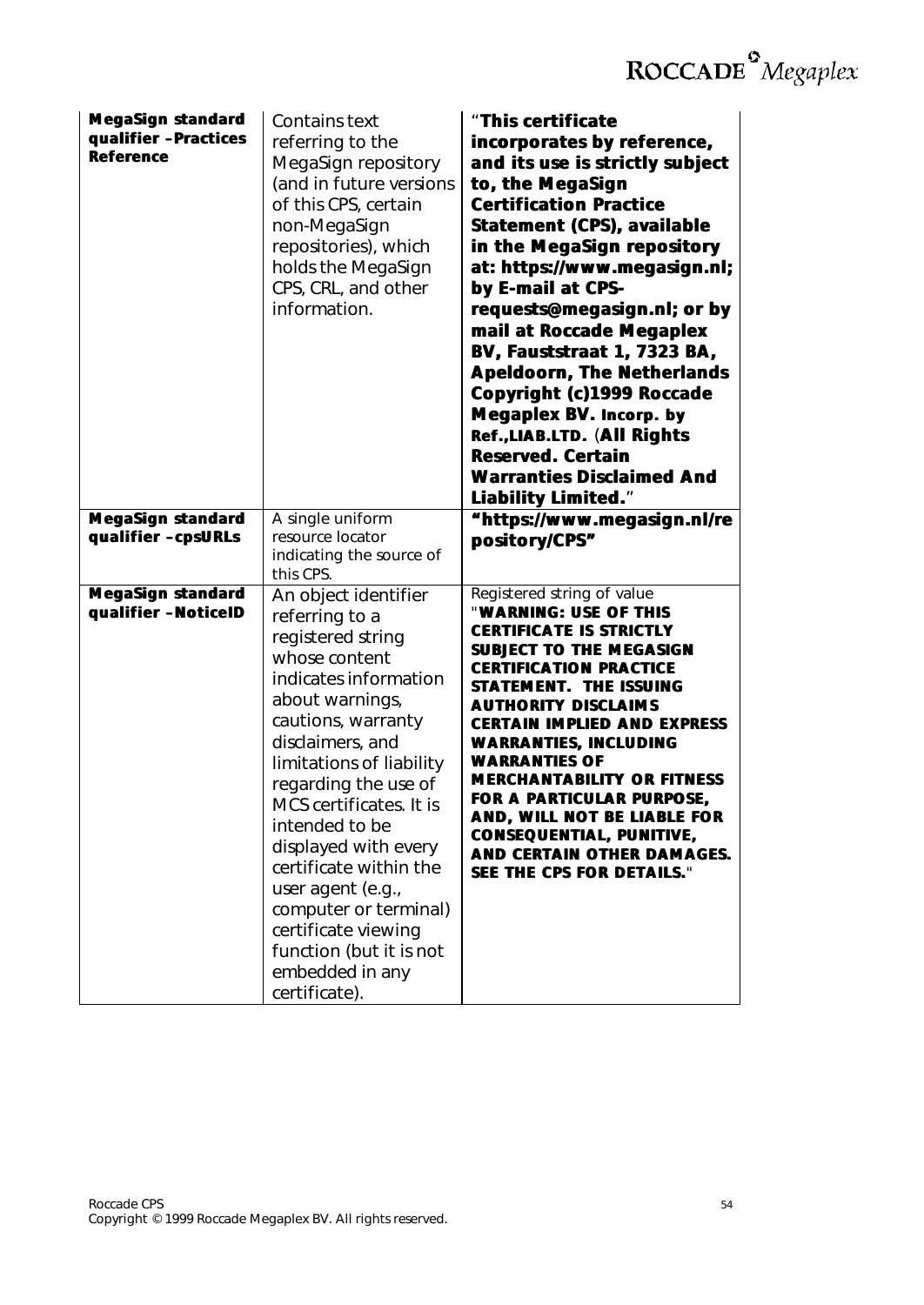| <b>MegaSign standard</b><br>qualifier -NSINotice | An object identifier<br>referring to a<br>registered string<br>whose content<br>indicates that the<br>certificate contains<br>data for which the IA<br>provides no<br>assurances of | Registered string of value<br>"Contents of the MegaSign<br>registered<br>nonverifiedSubjectAttribute<br>extension value shall not be<br>considered as information<br>confirmed by the IA." |
|--------------------------------------------------|-------------------------------------------------------------------------------------------------------------------------------------------------------------------------------------|--------------------------------------------------------------------------------------------------------------------------------------------------------------------------------------------|
|                                                  | accuracy.                                                                                                                                                                           |                                                                                                                                                                                            |

#### **Table 14 – MegaSign Certificate Extensions**

Alternatively a certificate contains, in a User Notice certificate policy qualifier, a reference to the following text which is displayed by certain products:

**This certificate incorporates the MegaSign Certification Practice Statement (CPS) by reference. Use of this certificate is governed by the CPS.**

**The CPS is available in the MegaSign repository at :**

**http:/www.megasign.nl/repository; by E-mail at CPS-requests@megasign.nl; and by mail at Roccade Megaplex BV, Fauststraat 1, 7323 BA, Apeldoorn, The Netherlands,, Attn: Certification Services.**

**THE CPS DISCLAIMS AND LIMITS CERTAIN LIABILITIES, INCLUDING CONSEQUENTIAL AND PUNITIVE DAMAGES. THE CPS ALSO INCLUDES CAPS ON LIABILITY RELATED TO THIS CERTIFICATE. SEE THE CPS FOR DETAILS.**

#### **The CPS and this certificate are copyrighted: Copyright (c) 1999 Roccade Megaplex BV. All Rights Reserved**

#### *7.1.3 Algorithm object identifiers*

Currently not used.

*7.1.4 Name forms*

#### **a) Generally**

*See* CPS §§ 3.1(b), 3.1.1-3.1.6.

#### **b) Enhanced Naming**

All end-user subscriber certificates, except for certain S/MIME v1 certificates, contain an additional "Organizational Unit" field — an X.520 attribute — that contains a brief statement regarding liability and incorporates by reference the complete CPS, such as "**OU= www.megasign.nl/repository/CPS (c) 1999** " (this references the primary URL of the CPS, notes that liability is limited, and includes a copyright notice). This or comparable information may be present in application-defined X.509 v3 extensions for display to users by "local" (non-MegaSign vendor controlled) means. Note: the content of this Organizational Unit field is abbreviated because of the X.509 limitation of 64 bytes. This usage of an Organizational Unit field will be retired when functional and consistent use of X.509 v3 extensions become ubiquitous.

*See also* item g of section 7.1.2 of this CPS.

#### *7.1.5 Name constraints*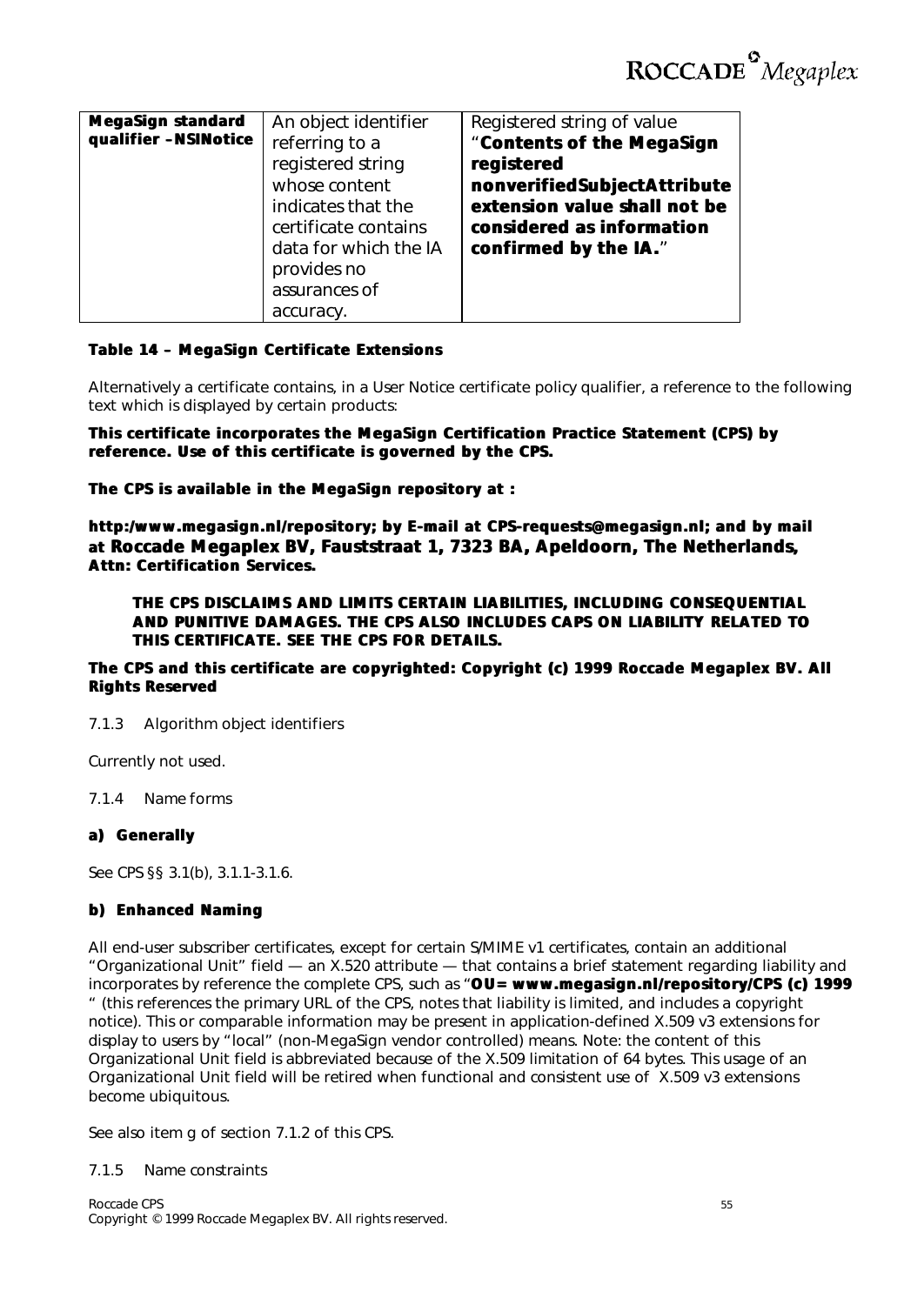

All certificates issued as a result of a non-MegaSign organizational LRA's approval of a certificate application shall contain a distinguished name that states the affiliation of its subject.

*7.1.6 Certificate policy Object Identifier*

*See* CPS §§ 7.1.2 (f) -7.1.2 (g).

*7.1.7 Usage of Policy Constraints extension*

To Be Determined.

*7.1.8 Policy qualifiers syntax and semantics*

To Be Determined.

*7.1.9 Processing semantics for the critical certificate policy extension*

To Be Determined.

#### **7.2 CRL Profile**

*7.2.1 Version number(s)*

Currently CRL version 2 CRL's are used.

*7.2.2 CRL and CRL entry extensions*

Currently not used.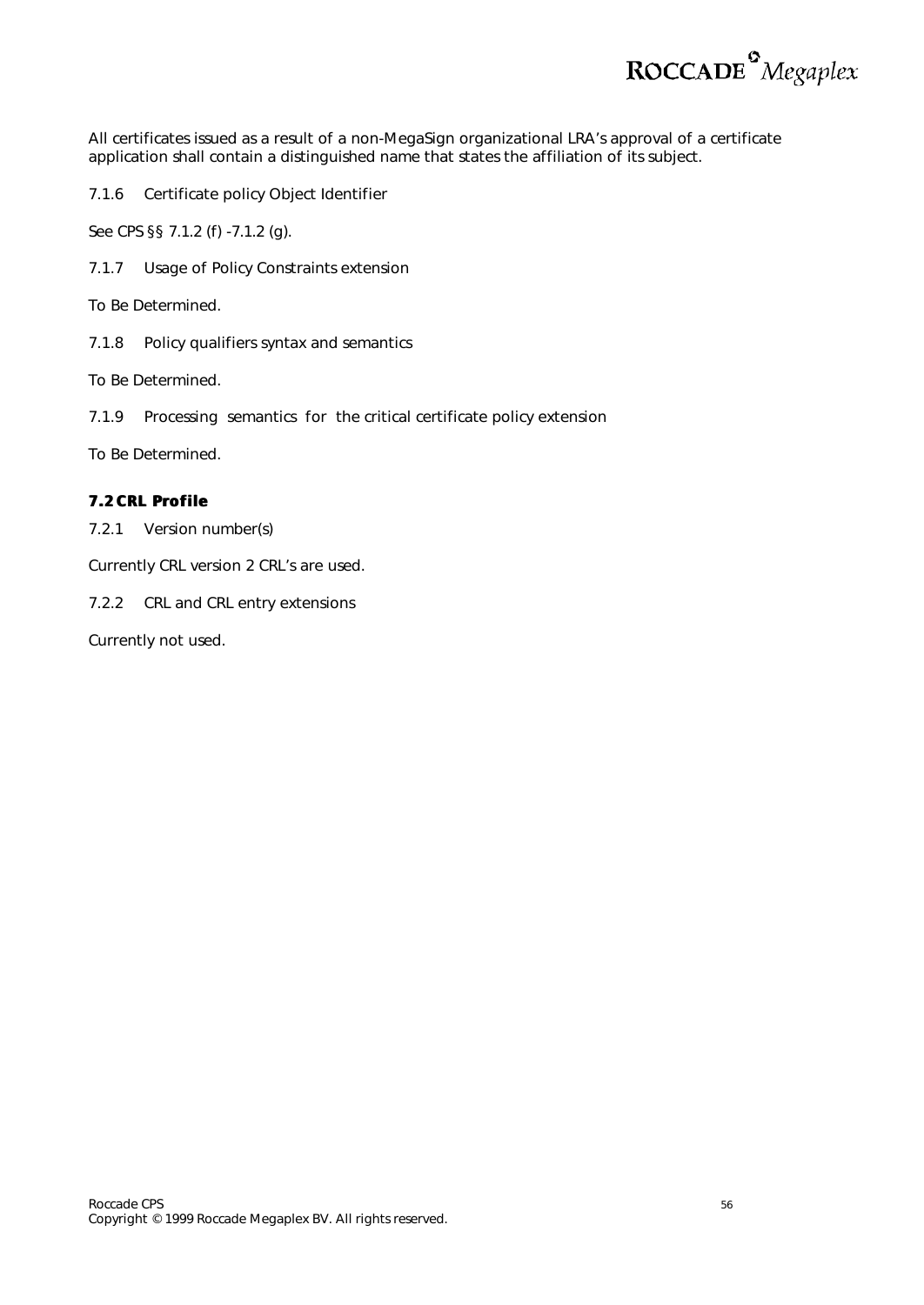### 8 Specification administration

#### **8.1 Specification change procedures**

#### **a) Amendments Generally**

MegaSign shall be entitled to amend this CPS from time to time (prospectively and not retroactively). MegaSign shall be entitled to place amendments in the MegaSign repository either in the form of an amended version of the CPS or in the Practices Updates and Notices section of the MegaSign repository.

#### **b) Practices Updates and Notices**

Amendments to this CPS that are placed in the Practices Updates and Notices section of the MegaSign repository (*see* **https://www.MegaSign.nl/repository/updates**) shall have the effect of amending the CPS. Such amendments shall supersede any conflicting and designated provision(s) of the referenced version of the CPS.

#### **c) Items That Can Change Without Notification**

(c1) Non-Material Amendments

An amendment to the CPS that is non-material shall become effective immediately upon publication in the MegaSign repository in accordance with section 8.1 (a) of this CPS. MegaSign's decision to designate an amendment as non-material shall be within MegaSign's sole discretion.

(c2) Material Amendments Exception to CPS section 8.1.2

If, notwithstanding section 8.1.2, MegaSign publishes a material amendment to the CPS, it shall become effective immediately upon publication in the MegaSign repository in accordance with section 8.1(a) if failure by MegaSign to make the amendment may result in a compromise of the MCS or any portion of it.

#### **d) Changes with Notification**

A material amendment to the CPS shall become effective fifteen (15) days after MegaSign publishes the amendment in the MegaSign repository in accordance with section 8.1(a), unless MegaSign publishes a notice of withdrawal of the amendment in the repository prior to the end of such fifteen (15) day period.

#### **e) Assent to Amendments**

A certificate applicant and subscriber's decision not to request revocation of his, her, or its certificate within fifteen (15) days following the publication of an amendment shall constitute agreement to the amendment. See the MegaSign repository's "Practices Updates and Notices" section at **https://www.MegaSign.nl/repository/updates**.

Changes that will affect the associated trust-level will be addressed in a new version of the CPS. This must be approved by the CPS-board. All affected certificate users must obtain a new certificate.

#### **8.2 Publication and notification policies**

- Items not published in the CPS:
	- Comprehensive pricelist (available on request and under NDA\*)
	- The MegaSign Security Procedures (available on request and under NDA\*)
	- Ancillary agreements on the CPS (available on request and under NDA\*).

• Distribution of CPS and CP's: